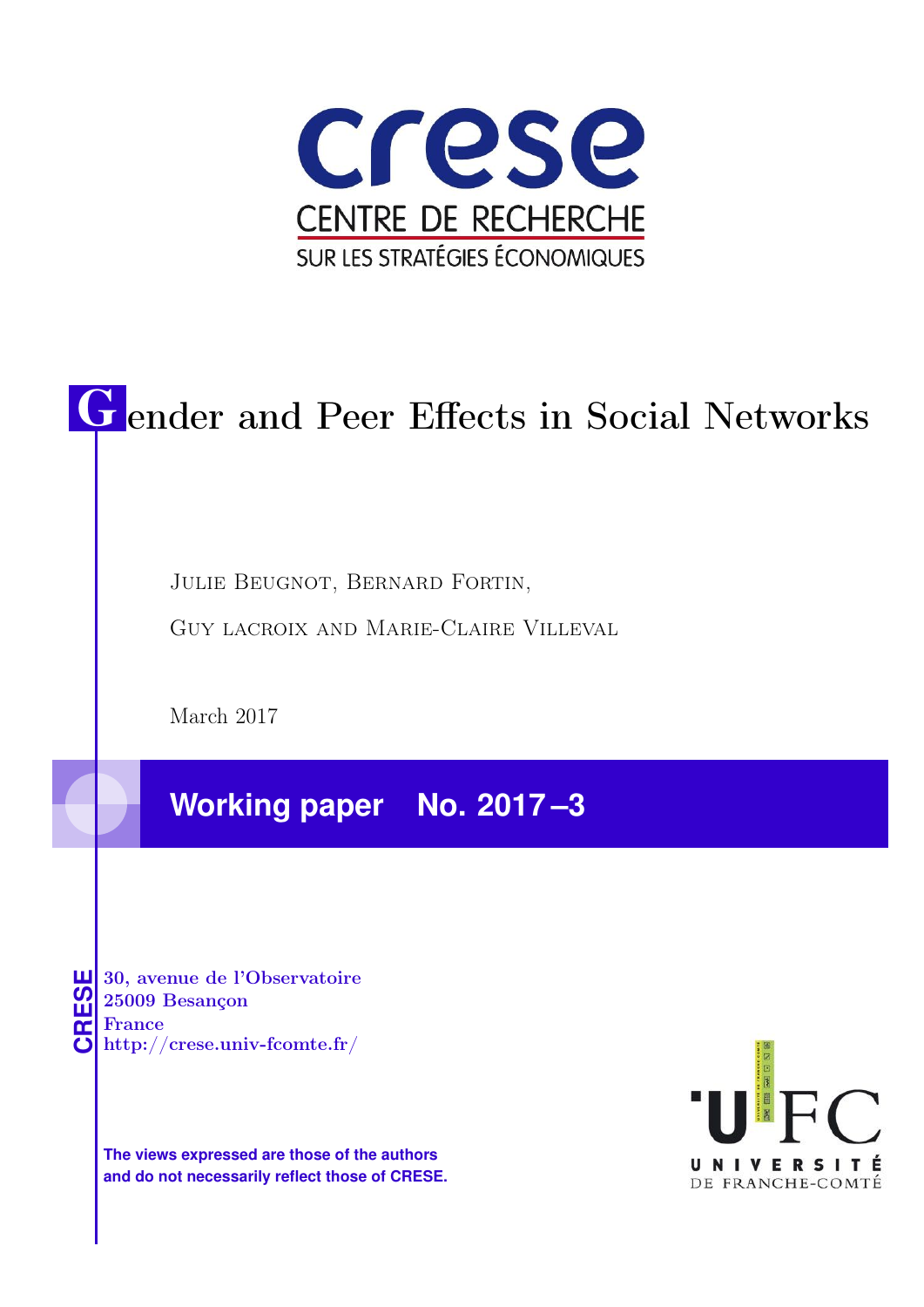# Gender and Peer Effects in Social Networks<sup> $\tilde{\mathbf{x}}$ </sup>

Julie Beugnot<sup>a</sup>, Bernard Fortin<sup>b</sup>, Guy Lacroix<sup>c</sup>, Marie Claire Villeval<sup>d</sup>

<sup>a</sup>CRESE EA3190, Univ. Bourgogne Franche-Comté, F-25000 Besançon, France.

 $b$ Department of economics, Université Laval, CRREP and CIRANO, Canada.

<sup>c</sup>Department of economics, Université Laval, CRREP, IZA and CIRANO, Canada.  $d$ Univ. Lyon, CNRS, GATE UMR 5824, F-69130 Ecully, France.

## Abstract

We investigate whether peer effects at work differ by gender and whether the gender difference in peer effects –if any- depends on work organization, precisely the structure of social networks. We develop a social network model with gender heterogeneity that we test by means of a realeffort laboratory experiment. We compare sequential networks in which information on peers flows exclusively downward (from peers to the worker) and simultaneous networks where it disseminates bi-directionally along an undirected line (from peers to the worker and from the worker to peers). We identify strong gender differences in peer effects, as males' effort increases with peers' performance in both types of network, whereas females behave conditionally. While they are influenced by peers in sequential networks, females disregard their peers' performance when information flows in both directions. We reject that the difference between networks is driven by having one's performance observed by others or by the presence of peers in the same session in simultaneous networks. We interpret the gender difference in terms of perception of a higher competitiveness of the environment in simultaneous than in sequential networks because of the bi-directional flow of information.

Key words: Gender, peer effects, social networks, work effort, experiment.

JEL-codes: C91, J16, J24, J31, M52.

<sup>✩</sup>The authors thank C. Bellemare, L. Bissonnette, V. Boucher, M. Comola, D. Cooper, C. Eckel, N. Fortin, N. Jacquemet, T. Salmon, and especially Y. Bramoullé and R. Dieye for many helpful discussions and comments. They also thank participants at the Florence Workshop on Behavioural and Experimental Economics, at the European Workshop on Experimental and Behavioural Economics in Frankfurt, at seminars at UT Dallas, Southern Methodist University in Dallas, Texas A&M University, Florida State University, Nanyang Technology University in Singapore, Universidad de Sonora, Erasmus University in Rotterdam, University of Padova, University of Paris I, IZA Worshop on Behavioral Organizational Economics in Bonn, and GATE. They are grateful to Nathalie Viennot and Raphael Cautain for programming the experiment, and to Z. Dai for research assistance. Financial support from the French National Research Agency (ANR-09-BLAN-0321, "MINT" project) is gratefully acknowledged. This research was performed within the framework of the LABEX CORTEX (ANR-11-LABX-0042) of Université de Lyon, within the program Investissements d'Avenir (ANR-11-IDEX-007) operated by the French National Research Agency.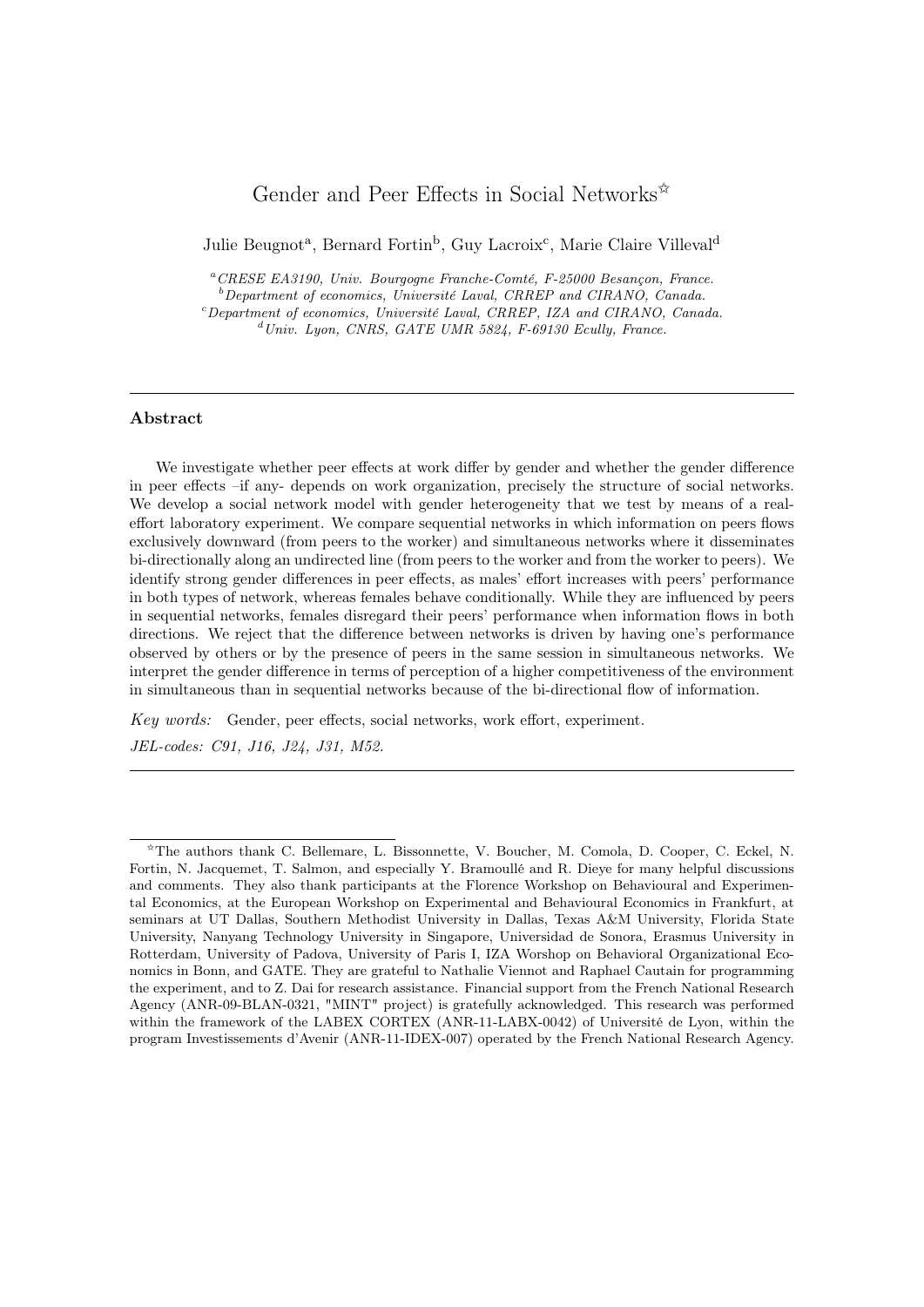## 1. Introduction

The economics literature of the past decade has found that males and females respond differently to incentives. In particular, females, as opposed to males, appear to do worse when facing competitive incentive schemes (Gneezy et al., 2003; Gneezy and Rustichini, 2004); they tend to shy away from competitive schemes (Niederle and Vesterlund, 2007) and are more attracted by cooperative incentive schemes (Kuhn and Villeval, 2015). Some have argued that differences in preferences and confidence in one's own relative abilities (for surveys see Eckel and Grossman, 2008; Croson and Gneezy, 2009) are key in explaining such gender-specific responses. The latter has also been invoked to explain the puzzling persistence of inequalities between females and males' career paths (Goldin et al., 2006).

However, the literature has so far focused largely on monetary schemes, such as piecerates and tournaments, and has paid limited attention to non-monetary incentives such as information feedback on peer performances and work organization. Many papers have restricted the role of information to a minimum in an attempt to measure the impact of beliefs about relative abilities. Papers that do allow such information feedback usually aim at investigating the gender-specific willingness to enter a competition (Cason et al., 2010; Wozniak, 2012; Wozniak et al.,  $2015$ <sup>1</sup> or, at times, the relative performance in competitive settings with or without monetary prizes  $(e.g.,$  Delfgaauw et al., 2009). Due to their focus on competition, however, the latter are not designed to separately identify the pure effect of information from its strategic dimension.

The aim of this paper is twofold. First, we investigate whether information on peer performance and characteristics affects males and females' work effort differently. Everyday life offers many examples whereby individual labor supply and performance not only depend on a worker's wage and characteristics but also on those of a reference group. Since Kandel and Lazear (1992)'s seminal theoretical contribution, several empirical studies have found positive peer effects in settings as varied as tournaments, piece-rates (Azmat and Iriberri, 2010; Blanes i Vidal and Nossol, 2011) and fixed compensation schemes (Falk and Ichino, 2006; Mas and Moretti, 2009; Kuhnen and Tymula, 2012).<sup>2</sup> Others, in contrast,

<sup>&</sup>lt;sup>1</sup>For example, Wozniak et al.  $(2015)$  show that females are much more responsive to feedback on relative ability than males, thus eliminating the gender gap in competitiveness for high-ability subjects when feedback is costless. But females are also less likely than males to pay to obtain this information.

<sup>2</sup>For example, in Falk and Ichino (2006), subjects had to wrap envelopes either alone in a room, or alongside a co-worker. Working in pairs induced a higher output level. In a large grocery chain, Mas and Moretti (2009) found positive peer effects on productivity when cashiers could be observed by coworkers. No such effect was found when they could only observe others' output without being observed themselves. Kuhnen and Tymula (2012), in contrast, conducted a lab experiment that insured feedback was private and anonymous; they found that learning about one's own rank increased work effort presumably out of concern for self-esteem.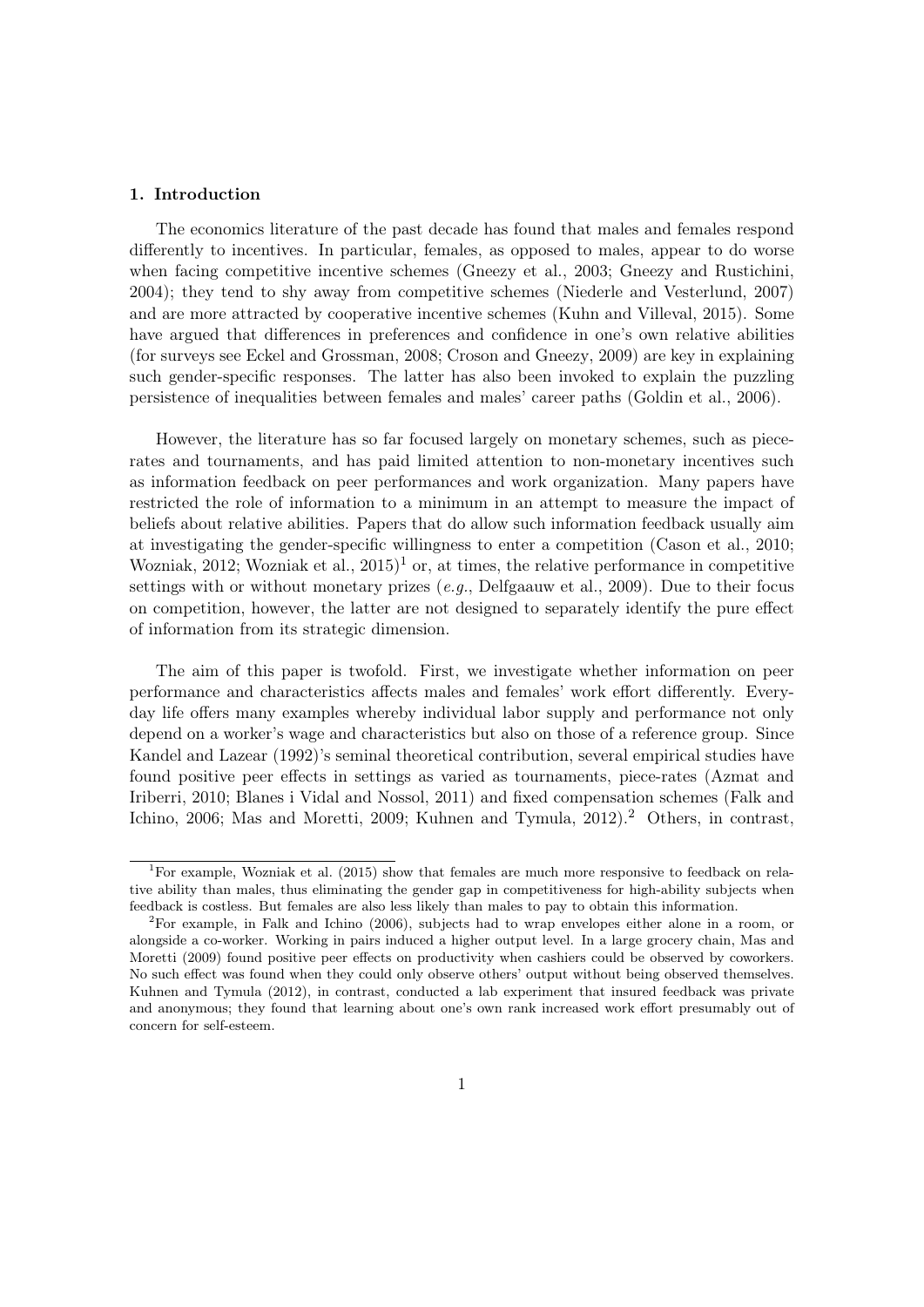have found either a null or a weak positive effect (Guryan et al., 2009; Bellemare et al., 2010; Eriksson et al., 2009; Van Veldhuizen et al., 2014). Some have even found a negative peer effect amongst the lowest-performing (Barankay, 2012) and the disappointment-averse workers (Gill and Prowse, 2012). Surprisingly, the literature has seldom addressed genderspecific peer effects on work effort. This paper provides one of the first contributions in this direction.

Concern for strategic complementarity, social learning  $(e.q., \text{ monitoring})$ , competitiveness and conformity, or any combination of these mechanisms are potential candidates to explain the relationship between individual and peer performances. Our empirical framework excludes strategic complementarity and social learning, and thus allows us to focus on mechanisms such as competitiveness and conformity. Moreover, in our approach, workers are paid under a piece-rate scheme. Therefore, tournament incentives are left out from our design.

Workers usually interact directly or indirectly with coworkers so that individual performance is oftentimes common knowledge. The information flows through a "social network" that is specific to each work environment. The second aim of the paper is thus to investigate the extent to which various work organizations impact male and female peer effects differently, if at all. Yet, despite the pervasiveness of such social networks (Jackson, 2010, 2011), most studies of peer effects at work assume that individuals interact within groups. This is akin to assuming that individual performance depends upon that of each member of the group, however defined, with equal weight.<sup>3</sup> More realistically, each worker may have his own reference group. His performance will thus be influenced directly by his peers, but also indirectly through their own peers. While peer effects in social networks have been studied in various contexts,<sup>4</sup> their analysis on the labor market has focused for the most part on the transmission of information about job opportunities (Laschever, 2011; Calvó-Armengol et al., 2009) and the role of referrals (Topa, 2011). The role of social networks on work effort has seldom been investigated.<sup>5</sup>

<sup>&</sup>lt;sup>3</sup>More precisely, in a group, all individuals interact with each others but with none outside of it.

<sup>4</sup>See Bertrand et al. (2000) on welfare participation, De Weerdt and Dercon (2006) on the provision of informal health insurance in developing countries, Cassar (2007) on coordination and cooperation, Patacchini and Zenou (2008) on criminal activity, Calvó-Armengol et al. (2009) on education, Karlan et al. (2009) on risk-sharing, Munshi (2010) on labor and credit networks on economic activity in developing countries, Waldinger (2012) in science, and Fortin and Yazbeck (2015) on obesity.

 $5$ Using field experiments, Bandiera et al. (2005, 2009, 2010) show how friendship at work modulates the impact of incentive schemes on productivity. More closely related to our approach, Lindquist et al. (2015) use data from the call center of a mobile network operator and a field experiment; they find evidence of both a local average network effect on productivity, attributed to conformism and peer pressure, and a local aggregate effect that results from knowledge spillovers.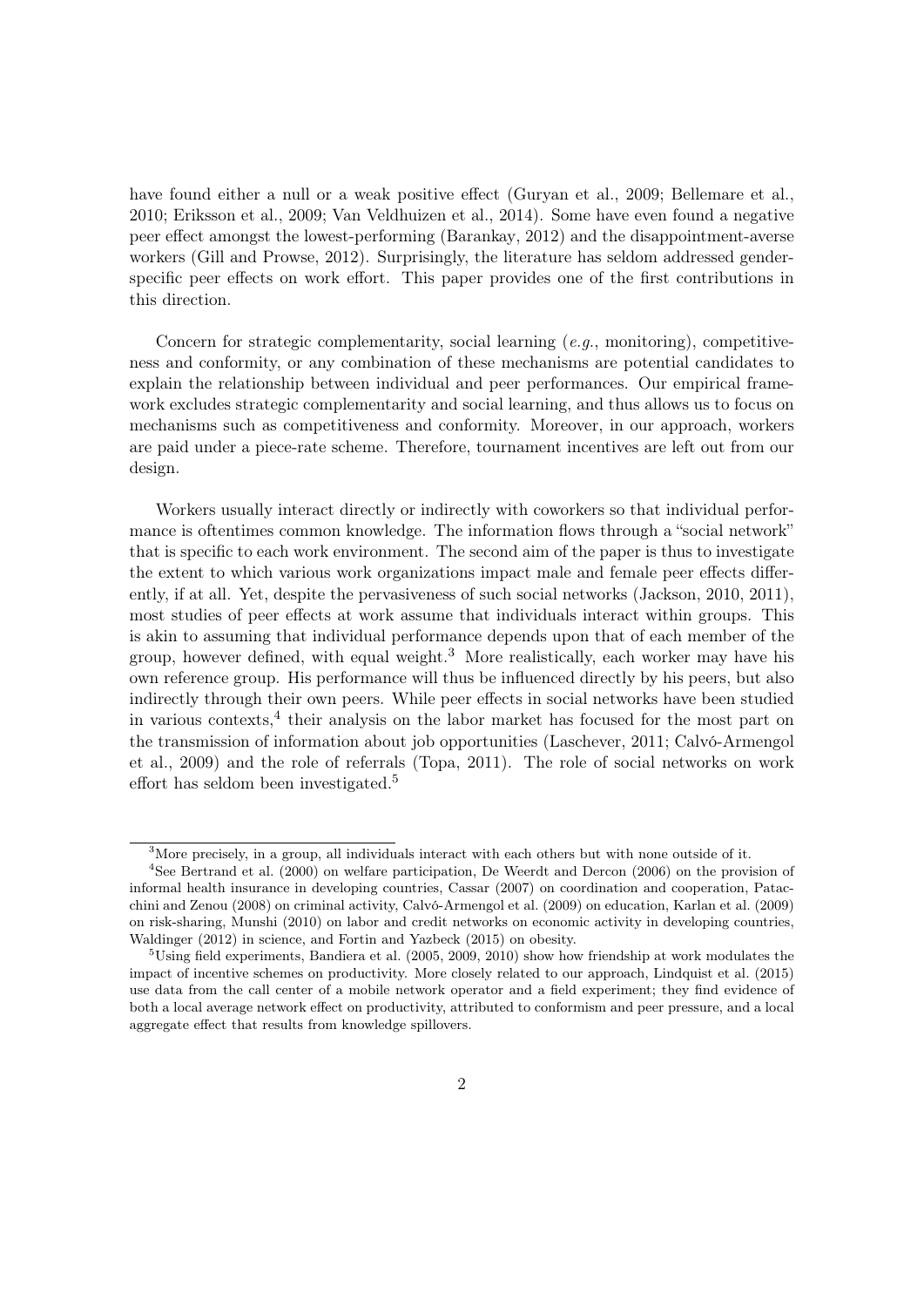We investigate peer effects on effort at work by developing a social network model with gender heterogeneity. More precisely, our theoretical framework generalizes the standard linear-in-means approach (e.g., see Manski, 1993; Bramoullé et al., 2009; Blume et al., 2015) to allow both the performance and the contextual peers effects to vary across gender. Our model is inspired by Arduini et al. (2016) and Dieye and Fortin (2017).

To estimate the model, we design laboratory experiments in which subjects are paid according to a piece-rate scheme to perform a real effort task repeatedly. Two work organizations (treatments) are considered: sequential networks and simultaneous networks. In the sequential treatments, subjects are randomly assigned to peers who participated in a previous baseline treatment in which they performed the exact same tasks in isolation. Subjects are informed about the mean performance, wage and individual characteristics of their peers. Thus, in this directed bipartite lines network, information flows one-way from peers to subjects. This more or less mimics a situation whereby workers learn about the output level of their peers in a previous work shift.<sup>6</sup> In the simultaneous treatments, subjects are also randomly assigned to peers but interact in real-time. In these undirected line networks, information flows in two directions: from peers to subjects and from subjects to peers. This arrangement mimics that of a cashier in a large retail store who can observe the performances of her co-workers located nearby, and vice versa. Workers interact in a non-cooperative way and each game is played until (quasi-)convergence to a Nash equilibrium.

Designing exogenous networks in the lab eases the identification of peer effects for at least three reasons. First, by randomly assigning subjects across networks, it ensures the absence of endogeneity biases arising for instance from the fact that individuals with similar characteristics or behavior self-select in their reference group  $(i.e.,$  no correlated effects due to homophily). Second, it guarantees knowledge of the true reference group (by the researcher), that is, we know who interacts with whom with no measurement errors. Third, it has been known since Manski (1993) and Lee (2007) that the simultaneity between a subject's and his peers' behavior may make separate identification of the endogenous and contextual peer effects difficult when individuals interact in groups and especially so when the number of groups is small or when the average group size is large.<sup>7</sup> Manski calls this the reflection problem. However, Bramoullé et al. (2009) and Blume et al. (2015), among others, have proved that, in the absence of correlated effects, the linear-in-means homogenous model is *generically* identified when interactions are structured through social networks. Thus, by forming properly designed exogenous networks in the lab, our approach allows to

<sup>&</sup>lt;sup>6</sup>In our experiment, subjects do not learn from their peers (no social learning or knowledge spillover). Also we ignore the presence of technical complementarity in labor inputs.

<sup>7</sup>See de Paula (2015) for a detailed discussion on social network identification when individuals interact in groups.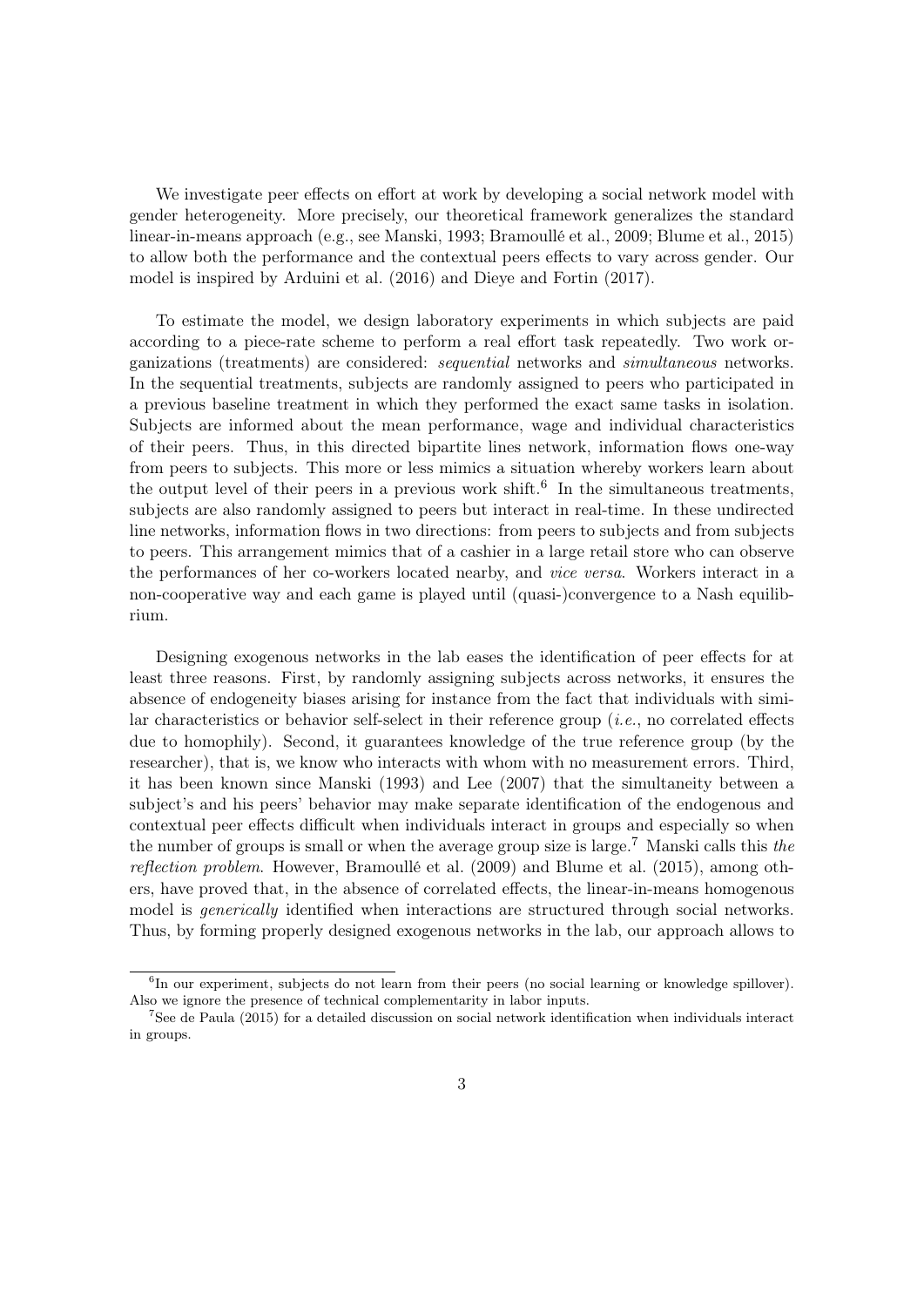identify peer effects. In particular, peer effects in our sequential treatments are identified since by construction the reference groups' behavior is predetermined. Peer effects in our simultaneous networks are also identified since we show that our model satisfies Arduini et al. (2016)'s conditions for identification under group heterogeneity.

Our empirical strategy consists in estimating the gender-specific sequential model using a clustered random effects panel approach and the simultaneous model using a panel spatial pseudo-maximum likelihood method. Our results show that peer effects strongly differ between males and females. We find that males' performances are positively linked to that of their peers in both treatments. Females, on the other hand, respond positively to their peers' performances in the sequential treatment, but not so in the simultaneous case. Thus, when information flows in both directions, females behave as though their peers' performance and characteristics were irrelevant, which is in stark contrast to their male counterparts. Variants of the informational content of the baseline and sequential treatments are used to investigate the sensitivity of the estimates of the sequential treatment. These variants aim at replicating the information that is available to the subjects and their peers in the simultaneous treatment. Because both female and male performances are the same as in the initial sequential treatment, we conclude that it is the simultaneity and the bi-directionality of the flow of information in the simultaneous treatment that determine how females react to their peers' performances.

We conjecture that females perceive the simultaneous networks as being somewhat more competitive. In sequential networks, peer performance may be taken as a simple reference point when setting personal goals. These results are consistent with previous literature in which females, as opposed to males, are found to respond less to financial incentives as the environment gets more competitive. Our results suggest that these differences also hold for non-monetary, informational, incentives. They may shed light on the causes of gender differences in occupational statuses and career paths.

The remainder of the paper is structured as follows. Sections 2 presents our theoretical model of peer effects at work. Section 3 describes the experimental design and procedures. Section 4 presents our econometric strategy and our results. Section 5 discusses the results and concludes.

## 2. Theoretical setup

Consider three types of work arrangements with increasing levels of interactions. In all three cases, subjects are asked to perform the same sequence of mathematical tasks. At one extreme (Baseline treatment), subjects work in isolation. At the other extreme (Simultaneous treatment), they interact with peers in a given network configuration and are made aware of the latter's mean performance in real-time as the game unfolds. As an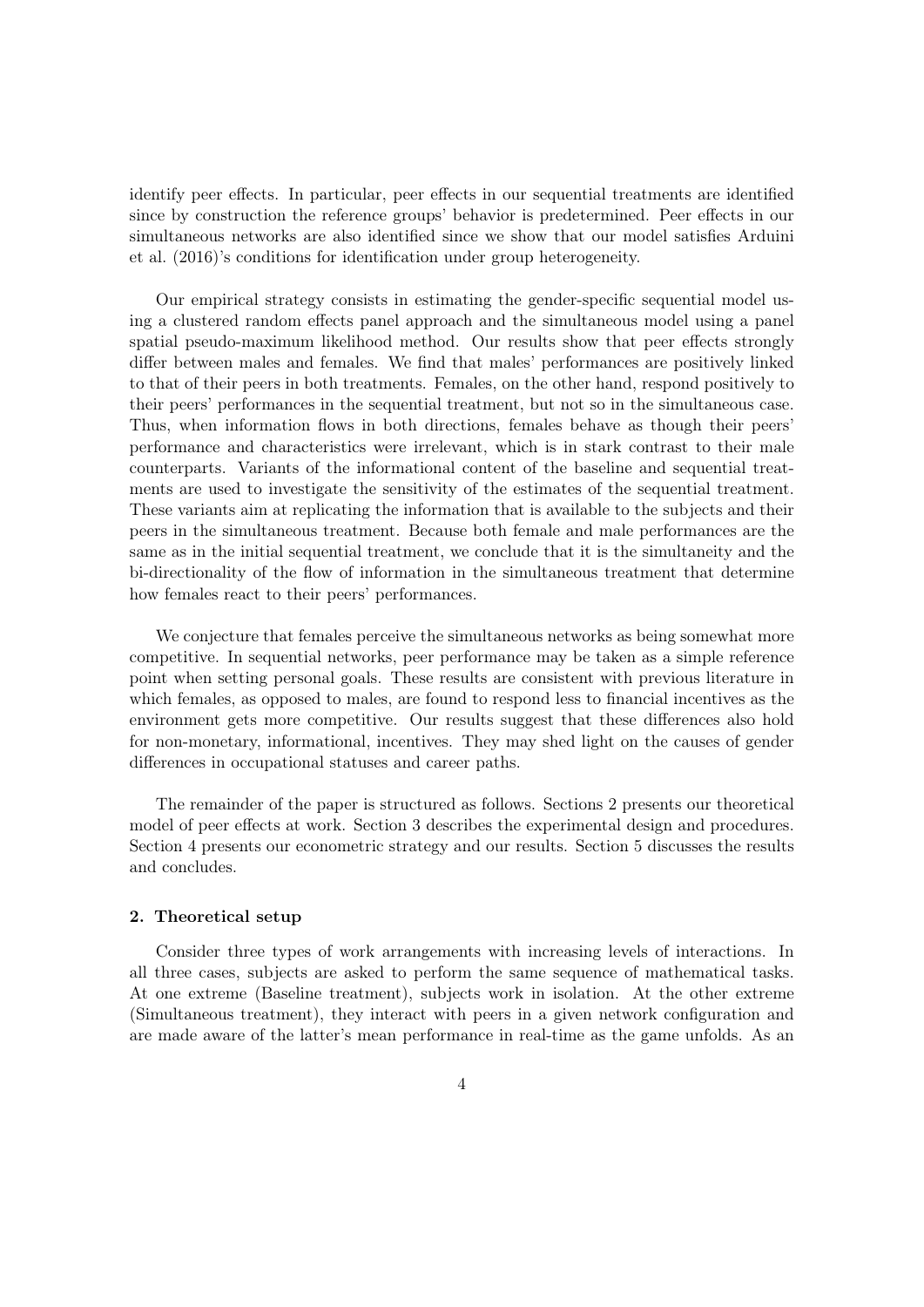intermediate case (Sequential treatment), subjects are randomly matched to peers from the Baseline treatment. Information about peer performance and characteristics flows one-way.

## 2.1. Baseline treatment

A treatment includes s sessions (or networks) indexed by l, with  $i = 1, \ldots, n_l$  subjects who perform a task for a total of  $t = 1, ..., T_l$  periods. In each session l, there are  $n_l^m$  males (or type-*m*) and  $n_l^f$  $\int_l^f$  females (or type-f) (with  $n_l^m + n_l^f = n_l$ ). For notational convenience, we assume, for the moment, that there is a single session per treatment (with  $n_l = n$ ,  $n_l^m = n^m$ ,  $n_l^f = n^f$  and  $T_l = T$ ). Total work time per period is fixed and allocated between on-the-job leisure and work. Effort is proxied by the per period individual production and subjects are paid a piece-rate for each unit of production.<sup>8</sup> We order the vectors and matrices in each treatment so that the first rows correspond to type- $m$  subjects and the remaining rows to type-f subjects.

We assume that preferences for consumption and on-the-job leisure is represented by a utility function that rationalizes the useful semi-log effort function (see Heckman, 1974) when maximized under the budget and time constraints:

$$
e_{it}^j = \alpha_i^j + \alpha_1^j w_{it}^j + \eta_{it}^j,\tag{1}
$$

with  $E(\eta_{it}^j | \boldsymbol{w}_i^j)$  $i^j,\alpha_i^j$  $\binom{j}{i} = 0, \ E(\alpha_i^j)$  $_{i}^{j}|\boldsymbol{w}_{i}^{j}$  $i^j$ ) =  $E(\alpha_i^j)$  $\hat{i}$ ,  $j = m, f, \quad i = 1, \ldots, n^j, \quad t = 1, \ldots, T.$ The variable  $e_{it}^j$  is type-j individual i's effort at period t,  $w_{it}^j$  is his/her piece-rate wage  $(\text{in } \log)^9$ ,  $\alpha_i^j$  $i$  is a time invariant individual effect,  $\eta_{it}^{j}$  is an idiosyncratic individual term, and  $\boldsymbol{w}_i^j = (w_i^j)$  $_{i1}^{j},w_{i}^{j}$  $i_2, \ldots, u_{iT}^j$ ). Parameters of Eq. (1) can be estimated using a random effects procedure<sup>10</sup> as the model assumes both strict exogeneity of  $w_i^j$  $i^{j}$ <sup>11</sup> and orthogonality between  $\alpha_i^j$  $i$  and  $w_i^j$  $i<sub>i</sub>$ . Moreover, panel robust standard errors (clustered at the individual level) are used to conduct statistical inferences since idiosyncratic errors are likely to be serially correlated across  $t$ .

<sup>8</sup> In principle, a production function could be specified that would relate output to work effort, other inputs and unobservable shocks. However, it would be difficult to identify technology from preferences in the model. Thus, following Dickinson (1999), we assume that work effort is proxied by output.

<sup>9</sup>For notational simplicity, we assume only one observable characteristic, the piece-rate wage, which is randomly determined in the experience. In the empirical section, we introduce other exogenous explanatory variables: the show-up fee (as a proxy for nonlabor income), age, the relative family wealth, the proportion of males in the session, a dummy for being student in the engineering school, and time.

 $^{10}\mathrm{We}$  also estimated a fixed effects model and we obtained very similar estimates.

<sup>&</sup>lt;sup>11</sup>In the general case with many sessions, we allow for session fixed effect for  $l = 1, \ldots, s$ . These may possibly be correlated to the explanatory variables and aim at capturing changing laboratory environments (weather, daytime, etc.).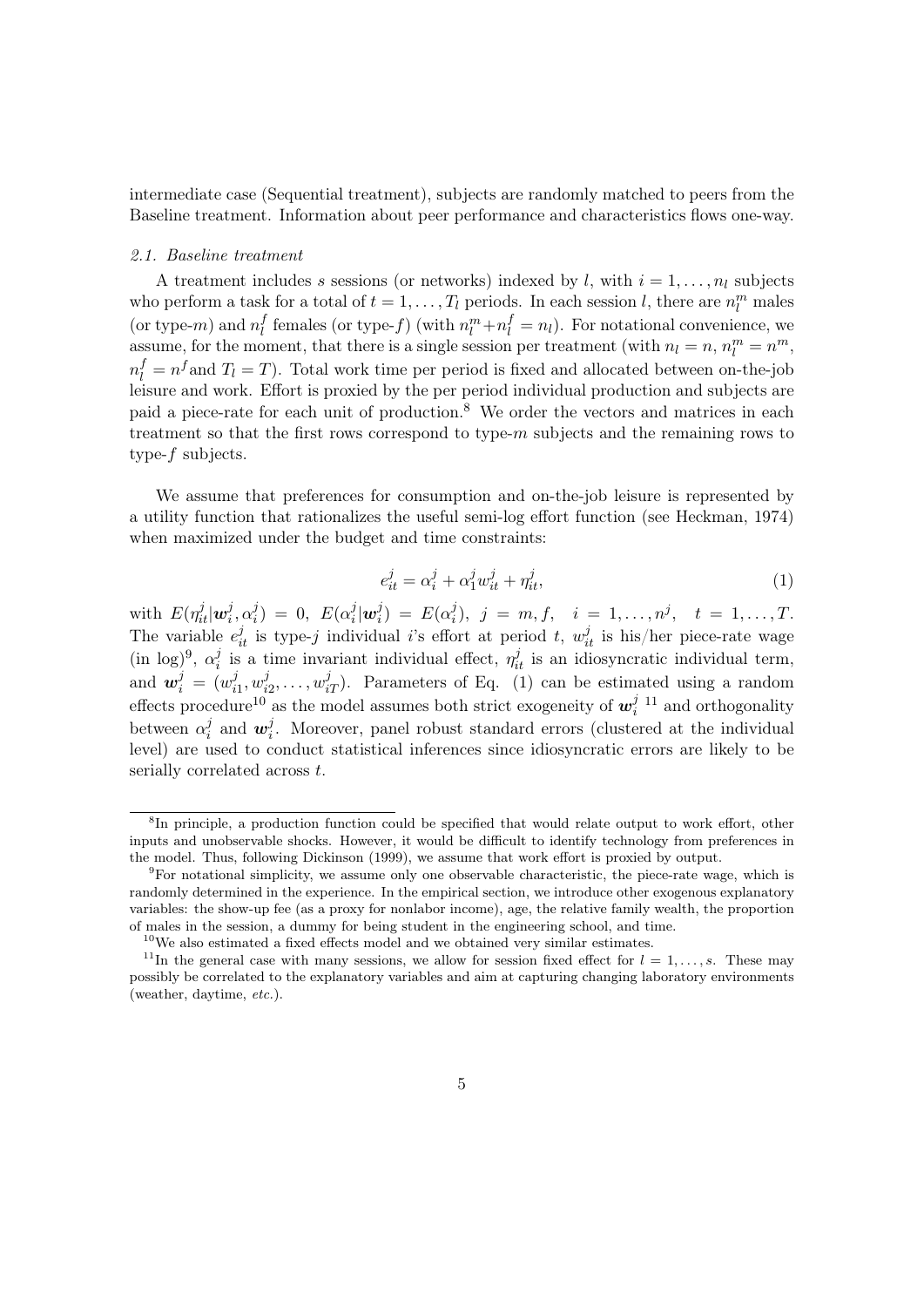#### 2.2. Sequential treatment

In the Sequential treatment, the networks are structured such that the information on wage and performance flows from the Baseline treatment to the Sequential treatment. Subjects in the Sequential treatment are each matched to a specific reference group,  $N_i^j$  $i^j$ , that comprises  $n_i^j$  $i<sub>i</sub>$  individuals from the Baseline treatment. They are informed about the average performance and wage of their peers at the beginning of each period. Social interactions are introduced in the Baseline model by assuming a linear-in-means semi-log effort function:

$$
e_{it}^{j} = \beta_{i}^{j} + \beta_{1}^{j} w_{it}^{j} + \beta_{2}^{j} \frac{1}{n_{i}^{j}} \sum_{k \in N_{i}^{j}} e_{kt} + \beta_{3}^{j} \frac{1}{n_{i}^{j}} \sum_{k \in N_{i}^{j}} w_{kt} + u_{it}^{j}.
$$
 (2)

with  $j = m, f, i = 1, ..., n^j, t = 1, ..., T$ . Assumptions on the error component terms,  $\beta_i^j$ i and  $u_{it}^j$ , are the same as those in the Baseline treatment. The performance and contextual peer effects are captured by  $\beta_2^j$  $\beta_2^j$  and  $\beta_3^j$  $3<sub>3</sub>$ , respectively. In this linear-in-means model, competitiveness and conformity correspond to having  $\beta_2^j > 0$ . Note that this model assumes between-gender heterogeneity but within-gender homogeneity. Indeed, the peer effects of male and female subjects are assumed to be the same on an individual of a given gender.<sup>12</sup> In the sequential treatment, no endogeneity issues due to simultaneity of outcomes or the presence of correlated effects arise since all explanatory variables are assumed strictly exogenous. Assuming also orthogonality between  $\beta_i^j$  $i$  and these variables, equation (2) is a random effects model.

It is useful to combine the Baseline and Sequential treatments into a single model in order to compare them to the Simultaneous treatment discussed below. First, define the type- $j$  non-stochastic interaction matrix  $\boldsymbol{R}^j$ , with a zero diagonal, where the typical element is  $r_{ik}^j = 1/n_i^j$  if k belongs to the Baseline treatment and is a peer of type-j subject i in the Sequential treatment, and  $r_{ik}^j = 0$ , otherwise. The vector  $\mathbf{R}^j e_t$  thus corresponds to the mean performance of type- $j$  individuals' reference group at  $t$ . By design, the value is equal to 0 for Baseline individuals. Similarly, the vector  $\mathbf{R}^j\mathbf{w}_t$  corresponds to the mean wage rate of type-*j* individuals' reference group at t. We assume that  $\alpha_1^j = \beta_1^j$  $j_1^j$ , with  $j = m, f$ . If these assumption hold, then combining the two models will yield more efficient parameter estimators.<sup>13</sup> The pooled set of Baseline and Sequential individuals is said to form a *directed* bipartite network. Eqs.(1) and (2) can then be combined into a single pooled model:

 $12A$  more general model would allow individuals to respond differently to peers of each gender, *i.e.*, it would include four heterogeneous effects (ff, fm, mf, and mm) rather than two  $(f, m)$ . For the sake of simplicity, we only consider between-gender heterogeneity. However, the proportion of male peers is included as a contextual variable in the econometric specification but turns out never to be statistically significant.

 $13$ The assumptions are tested in the empirical section of the paper.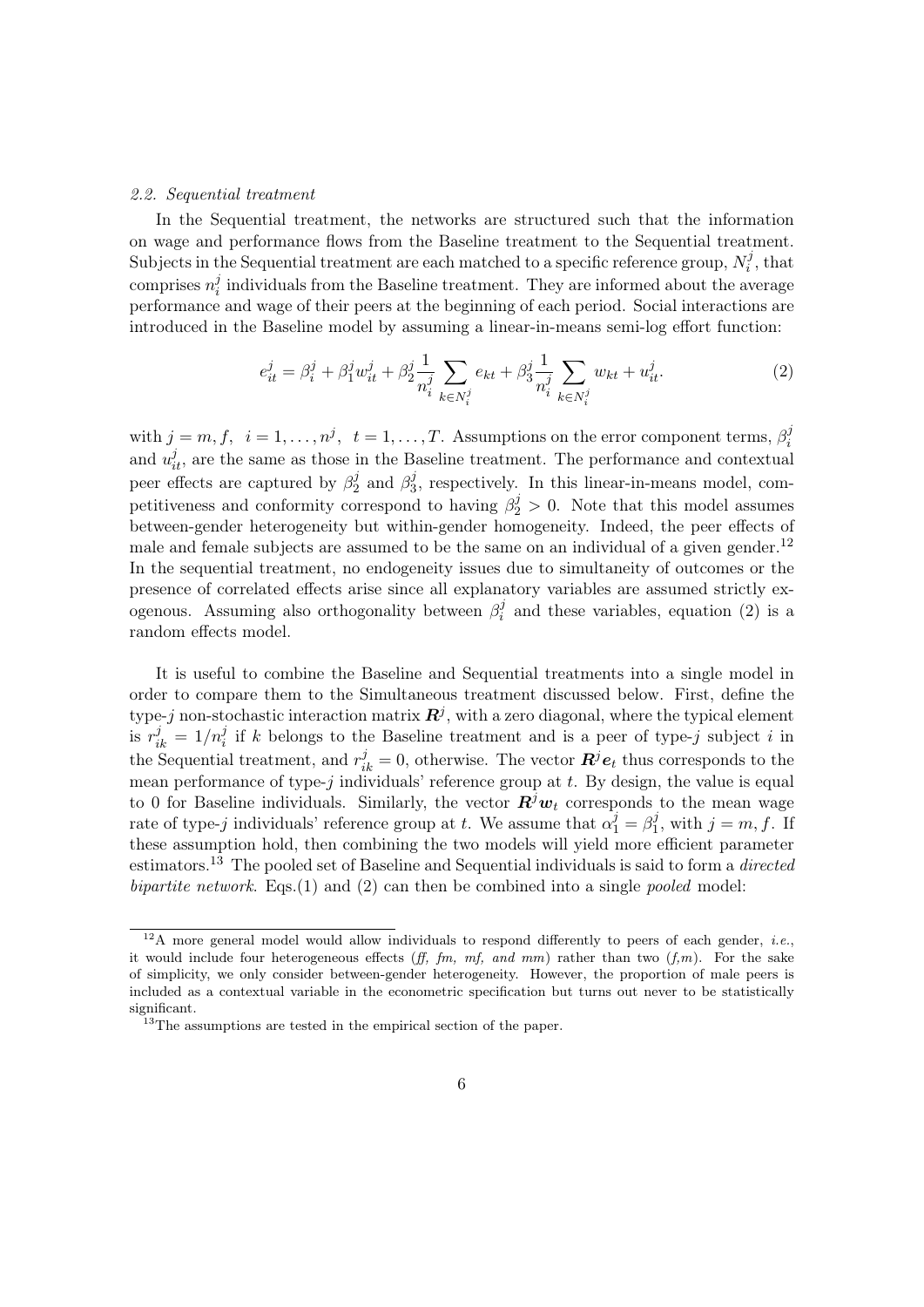$$
\mathbf{e}_t^j = \boldsymbol{\beta}^j + \beta_1^j \mathbf{w}_t^j + \beta_2^j \mathbf{R}^j \mathbf{e}_t + \beta_3^j \mathbf{R}^j \mathbf{w}_t + \mathbf{u}_t^j, \tag{3}
$$

with  $j = m, f, t = 1, \ldots, T$ , where  $e_t^j$  $_t^j,\,\boldsymbol{\beta}^j$  and  $\boldsymbol{u}_t^j$  $t_i$  are respectively the concatenated  $(n^j \times 1)$ vector of effort levels, time invariant individual effects, and idiosyncratic individual terms of type-j subjects at time  $t$ , in Baseline and Sequential treatments. This specification allows for between-gender heterogeneous peer effects since the parameters are all indexed by  $i = m, f$ . This random effects model is identified as long as the usual (full) rank condition for generalized least squares is satisfied.

## 2.3. Simultaneous treatment

In the Simultaneous treatment, information on performance and characteristics flows between subjects and peers in real time. Because they likely influence one another, we must make an assumption about preferences for this type of game to reach an equilibrium. Thus each subject is assumed to behave non-cooperatively and to ignore the fact that his own performance may influence other subjects in the network. This is equivalent to assuming that, at the equilibrium, each subject correctly anticipates the mean performance of his peers and behaves accordingly. In other words, a non-cooperative Nash social equilibrium arises because subjects are assumed to form self-consistent expectations.<sup>14</sup>

At the Nash equilibrium, the best response equation for type- $j$  subjects, given the mean effort and characteristics of their peers, is given by:

$$
\mathbf{e}_t^j = \gamma^j \mathbf{v}^j + \gamma_1^j \mathbf{w}_t^j + \gamma_2^j \mathbf{G}^j \mathbf{e}_t + \gamma_3^j \mathbf{G}^j \mathbf{w}_t + \boldsymbol{\varepsilon}_t^j,\tag{4}
$$

with  $E(\varepsilon_t^j)$  $t_i^j(w) = 0, \ j = m, f, \ t = 1, \ldots, T$ , where  $i^j$  is a  $(n^j \times 1)$  vector of ones,  $G^j$  is a row-normalized non-stochastic interaction matrix for type-j subjects, with a zero diagonal, and with  $g_{ik}^j = 1/n_i^j$  if k is a peer of the type-j subject i, and 0 otherwise. The endogenous (performance) peer effect and the contextual effect are measured by  $\gamma_2^j$  $i_2^j$ and  $\gamma_3^j$  $\mathcal{L}_3^J$ , respectively. It is standard to assume that  $|\gamma_2^j$  $\frac{1}{2}$  < 1.<sup>15</sup> For simplicity, we assume for the moment that  $\varepsilon^j_t$  $t_i$  is a vector of errors whose elements are i.i.d. with variance given by  $\sigma^2$ , for all i, t, and  $j = m, f.$ <sup>16</sup>

It is worth emphasizing that equation (3) for sequential networks and equation (4) for simultaneous networks differ in three important aspects. First, while in sequential networks

<sup>&</sup>lt;sup>14</sup>We describe the convergence procedure to the Nash equilibrium in the section on the experimental design.

<sup>&</sup>lt;sup>15</sup>More generally, stationarity requires that  $1/\omega_{max}^j < \gamma_2^j < 1/\omega_{min}^j$ , for  $j = m, f$ , where  $\omega_{min}^j$  and  $\omega_{max}^j$ denote the smallest and the largest eigenvalues of the matrix  $G<sup>j</sup>$ .

 $16$ In the empirical section, this assumption will be relaxed.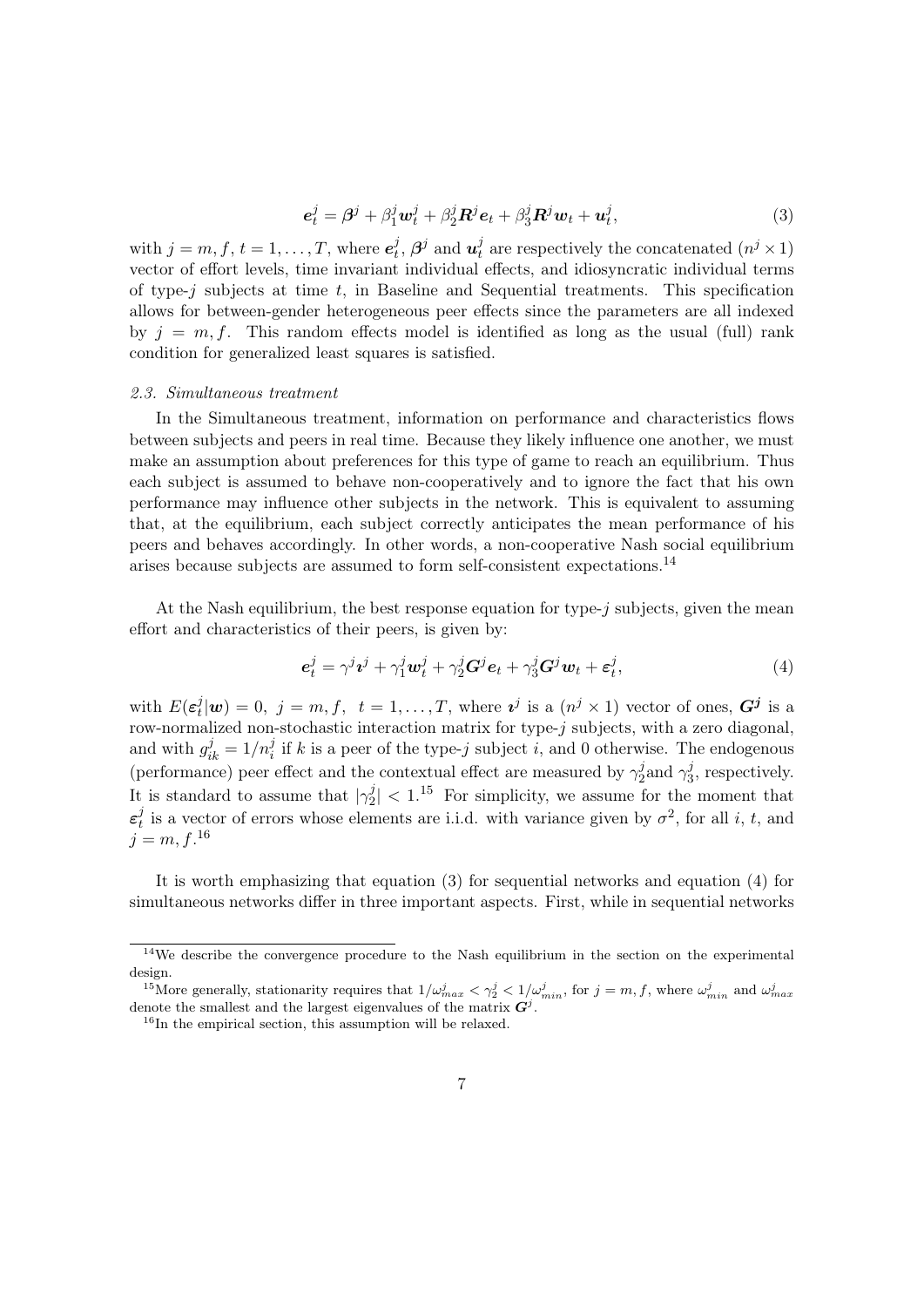subjects in a given session are matched to peers who have played in isolation in a previous session, in the Simultaneous model (equation (4)) social interactions occur in real time in the same session. Since the models do not reflect the same informational environment, we allow the parameters of these two equations to be different. This point is crucial for distinguishing behaviors across genders. Second, the vector of mean reference group's performance,  $\mathbf{R}^j e_t$ , is exogenous in equation (3) whereas the corresponding variable,  $\mathbf{G}^j e_t$  is endogenous in equation (4). The reason is that, in the Simultaneous treatment, a subject is influenced by his peers but in turn the latter are also influenced by him/her, which is not the case in the Sequential treatment. Third, in the simultaneous treatment, we assume a constant coefficient for each gender  $(i.e., \gamma^m$  and  $\gamma^f$ ) and not a (time invariant) individual effect as in the Baseline and Sequential treatments. This allows to simplify the identification and the estimation of the simultaneous model. $^{17}$ 

To estimate this heterogeneous social network model, it is first important to establish the conditions under which it is identified. To do so, first vertically concatenate the vectors and matrices in equation (4) with respect to genders  $j = m, f$ . Then, define the two  $n \times n$ type-j social interaction matrices  $\underline{G}^j$  such that  $\underline{g}^j_{ik} = 1/n_i^j$  if k is a peer of the type-j subject i, and 0 otherwise. It is clear that  $\underline{\mathbf{G}}^m + \underline{\mathbf{G}}^f = \mathbf{G}$ , where  $\mathbf{G}$  is the row-normalized interaction matrix for the entire set of subjects. Define the  $n \times 1$  vector  $d_t^m$  of dummy variables of male indicators  $d_{it}^{m}$  such that  $d_{it}^{m} = \mathbf{1}(j_i = m)$ , for all  $i = 1, ..., n$ , where  $j_i$ is the individual *i*'s gender. Similarly, define the vector  $d_t^f$  $t_t^j$  of dummy variables for female subjects. By definition,  $d_t^m + d_t^f = \iota_t$ , where  $\iota_t$  is a  $n \times 1$  vector of ones. Now define a  $n \times 1$  vector  $\underline{\boldsymbol{w}}_t^m = I_t^m \boldsymbol{w}_t$ , where  $I_t^m \equiv diag(\boldsymbol{d}_t^f)$  $w_t^f$ ). The element  $w_{it}^m$  is equal to  $w_{it}^m$  when the subject *i* is a male, and 0 when the subject *i* is a female. Similarly, define  $\underline{\boldsymbol{w}}_t^f = I_t^f \boldsymbol{w}_t$ . Since  $I_t^m + I_t^f = I_t$ , one has  $\underline{\mathbf{w}}_t^m + \underline{\mathbf{w}}_t^f = \mathbf{w}_t$ . Also, denote  $\mathbf{e}_t = (e_t^{m\prime}, e_t^{f\prime})'$ . The best response function at time  $t$  and at the Nash equilibrium can be written as:

$$
\boldsymbol{e}_t = \gamma^m \boldsymbol{d}_t^m + \gamma^f \boldsymbol{d}_t^f + \gamma_1^m \underline{\boldsymbol{w}}_t^m + \gamma_1^f \underline{\boldsymbol{w}}_t^f + \gamma_2^m \underline{\boldsymbol{G}}^m \boldsymbol{e}_t + \gamma_2^f \underline{\boldsymbol{G}}^f \boldsymbol{e}_t + \gamma_3^m \underline{\boldsymbol{G}}^m \boldsymbol{w}_t + \gamma_3^f \underline{\boldsymbol{G}}^f \boldsymbol{w}_t + \boldsymbol{\varepsilon}_t. \tag{5}
$$

Using an obvious notation, the *macro* model, which includes all periods (in finite number), can be written as:

$$
\mathbf{e} = \gamma^m \mathbf{d}^m + \gamma^f \mathbf{d}^f + \gamma_1^m \underline{\mathbf{w}}^m + \gamma_1^f \underline{\mathbf{w}}^f + \gamma_2^m \underline{\mathbb{G}}^m \mathbf{e} + \gamma_2^f \underline{\mathbb{G}}^f \mathbf{e} + \gamma_3^m \underline{\mathbb{G}}^m \mathbf{w} + \gamma_3^f \underline{\mathbb{G}}^f \mathbf{w} + \varepsilon, \quad (6)
$$

with  $E(\epsilon|\boldsymbol{w})=0$ . Also,  $\mathbb{G}^j = \text{diag}(\mathbf{G}^j)$  is the block-diagonal type-j interaction matrix for the T periods, with  $\underline{\mathbb{G}}^m + \underline{\mathbb{G}}^f = \mathbb{G}$ . All vectors in equation (6) have a  $T_n \times 1$  dimension,

 $17$ As discussed later, our pseudo-maximum likelihood approach takes into account both the endogeneity (reflection) and the serial correlation problems (using panel clustered standard errors).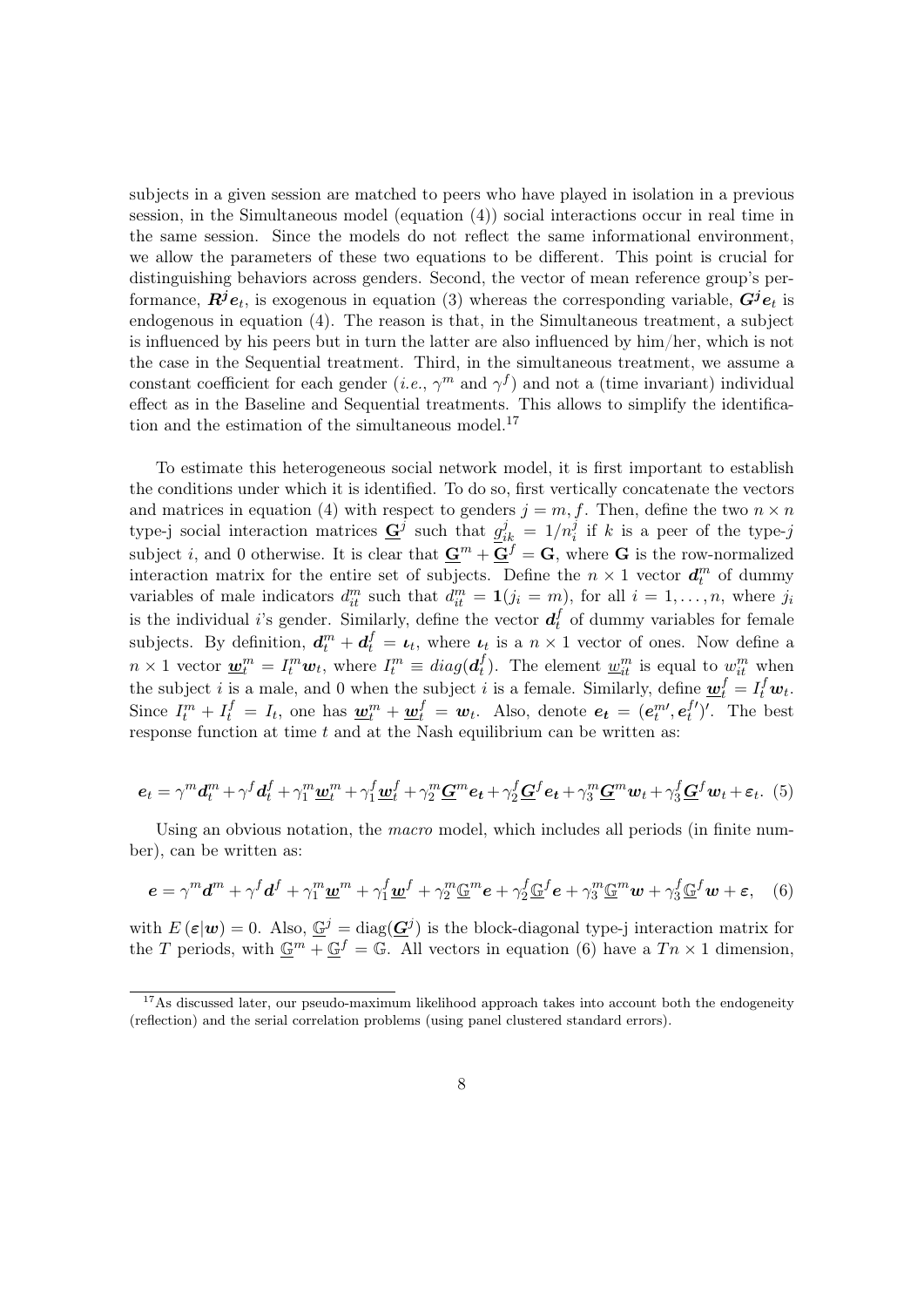with  $\underline{\boldsymbol{w}}^m \equiv \mathbb{I}^m \boldsymbol{w}, \, \underline{\boldsymbol{w}}^f \equiv \mathbb{I}^f \boldsymbol{w}, \, \text{and} \, \mathbb{I}^m + \mathbb{I}^f = \mathbb{I}.$ 

Finally, using equation (6), the macro reduced form is given by:

$$
\mathbf{e} = \mathbb{S}^{-1}(\gamma^m \mathbf{d}^m + \gamma^f \mathbf{d}^f + \gamma_1^m \underline{\mathbf{w}}^m + \gamma_1^f \underline{\mathbf{w}}^f + \gamma_3^m \underline{\mathbb{G}}^m \mathbf{w} + \gamma_3^f \underline{\mathbb{G}}^f \mathbf{w} + \varepsilon),\tag{7}
$$

where  $\mathbb{S} = \mathbb{I} - \gamma_2^m \mathbb{G}^m - \gamma_2^f \mathbb{G}^f$ . Since  $|\gamma_2^j$  $|j|$  < 1 for  $j = m, f$ , the inverse matrix  $\mathbb{S}^{-1}$  exists.

In our setting, identification means that a consistent estimator of the parameters of the model (6) exists. Assuming standard regularity conditions (see Appendix A in Arduini et al., 2016), we have the following proposition:

**Proposition 1.** Assume that the model (6) holds. Assume also that  $\gamma_2^j$  $\left| \frac{j}{2} \right| < 1$ , and  $\gamma_1^j$  $i_1^j \gamma_2^j +$  $\gamma^j_3$  $\mathbf{S}_3^j \neq 0$ , for  $j = m, f$ . If the matrices  $\mathbb{I}^m, \mathbb{I}^f, \mathbb{G}^m, \mathbb{G}^f, \mathbb{G}^{m^2}, \mathbb{G}^f, \mathbb{G}^m \mathbb{G}^f, \mathbb{G}^m \mathbb{G}^f$ independent, then the parameters of the model (6) are identified.

Proof. This proposition is a simple application of Proposition 1 in Arduini et al. (2016) (see case 1.(a), case 1.(b), and their symmetric counterparts).<sup>18</sup>  $\Box$ 

From this proposition, it follows that the characteristics of type- $m$  and type- $f$  peers (and their interactions) of distances 2,. . . , are appropriate identifying instruments.

The standard homogeneous linear-in-means model is a particular case of this model. It is obtained when assuming that  $\gamma^m = \gamma^f = \gamma$  and  $\gamma^m_r = \gamma^f_r = \gamma_r$ , for  $r = 1, 2, 3$ . Under these assumptions, equation (6) can be written as:

$$
e = \nu \gamma + \gamma_1 w + \gamma_2 \mathbb{G}e + \gamma_3 \mathbb{G}w + \varepsilon, \qquad (8)
$$

with  $E(\epsilon|\mathbf{w})=0$ . In that case, the identification conditions correspond to those of the Bramoullé et al. (2009) model. More precisely, the model is identified if  $\gamma_1 \gamma_2 + \gamma_3 \neq 0$ , and if the matrices  $\mathbb{I}, \mathbb{G}, \mathbb{G}^2$  are linearly independent. The latter condition is satisfied in our simultaneous treatment since subjects do not interact in groups.

The model (6) is estimated using a pooled panel spatial maximum likelihood (ML) approach with two lagged spatial dependent variables to take into account gender heterogeneity in endogenous peer effects.<sup>19</sup> Robust panel standard errors (clustered at the subject

<sup>&</sup>lt;sup>18</sup>Note that Proposition 1 in Arduini et al.  $(2016)$  is more general than our own proposition, since it applies to the case where individuals may respond differently to peers of each gender.

<sup>&</sup>lt;sup>19</sup>Of course, when a 2SLS estimator of the model  $(6)$  is identified, the ML estimator is also identified since it imposes more structure to the error terms.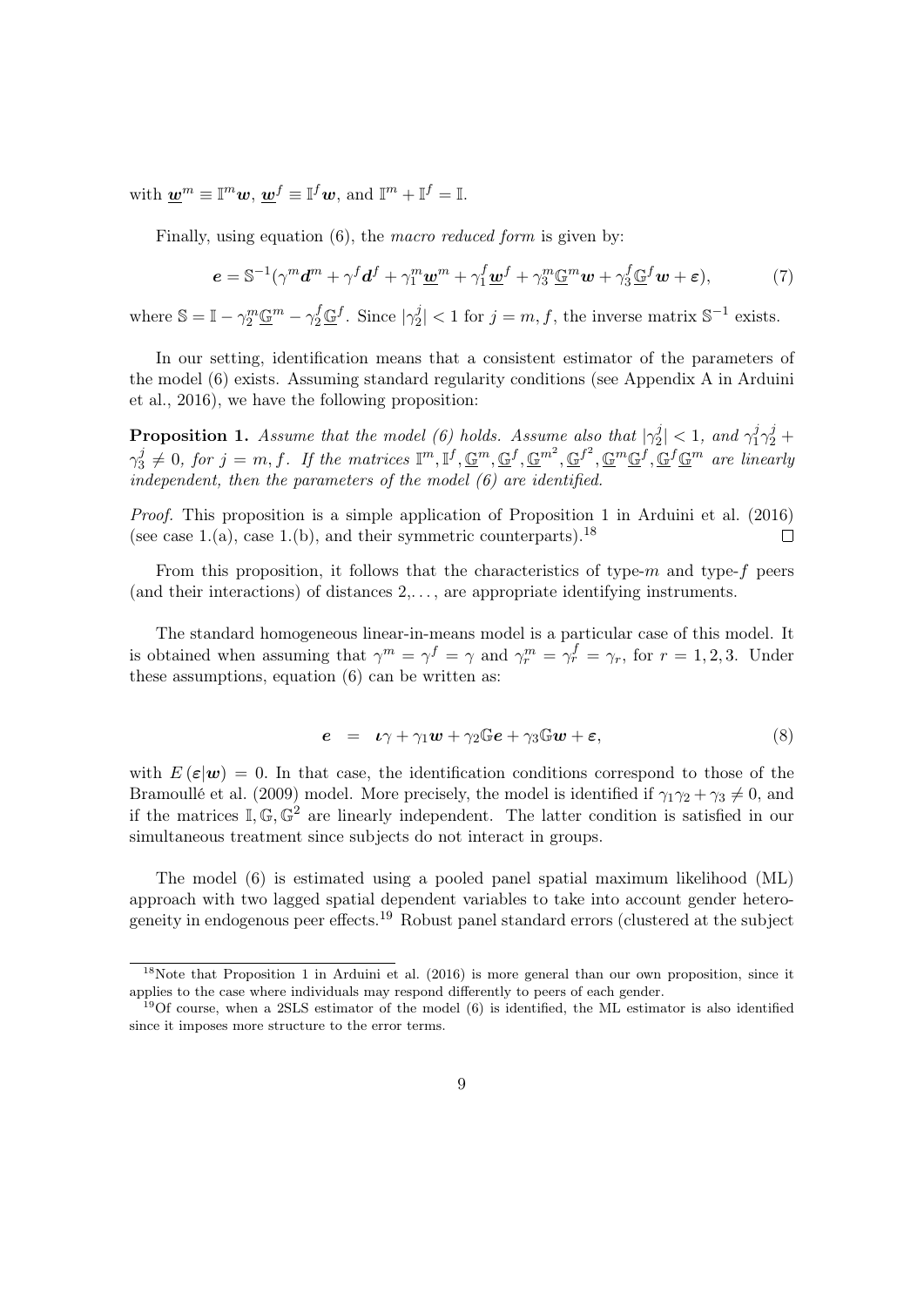level) are used to provide valid inference in the presence of serial correlation. One interesting feature of our likelihood-based approach, as compared with an instrumental (IV) method, is that the determinant term ensures the stationarity of the model (LeSage and Pace, 2009). Moreover, the ML procedure is less sensitive to various implementation issues such as the choice of instruments in the IV approach.<sup>20</sup>

## 3. Experimental design and procedures

The above theoretical discussion has outlined three different networks with varying degrees of interactions between subjects. In what follows, we describe laboratory experiments designed to mimic these networks. The experiments follow a between-subject design with random assignment to treatment. The data stemming from the experiments are used to estimate the endogenous and contextual peer effects.

## 3.1. The Baseline treatment

As mentioned in Section 2.1, Baseline subjects play in isolation for a single session. A session comprises 16 periods that last two and a half minutes each. Subjects are asked to mentally multiply as many two-digit and one-digit numbers as possible (e.g.,  $22\times7$ ). The same numbers are used across subjects and sessions to insure homogeneity of treatment. Once the numbers are displayed on the computer screen, subjects enter the answer and, if correct, a new task is displayed. Otherwise, an error message is shown on the screen and another answer must be entered. The screen keeps track of the number of correct answers and the remaining time until the period ends.

At the beginning of each period, a piece-rate of either  $\epsilon 0.10, \epsilon 0.50$ , or  $\epsilon 1$  is randomly assigned to each subject and displayed on the screen. Payoff in a given period is equal to the number of correct answers times the piece-rate. Potential earnings are displayed at the end of each period. When the session ends, the actual payoff corresponds to the earnings of a randomly selected period drawn independently for each subject.

Prior to each session, subjects are paid a fixed randomly selected show-up fee of either  $\epsilon$ 2,  $\epsilon$ 4, or  $\epsilon$ 6. In a standard labor supply model this would correspond to unearned income. In addition, they are told that performing the multiplications is not compulsory. They are free to read the magazines that lay on their desk. These serve as a mimicking device for on-the-job leisure. Subjects may thus choose to rest during a period if they deem

<sup>&</sup>lt;sup>20</sup>We also estimate the model (6) using fixed effects IV. However, the parameter estimate of peer performance was very close to the one obtained using a ML approach but much less precise. Moreover, one disadvantage of the fixed effects IV estimator is that it cannot identify the individual and contextual effects that are time invariant.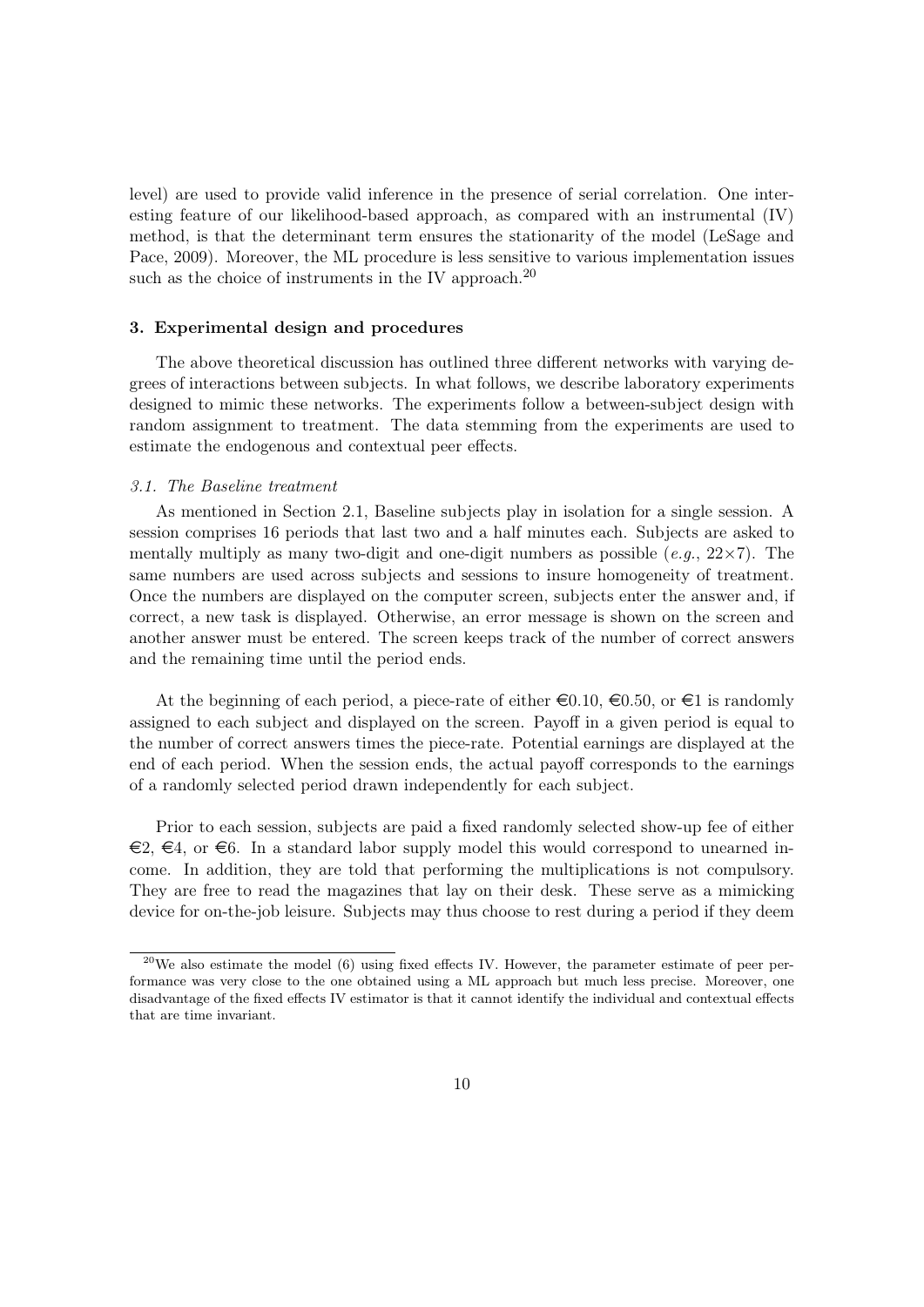the piece-rate to be too low and benefit from increased concentration at later periods.

Two variants of the baseline have been implemented. In the first, subjects are not informed that they will be matched to other subjects. In the second, they are. The purpose of the latter variant is to measure the extent to which subjects exhibit self-image concern.<sup>21</sup> Comparison between the two variants will help understand differential performances between sequential and simultaneous networks, if any.

## 3.2. The Sequential treatment

The set-up of the Sequential treatment is similar to that of the Baseline treatment. In each of these treatments, subjects are aligned along rows of six seats. Figure 1 depicts the graph of the directed bipartite network. The nodes correspond to the subjects and the arrows point towards their peers. Those seated at the end of a row are matched to a single peer, while all others are matched to two peers.<sup>22</sup>

Subjects are informed that they are matched to either one or two peers. At the beginning of a session, information on peer characteristics are displayed on the screen. These include average age, number of school years, show-up fee, school, gender and relative family wealth (reported on a scale from 1 to  $10 -$  from the  $10\%$  poorest to the  $10\%$  wealthiest). At the beginning of each period, in addition to own random piece-rate, average peer piece-rates and performances are displayed on the screen. Subjects are also informed that their peers had to perform the exact same multiplications as themselves, and in the same order. At the end of each period, a summary screen displays own performance, piece-rate and earnings, and recalls the average peer piece-rates and performances.

As with the Baseline treatment, two variants have been implemented. In the first, subjects are told that their peers participated in a previous session. In the other, subjects are informed that their peers are drawn from the current session but that they started performing the task three minutes in advance. They are further informed that their peers will not be communicated any information regarding their own performance and characteristics. In both variants, subjects know that the match will remain the same for the duration of the session.<sup>23</sup> Because no information flows from the subjects to their peers, a comparison between the two variants identifies the pure impact of having one's peers in the room on

 $21$ The Baseline model developed in the theoretical section focuses on the first variant. Extending the model to the second variant could be achieved by including a dummy variable in equation (1). The parameter of this variable is identified if we exclude session dummies.

 $^{22}$ As explained below, this spatial configuration parallels that of the Simultaneous treatment although in both the Sequential and the Simultaneous treatments subjects are not aware of this.

 $23$ The sequential model developed in the theoretical section focuses on the first variant. Extending the model to the second variant could be achieved by interacting a dummy variable for this variant with peer performance in equation (2).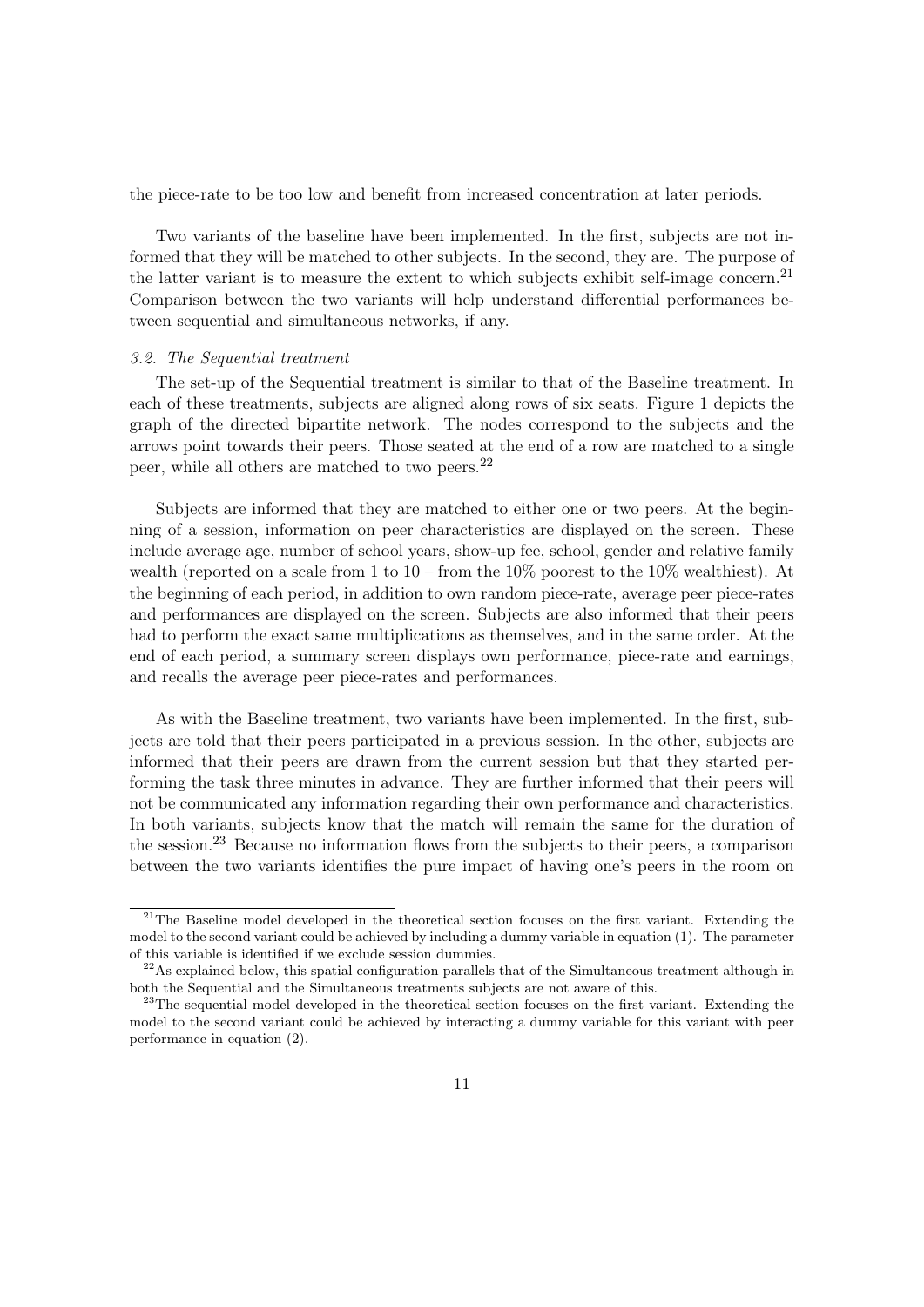own performance. Measuring this potential influence is important when contrasting the Sequential and Simultaneous treatments.

Figure 1: Graph of a Sequential Network



## 3.3. The Simultaneous treatment

The set-up of the Simultaneous and the Sequential treatments are similar, except that in the former the interactions occur concurrently and information flows between subjects and peers. A session consists of only four *periods*, each comprising up to five *rounds* lasting two and a half minutes to allow convergence to the Nash equilibrium. The Simultaneous treatment unfolds pretty much like the Sequential treatment. Information on peer characteristics are displayed on the screen at the beginning of the session. As each period begins, information is provided on own and peer mean piece-rates. At the end of the first round, subjects receive information about their peers' performance. They then proceed to round 2, at the end of which they are once again informed about their peers' performance. The period ends once the difference in mean network performance between two successive rounds is less than 5%. When this criterion is satisfied, the model is said to have reached a non-cooperative Nash social equilibrium with self-consistent expectations: Subjects are not willing to deviate any more when choosing their effort.<sup>24</sup> A session thus includes a maximum of 20 rounds. The duration of a session is thus approximately the similar to that of other treatments and comparisons between the latter cannot be contaminated by fatigue.

Recall from Section 2.3 that there exists an intimate link between the structure of a network, as described by its graph matrix  $G$ , and the identification of the endogenous peer effects. In designing a specific network, we have tried to satisfy two separate criteria: (strong)

 $24$ Note that subjects are not aware of the convergence rule. If convergence is not reached within 5 rounds, the entire period for this network is omitted from the analysis. Upon convergence, expected and contemporaneous expectations are only "almost" equal for two reasons: First, the convergence criterion is not zero. Second, for reasons of tractability, the criterion is applied at the network level, not at the individual level. We applied the same convergence method in Fortin et al. (2007).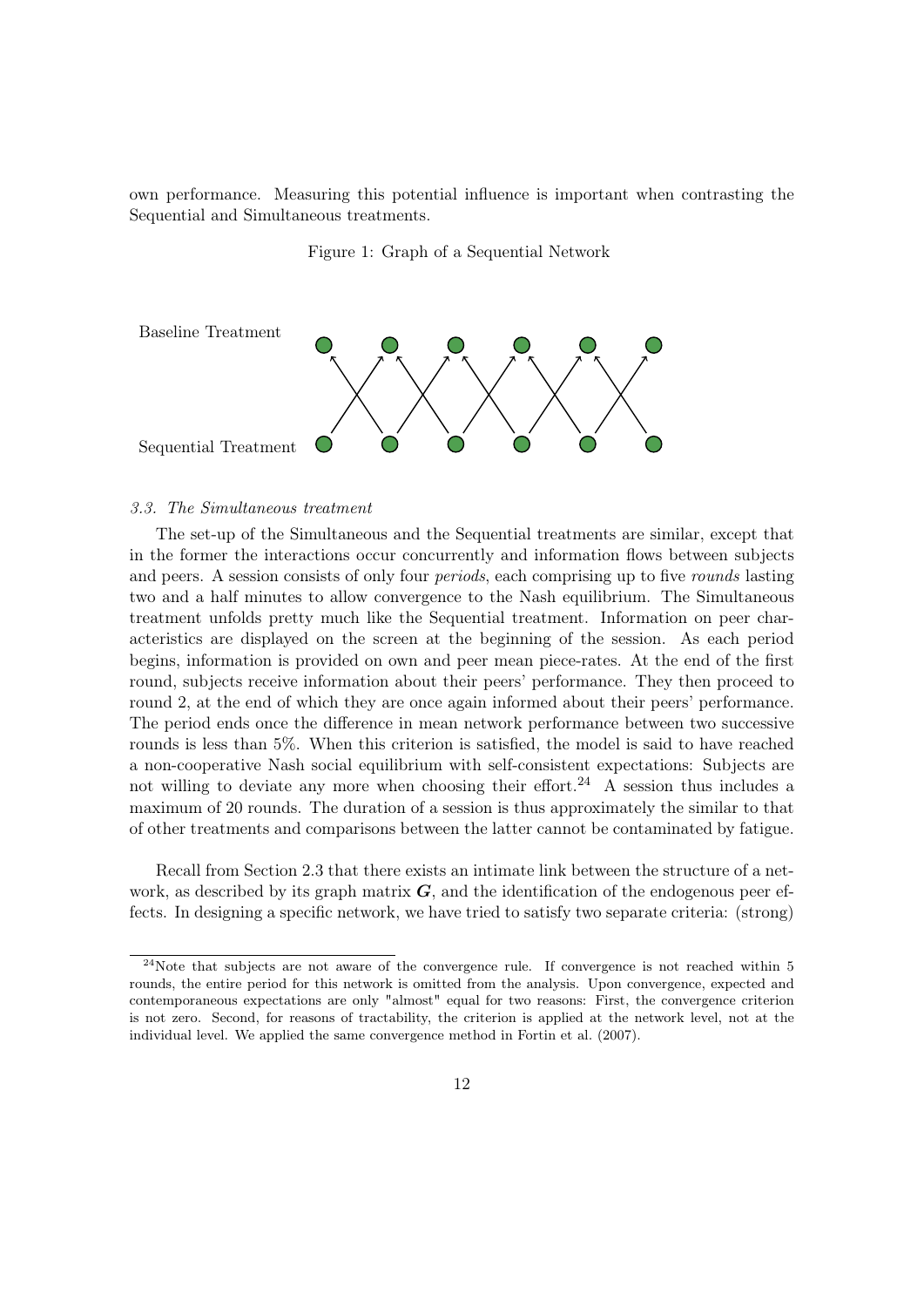identification and external validity. As for identification, the gender-homogeneous model requires that the matrices  $\mathbb{I}, \mathbb{G}, \mathbb{G}^2$  be linearly independent. From *Proposition 1* the genderheterogeneous model is identified when the matrices  $\mathbb{I}^m, \mathbb{I}^f, \mathbb{G}^m, \mathbb{G}^f, \mathbb{G}^{m^2}, \mathbb{G}^{f^2}, \mathbb{G}^m \mathbb{G}^f, \mathbb{G}^f \mathbb{G}^m$ be linearly independent. The lower the collinearity between these matrices, the more precise the estimated peer effect will be. With respect to external validity, the network should reflect real life interactions between individuals in their work environment.

Based on these two criteria, we have chosen an undirected line social network. Each row of six subjects in the laboratory constitutes a network whose graph is depicted in Figure 2. Such a network ensures that at least two subjects are separated by a link of distance 2, a sufficient condition for identification of the peer effect to hold under homogeneity. We also checked that the matrices corresponding to the heterogeneous model were linearly independent. Moreover, the degree of collinearity of the matrices was ascertained by computing the condition number of the matrix that results from the vectorization and concatenation of the relevant matrices (Bramoullé et al., 2009).<sup>25</sup> The gender-homogeneous and gender-heterogeneous undirected line networks have condition numbers equal to 7.7 and 1.85, respectively, which are considerably lower than 30, and should thus help obtain relatively precise estimates of the peer effects. An undirected line network is also likely to have good external validity properties. Indeed, it mimics many work environments in which employees work in isolation but have the ability to observe their colleagues' pace and performance.





As shown in Figure 2, subjects located at the end of a row are matched to a single peer while all others are matched to two peers. Subjects are not aware of the network structure. They are not told that their peers are their direct neighbors.

## 3.4. Experimental procedures

The experiment was programmed using the Z-Tree software (Fischbacher, 2007). All sessions were conducted at GATE-LAB, Lyon, France. Undergraduate students from the local engineering schools (most from École Centrale de Lyon) and business schools (most from EMLyon Business school) were invited via the ORSEE software (Greiner, 2015). As

<sup>&</sup>lt;sup>25</sup>The condition number of a matrix  $A'A$  is given by the square root of the ratio of its maximum and minimum eigenvalues. A condition number above 30 is indicative of serious collinearity.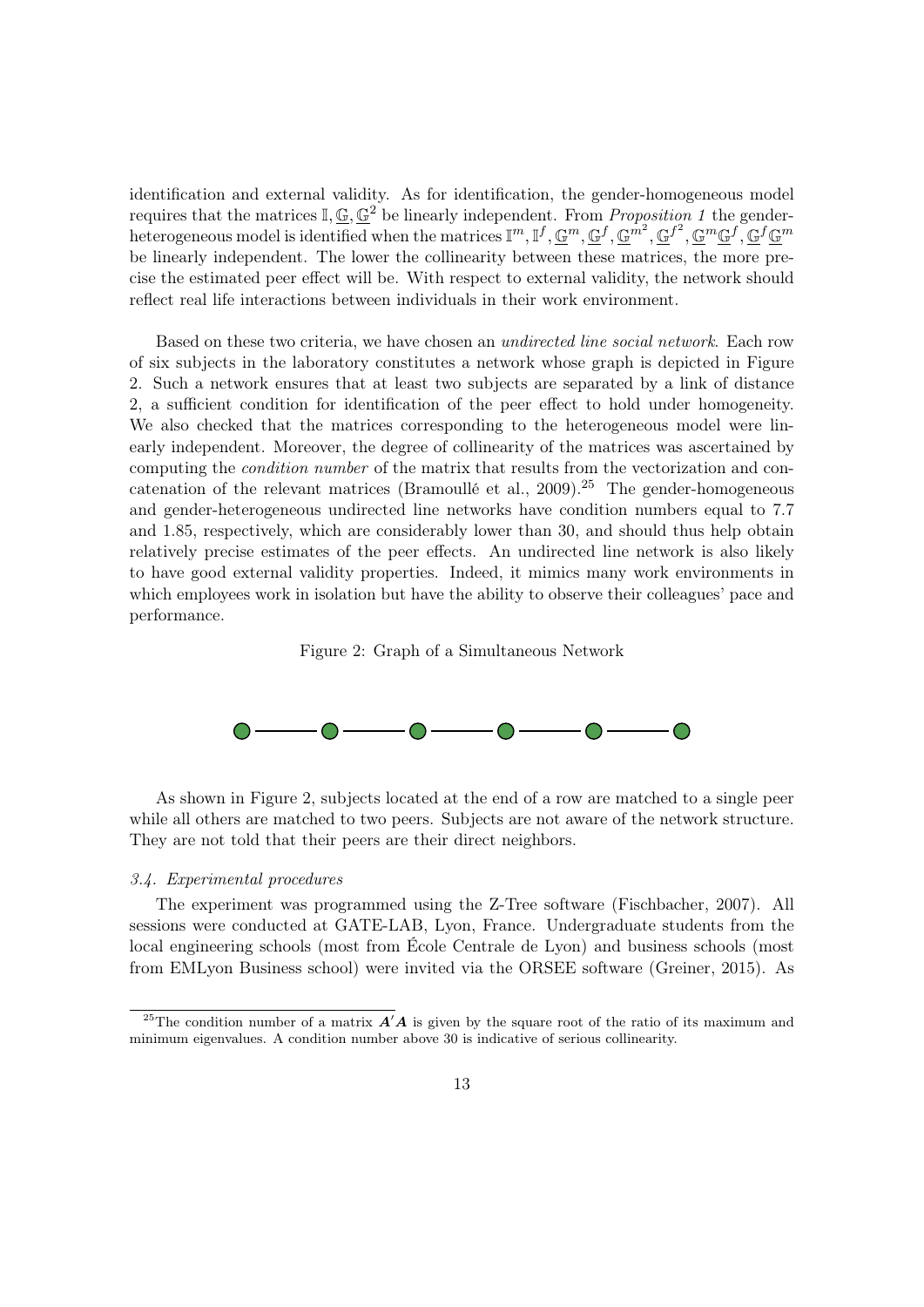outlined in Table A1 of Appendix A, between 6 and 18 subjects took part in each session, for a total of 375 subjects and 24 sessions. We made sure we had as many females as males in each treatment. For the Baseline treatment, we organized 10 sessions with 84 subjects (2 sessions with 36 subjects in isolation, and 8 sessions with 48 subjects in the variant with information), of which 39 are females. In the Sequential treatment, we organized 11 sessions with 87 subjects (3 sessions with 39 subjects in the variant without the presence of peers, and 8 sessions with 48 subjects in the variant with the presence of peers from the Baseline), of which 42 are females. Note that we implemented the second variant of the Baseline and the Sequential treatments in the same sessions: in each of these eight sessions, we had 6 subjects playing the Baseline, knowing that their performance would be reported to other subjects, and 6 subjects playing the Sequential treatment, knowing that their peers were present in the session. Finally, 11 sessions of the Simultaneous treatment were organized that involved over 204 subjects (102 of each gender). Subjects in the Simultaneous treatment are more numerous since each session provides a maximum of four observations per subject since we only use the round when convergence has been achieved.

Upon arrival in the laboratory, subjects drew a ticket from an opaque bag assigning them to a specific computer terminal. The instructions describing the task, the payment scheme and the available set of information were distributed and read aloud (see Appendices B, C and D). Next we used a questionnaire to assess the subjects' understanding of the rules. Answers were verified individually. Subjects then had to report their age, gender, school, number of years of study, and belief about the wealth of their family relative to that of the other students of the same school. This was followed by a practice period of two and a half minutes to get familiarized with the task, after which the game started.

Once the final period ended, subjects were told individually which period (or which round in the Simultaneous treatment) was randomly selected for payment along with their earnings. They next had to complete an exit survey. A session lasted about 60 minutes and subjects earned on average  $\in$ 13.27 (standard deviation =  $\in$ 8.99), including a  $\in$ 4.13 average show-up fee  $(S.D. = \text{\textsterling}1.63)$ .

## 4. Results

We start by presenting descriptive statistics on the sample of subjects and the main parameters of the treatments. We then turn to econometric results.

## 4.1. Summary statistics

Table 1 reports the means and standard deviations of the main variables used in the econometric analysis. The statistics are presented separately for the three treatments. The three rightmost columns of the table report the p-values of two-tailed test statistics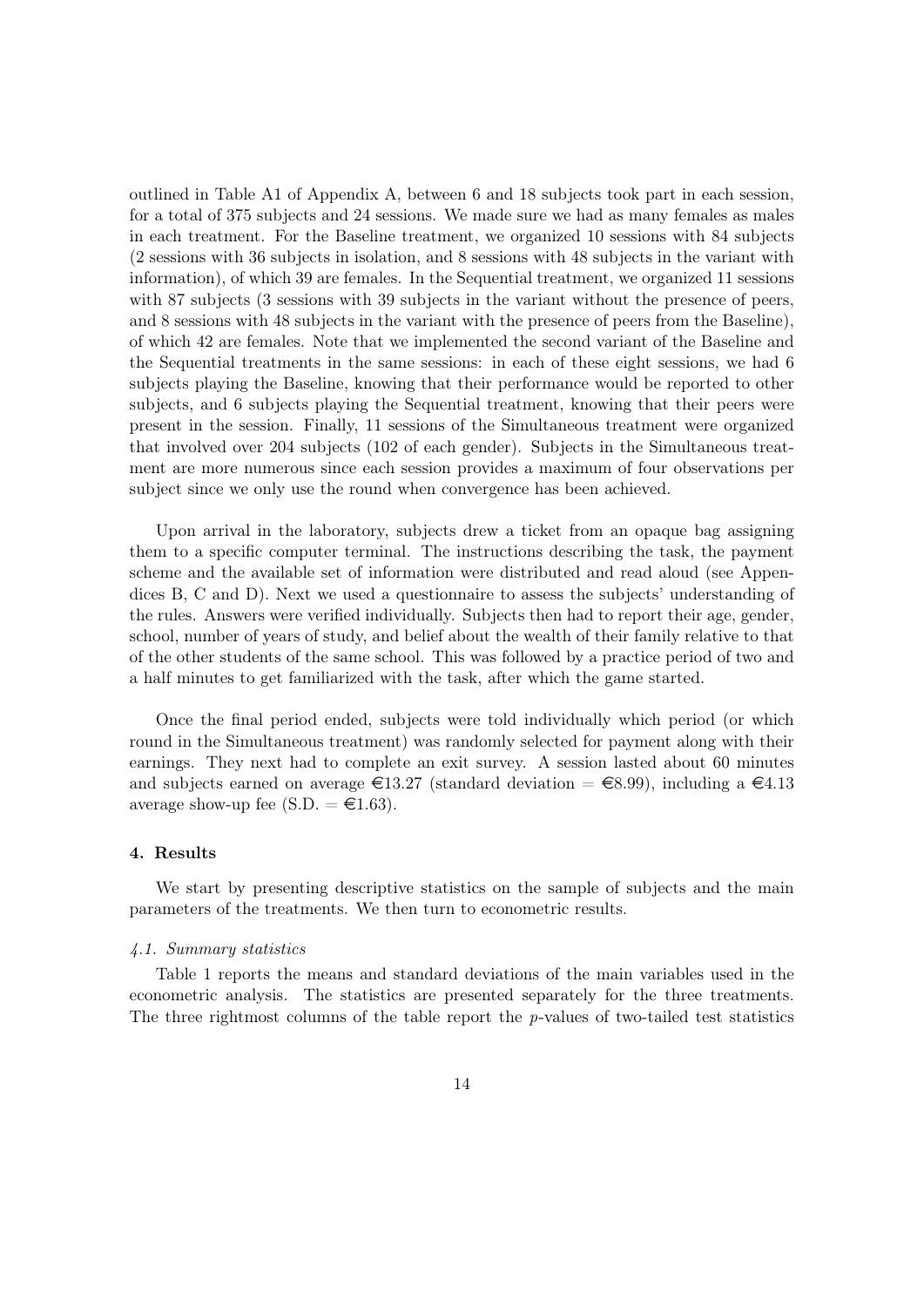of equality between the Sequential/Baseline treatments, the Simultaneous/Baseline treatments and the Sequential/Simultaneous treatments, respectively (Mann-Whitney tests for performance, Show-up fee, piece-rate, age, relative wealth, and t-tests for the proportion of males and students from the engineering school). Table 2 compares the two variants of the Baseline and the Sequential treatments by reporting means, standard deviations and test statistics.

According to the p-values in Table 1, most variables are balanced across the three treatments, including the gender variable. This is, however, not the case for subjects' and peers' age, relative family wealth, and engineering school. $^{26}$ 

The bottom panel of these tables focuses on the parameters and the outcomes of the different treatments. Not surprisingly, there is no significant difference in the mean piecerates across treatments and variants. The mean performance is not significantly different either across variants and treatments, although the comparison between the Sequential and the Simultaneous treatments reveals a marginally significant difference.

## 4.2. Estimation Strategy

The main purpose of the paper is to investigate gender-specific responses to peer effects in various network environments. Our empirical strategy consists first in estimating performance in the Baseline, Sequential and Simultaneous treatments under the null assumption that males and females subjects respond similarly to variations in peer performances (gender-homogeneous models). Under this assumption, we have shown that the Baseline and the Sequential treatments can further be pooled so that the parameter estimates can be more efficient. Next, we contrast these estimates to those obtained from relaxing the null assumption (gender-heterogeneous models).

In principle, testing the null assumption should give the same result for both the Sequential and Simultaneous treatments. Yet, it can be argued that the Simultaneous treatment is qualitatively different from the Baseline and Sequential treatments. This is because playing simultaneously may entail more competition between subjects and their peers. In addition, unlike the Baseline and Sequential treatments, subjects in the Simultaneous treatment know their performance is monitored in real time by their peers. They may thus be behave differently out of "pure image" concern and also because their peers are physically present in their

<sup>&</sup>lt;sup>26</sup>Subjects in the Sequential and Simultaneous treatments are slightly older than those of the Baseline, whereas subjects in the Sequential treatment report the lowest relative family wealth. Subjects in the Simultaneous treatment are paired with slightly older peers than those in the Sequential treatment. This is because the latter are paired with individuals from the Baseline treatment who happen to be younger. Students from the ECL engineering school represent a lower proportion of the subjects in the Sequential treatment than in the other treatments.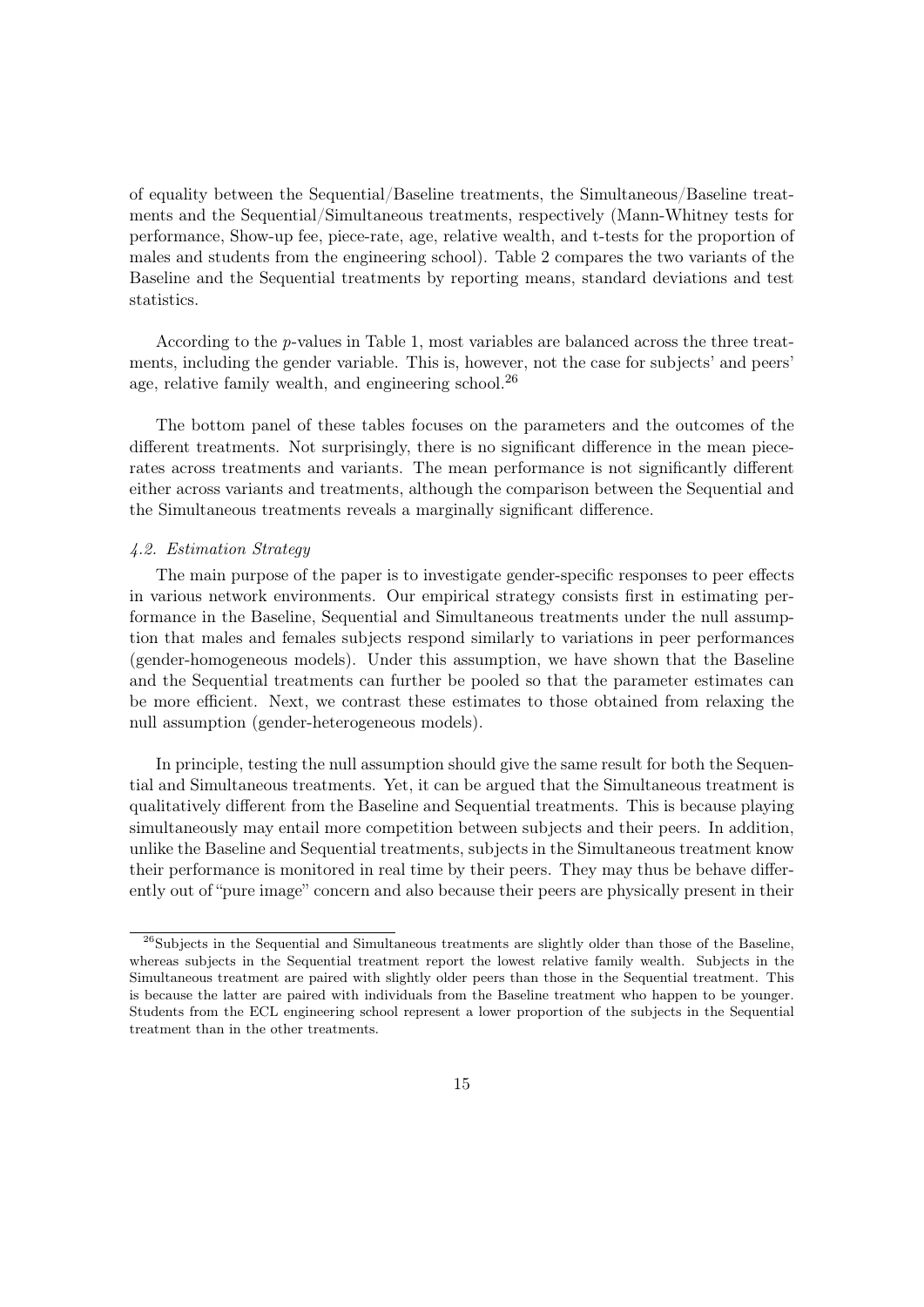session. These potential influences can be inferred indirectly by estimating two variants of the Baseline and Sequential treatments. In the former, we tell subjects their performances will be communicated to future subjects. Contrasting the estimates of the two Baseline variants provides a measure of the "pure image" concern. In the latter case, subjects are told their peers are in their session but started playing one period ahead of them. Contrasting the estimates of the two Sequential variants provides a measure of playing against a "real" rather than a "virtual" peer. Should the "pure image" and "presence" effects not be statistically significant, any remaining difference between the Sequential and Simultaneous treatments can presumably be attributed to the more competitive nature of the latter.

## 4.3. Estimation Results

In what follows, we begin by focusing on the gender-homogeneous models in Table 3. We next present the parameter estimates of the gender-heterogeneous model in Table 4. Recall that panel random-effects are used in the Baseline, Sequential and pooled models since all explanatory variables including peer effects are assumed strictly exogenous in these specifications.<sup>27</sup> The Simultaneous model is estimated using a pooled spatial ML approach with two lagged spatial dependent variables. Robust panel standard errors clustered at the individual level are used in every specification. In all cases, we report specifications with and without session fixed effects.

## 4.3.1. Gender-Homogeneous Peer Effects

**Result 1:** a) Individual performance is positively linked to peer performance in both the Sequential and Simultaneous networks; b) Knowing own performance will be communicated to future subjects has no impact; c) Knowing peers are in same session has no impact. d) Individual and peer performances are linearly related.

Support for Result 1. The most noteworthy result in Table 3 is that peer performance enhances own performance significantly in all the treatments. When session fixed effects are accounted for, the parameter estimate is equal to 0.209 in the Sequential model, 0.198 in the Pooled model, and 0.051 in the Simultaneous model (absent fixed effects, we get 0.176, 0.179 and 0.107, respectively). The estimates are statistically significant at the 1% level in almost all models.<sup>28</sup> The peer effect is somewhat smaller in the Simultaneous models than

<sup>&</sup>lt;sup>27</sup>Alternatively, we could have used panel OLS. It would also provide consistent estimators, albeit not as asymptotically efficient as a random-effects estimator.

<sup>&</sup>lt;sup>28</sup>Note that our estimates are slightly smaller in magnitude than previously found in the literature: Falk and Ichino (2006) find a 1.4% increase in individual performance following a 10% increase in peer productivity. Mas and Moretti (2009) and Lindquist et al. (2015) estimate a 1.7% increase, whereas Kuhnen and Tymula (2012) find a 12% increase in productivity when workers can compare themselves to others. These estimates are not strictly comparable since the work environment varies considerably across studies.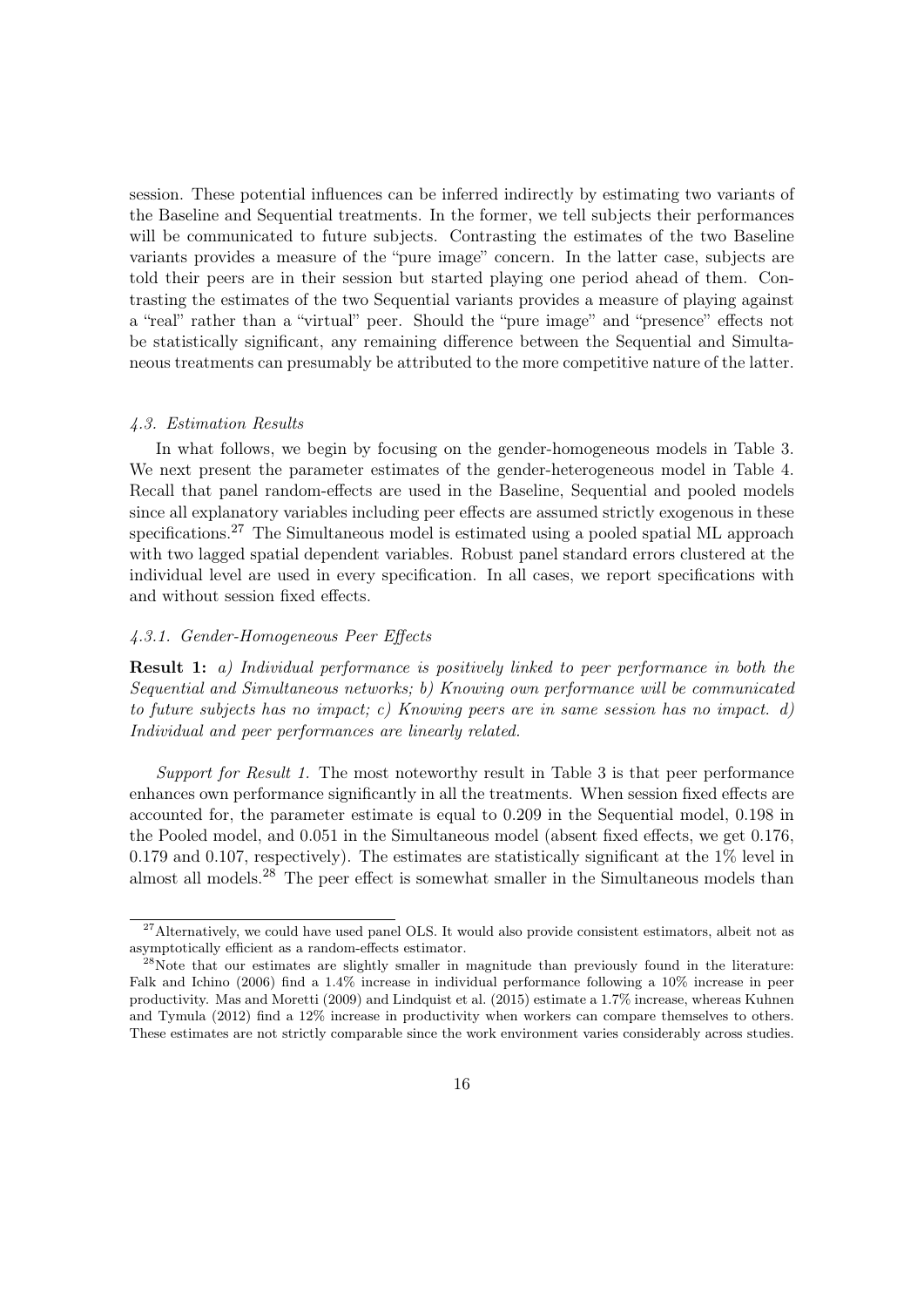in the Pooled and Sequential models. We delay a discussion on this intriguing result to the section on heterogeneous models.

The peer effect holds regardless of whether peers are present or not in the same session, since the parameter estimates associated with *Presence × Peer performance* effect is never found to be statistically significant. Likewise, own performance is not related to the "pure image" concern since the parameter estimates of the *Observability* variable is never statistically significant either. This finding runs counter to Mas and Moretti (2009), but is consistent with Georganas et al. (2015) who found that, under piece-rate, being observed does not affect performance while observing others does.

It has been argued that estimating "average" peer effects may yield misleading results if individual and peer performances are nonlinearly related (Sacerdote, 2011; Tincani, 2015). We investigate the link between the two through a series of random effects quantile regressions (see Table A.2). Estimation results, using the sequential treatment and the genderhomogeneous model, indicate that the same parameter estimates are statistically significant across quantiles. In addition, a standard random effects regression (column  $RE$ ) yields very similar results to the 50th percentile regression (column  $Q(0.5)$ ). The performance peer effect is only statistically significant for the 30th and 90th percentiles. A Wald test on the equality of the peer performance parameter estimates across quantiles yields a p-value equals to 0.369. These results provide evidence that individual and peer performances are linearly related.

Result 2: Contextual peer effects have little impact on individual performance in any type of network.

Support for Result 2. Table 3 indicates that only peer mean age is statistically significant  $(p$ -value  $\leq 0.1$ ) in both the Sequential and Pooled models. The parameter estimate in the pooled model is much smaller in absolute value as expected.<sup>29</sup> Its negative sign suggests that younger peers may induce subjects to increase effort so as to remain competitive. In the Simultaneous treatment, only peer piece-rate and being matched to someone from the ECL engineering school have any impact on own performance. Subjects may thus attempt to compensate their lower potential earnings by increasing their effort. On the other hand, having more peers from the engineering school may discourage subjects with weaker mathematical backgrounds. That these effects are only significant in the Simultaneous networks may indicate that this context enhances the sense of competition among subjects and peers. Interestingly, the gender composition of the peer group has no impact on own performance.

<sup>&</sup>lt;sup>29</sup>The pooled sample must necessarily yield estimates that correspond to some average of the Baseline and the Sequential treatments.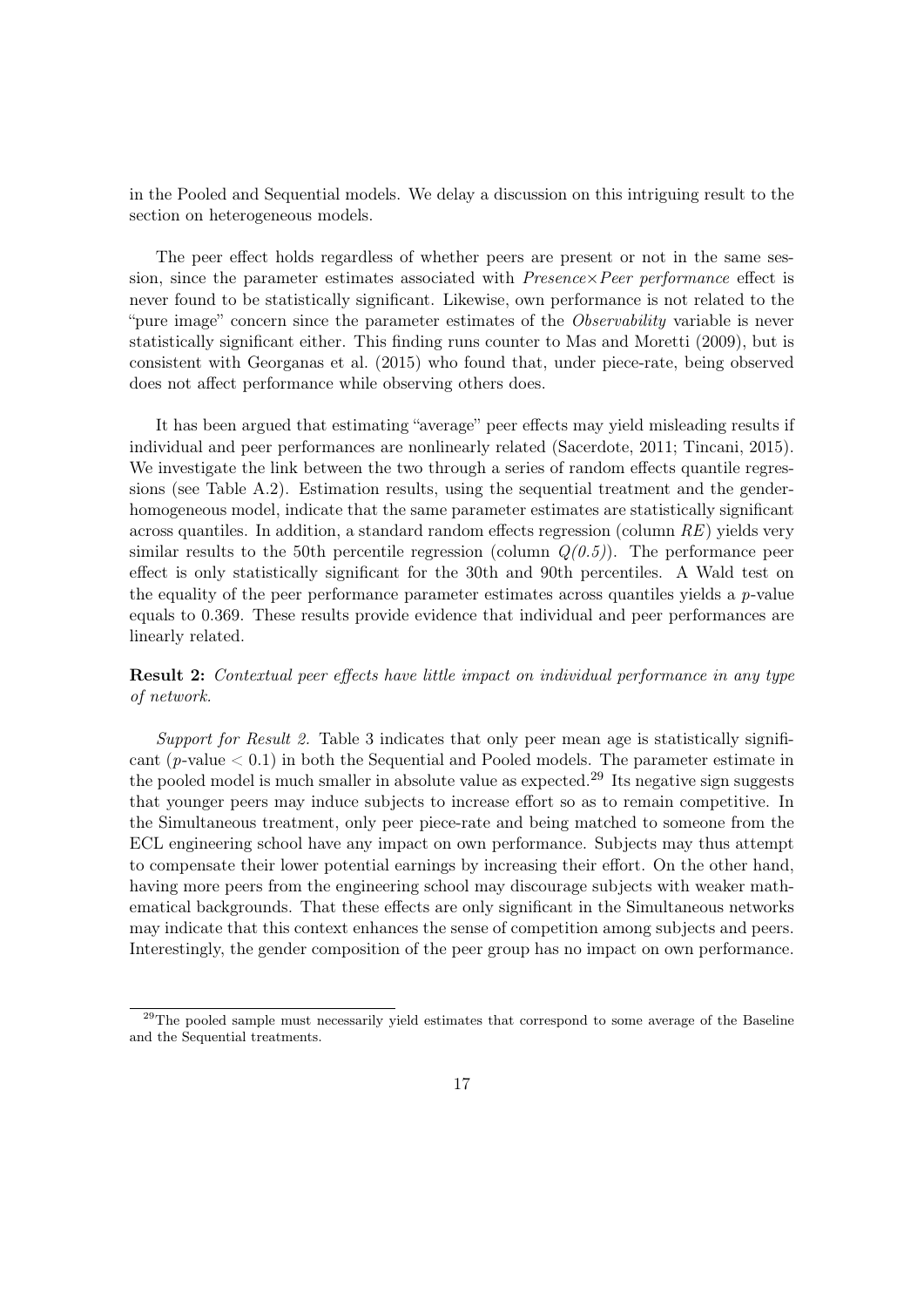Only few individual variables have any significant impact on performance. Higher piecerate increases effort in all models and are of similar magnitude (significant at the 1% level in the Baseline, Sequential and Pooled models, and at the 5% level in the Simultaneous models). The parameter estimates indicate that increasing the piece-rate twofold increases output by as much as  $0.552$  units in the Simultaneous model (column  $(8)$ ) to  $0.607$  units per period in the Pooled model (column (6)). Attending the ECL engineering school is also associated with increased performance. Older individuals perform better only in the Simultaneous treatment. The Show-up fee parameter estimate is positive<sup>30</sup> in the Simultaneous treatment and negative (only marginally significantly) in the Sequential treatment when there is no session fixed effects. Finally, in all models, performance increases with the number of periods. The larger effect in the Simultaneous model results from the fact that each period consists of several rounds.<sup>31</sup>

All in all, the parameter estimates are relatively robust across all specifications. In all treatments mean peer performance increases individual effort, individuals exhibit some form of learning and they respond to financial incentives. The only somewhat surprising result concerns the smaller impact of peer performance in the Simultaneous model. The estimates of the heterogeneous models explain this finding.

## 4.3.2. Gender-Heterogeneous Peer Effects

**Result 3:** a) Peer effects differ by gender. Male subjects respond positively to peer performance in all network configurations. Female subjects respond positively in the Sequential, but not so in the Simultaneous networks; b) Both female and male performances are insensitive to the fact that own performance is communicated to future subjects; c) Male and female subjects are indifferent to having peers in the same session.

Support for Result 3. Table 4 shows that mean peer effects vary strongly across gender. For instance, male subjects increase own performances in the Sequential, Pooled, and Simultaneous specifications considerably (0.175, 0.178 and 0.274, respectively, absent session fixed effects and 0.254, 0.227 and 0.172, respectively, with fixed effects). In contrast, the responsiveness of females to peer performance decreases as we move from the Sequential to the Simultaneous treatments (0.183, 0.179 and -0.057 for, respectively, the Sequential, Pooled and Simultaneous specifications without fixed effects and 0.188, 0.194 and -0.049, respectively, with session fixed effects). In the Simultaneous treatment, the parameter estimates associated with peer performance is negative, albeit not statistically significant.

<sup>30</sup>This could be due to a gift effect on performance.

<sup>&</sup>lt;sup>31</sup>The estimation uses periods and not rounds because the number of rounds is not exogenous, as it depends on convergence across the network.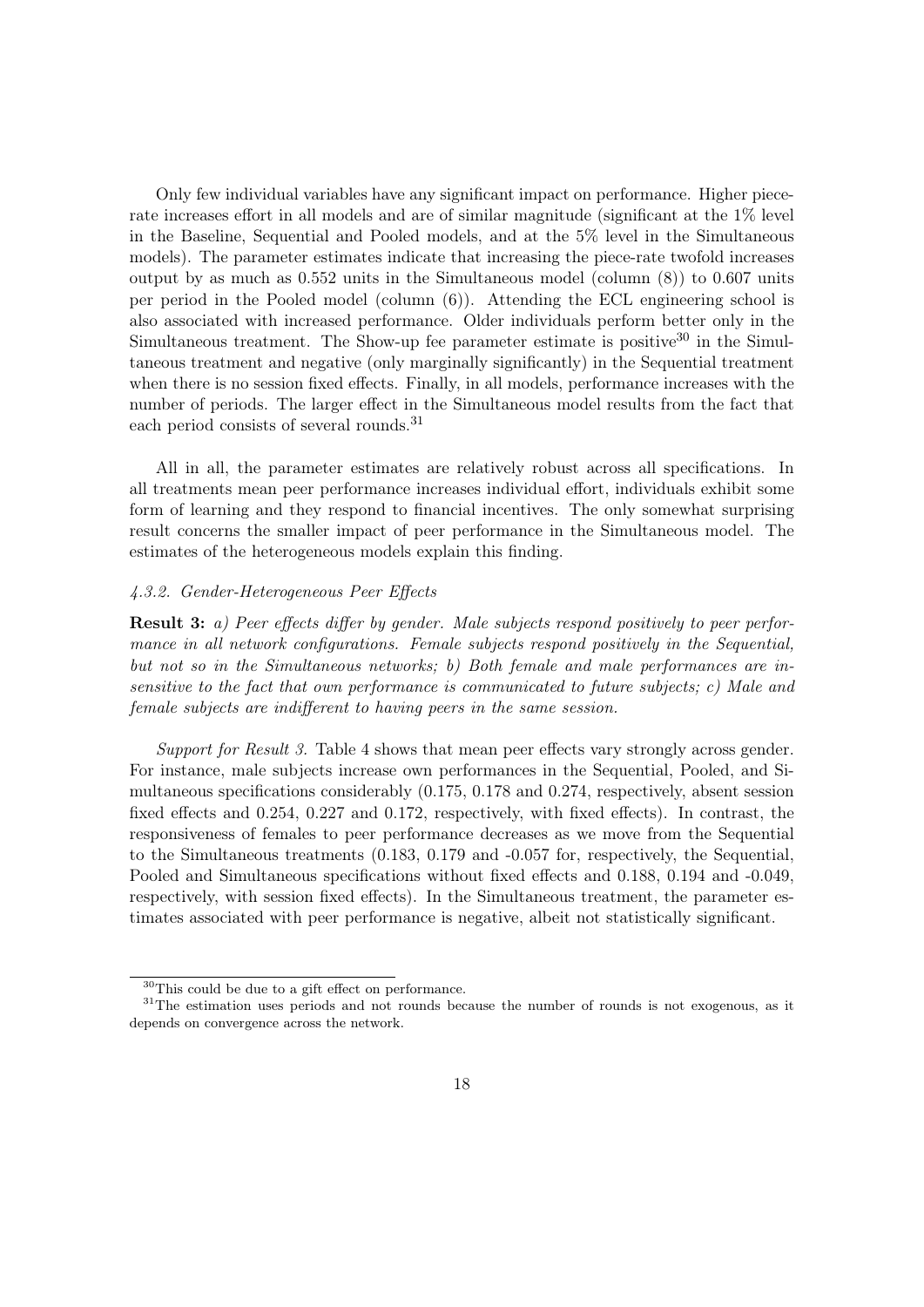What may explain that female subjects are indifferent to peer performance in the Simultaneous networks only? Close inspection of the parameter estimates reveals an interesting empirical regularity: male and female subjects behave similarly whenever information about own or peer performances flows one way. Indeed, in the Baseline treatments, males and females subjects do not react to having their performances communicated to future subjects. Likewise, males and females subjects in the Sequential and Pooled treatments are indifferent to having their peers in the same session.These results rule out the so-called "pure image" and "presence" effects alluded to above. It must be, then, that female subjects perceive the Simultaneous environment, with its two-way interactive flow of information, differently from their male counterparts. Male performances, on the other hand, are fairly constant across network configurations. We postpone the interpretation of these findings to the Discussion section.

**Result 4:** Only in the Simultaneous treatment do the contextual peer effects vary across gender.

Support for Result 4. Table 4 shows that peer contextual effects vary across gender and specifications in the Simultaneous networks, with males being more responsive than female subjects. In particular, females react negatively, and males positively (but marginally so), to having more males among their peers, whereas no such effects are observed in the other environments. Moreover, while females appear to be indifferent to their peers' mean wage in all network configurations, males tend to respond negatively in the Pooled models but increase their effort marginally in the Simultaneous treatment (when we include session dummies) as if to compensate for the higher mean wage rate of their peers. In addition, the proportion of peers from the ECL engineering school has little impact on female performances but a large and negative one on males in the Simultaneous treatment. Males appear demotivated when matched with potentially more able individuals. Mean peer age also affects male and female subjects differently.

Individual effects also vary considerably across gender. As found in the psychology literature (Torrubia et al., 2001; Li et al., 2007)<sup>32</sup> and in Kuhn and Villeval (2015), but in contrast to Paarsch and Shearer (2007) and to the recent meta-analysis of Bandiera et al. (2016), males appear to be more sensitive to the level of financial incentives. Indeed, in nearly all specifications, their performances are intimately linked to the piece-rate. For females, on the other hand, the parameter estimate is marginally statistically significant only in the Baseline treatment and is much smaller than that of males. Attending the ECL engineering school is generally associated with a larger performance for both males and females. But female attendees always outperform the other females, regardless of the

<sup>32</sup>Possibly for evolutionary reasons (Browne, 2002; Kanasawa, 2005).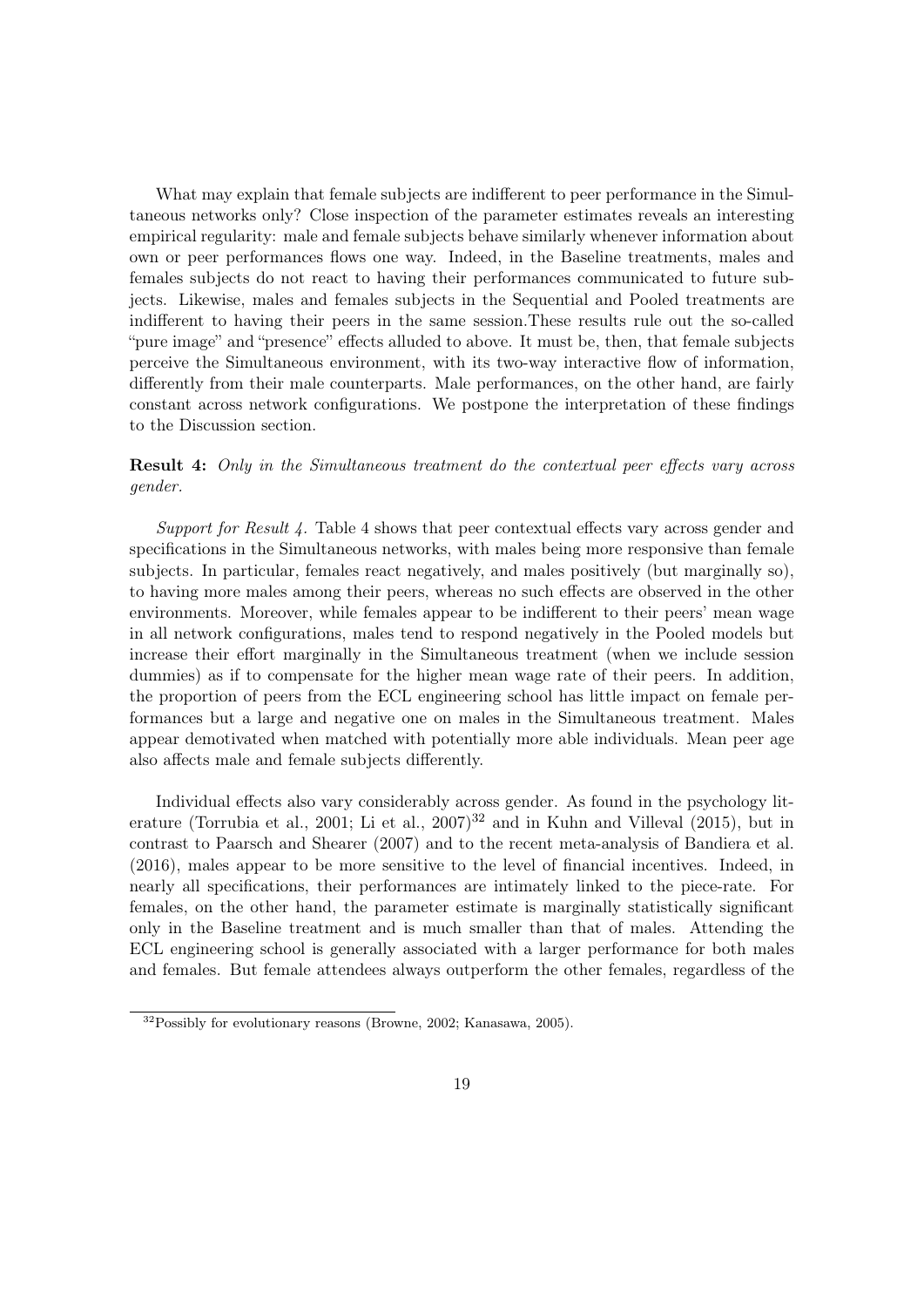treatment, whereas male attendees outperform other males only in the Simultaneous treatment. Finally, note that the evolution of effort over time also differs by gender in the Simultaneous treatment. Indeed, the parameter estimate associated with Period indicates that females exhibit significant learning in each specification. For males, it is marginally statistically significant only if session dummies are included, and its value is much smaller (0.679 vs. 1.624 for females). Gender differences observed in the Simultaneous treatment only, coupled with the fact that the Period parameter estimate is much higher for females, suggest that the latter may have underperformed at the beginning of the game in the simultaneous networks. Overall, these findings indicate that females react differently than males to information about their peers in the Simultaneous networks. A possible interpretation is that females perceive this environment as more competitive than the Sequential networks. The next section provides more details on these findings.

## 5. Discussion and Conclusion

The empirical literature has shown that males and females respond differently to various incentive schemes. Not surprisingly, they tend to favor different schemes when given choice. These results stem mostly from experiments wherein the focus is on the link between expectations and/or confidence on individual behavior. Information about others is usually limited when not entirely omitted. Another strand of the literature which focuses precisely on the link between own and peer performances seldom reports gender-specific results. This paper tries to bridge the gap between these two sets of results. The contributions are thus twofold: First, we explicitly focus on gender-specific responses of own performance to peer performances. Second, we investigate these within various networks configurations rather than the more common group framework. Resorting to social interactions within networks to investigate work effort is relatively novel despite the fact few workers ever work in isolation. We thus develop two linear-in-means social interactions models with gender heterogeneity. In the first, the networks are structured such that the information on wages and performances flows one-way from the peer to the subject (sequential model). In the second, information flows both ways (simultaneous model). Gender-specific peer effects we can identified in both models.

Our analysis has unearthed important results about peer and gender effects in a network setting. On the whole, subjects behave as predicted by theory: they respond to financial incentives and are sensitive to information about their peers. Yet, there are important differences as regards gender responses to social interactions. While males increase their effort when learning about the productivity of their peers, irrespective of the network structure, females behave entirely differently in different network settings. In a sequential network, they are sensitive to the productivity of their peers, although to a slightly lesser extent than males. But in a simultaneous setting, they behave as if information on peer performances was irrelevant and work almost as if in isolation. In addition, not only do the endogenous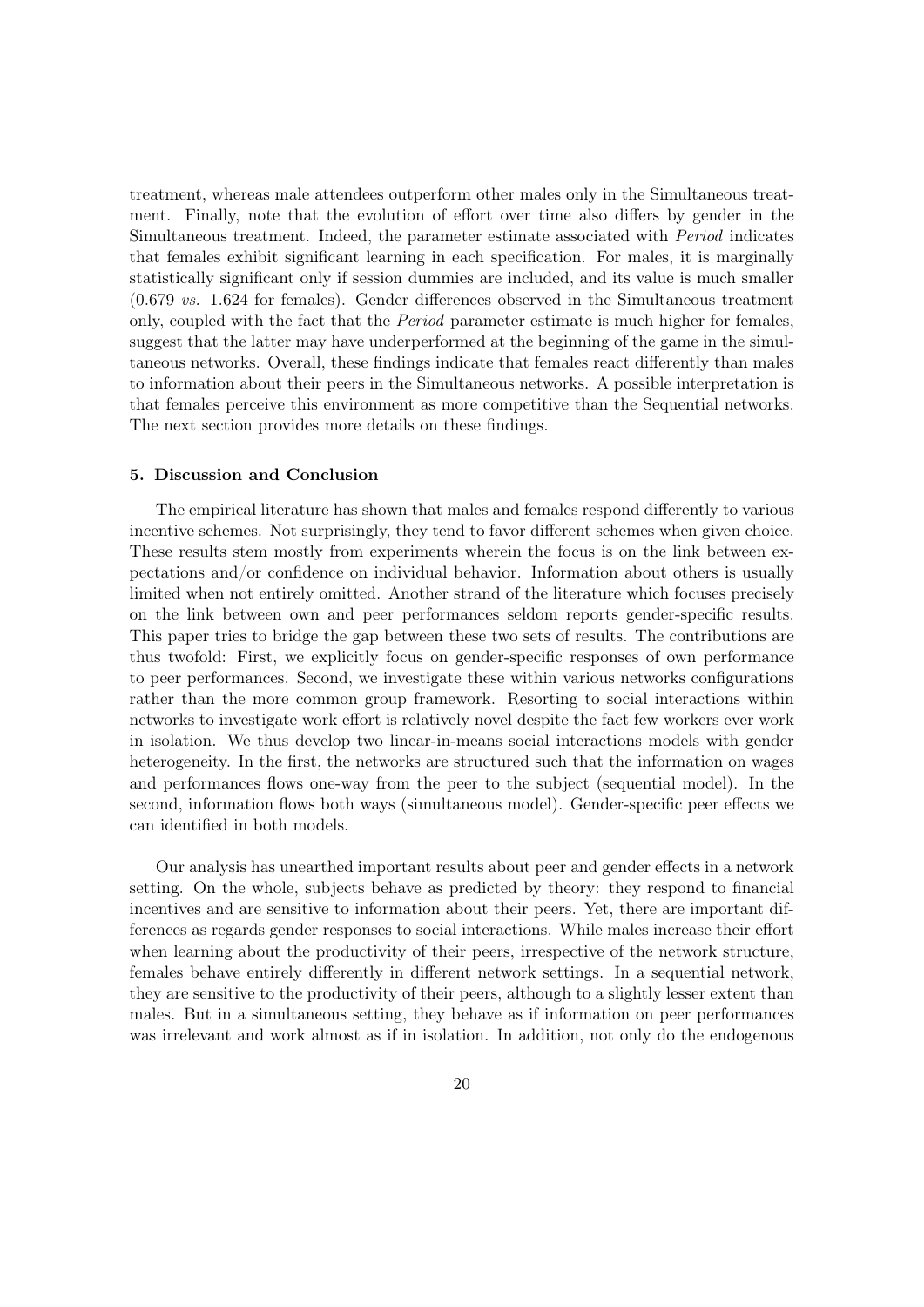peer effects differ across genders, so do the contextual peer effects. Indeed, females are indifferent to their peers' wage regardless of the network configuration; in contrast, males adjust their effort to their peers' wages, although differently across networks.

Informational variants are used to investigate whether differences between the sequential and simultaneous networks are due to having one's performance scrutinized by a peer, albeit in an anonymous fashion. Our results are consistent with those of Georganas et al. (2015) in that only the observer changes his effort, not the observee, and they differ from those of Mas and Moretti (2009). In addition, our data show no evidence of any impact of having one's peer in the lab on individual performances. We are thus lead to infer that females, as opposed to males, perceive the simultaneous network as a more competitive environment, and to view their peers' performance in the sequential one as a simple reference point in terms of motivational goal settings. To the extent females do indeed perceive the Simultaneous network as a more competitive environment, they may be lead to ignore their peers' performance or to respond by decreasing their own effort. Indeed, it is now well-established that females unlike males tend to under-perform in competitive environments and to shy away from competition (e.g. Gneezy et al., 2003; Niederle and Vesterlund, 2007). Our experiments suggest that this may also apply to non-monetary, informational incentives. Gender differences in contextual peer effects are also consistent with the simultaneous setting being perceived as more competitive by female subjects. It could be argued following Möbius et al. (2011) that females are more "ego-defensive", i.e. less confident and more conservative updaters, to exhibit more aversion toward relative performances. Yet, such an argument fails to explain why females would be averse to informational incentives in the Simultaneous but not so in the Sequential networks.

Empirical evidence on peer effects at work is relatively scant.<sup>33</sup> This is partly because obtaining proper estimates in real-life settings raises notoriously difficult identification problems. Indeed, social networks at work are likely to be endogenous and disentangling performance from contextual peer effects is difficult when workers interact in groups and that the average size of these groups is large. In this paper, we argue that a carefully designed laboratory experiment can help solve this problem for two reasons. First, individual reference groups can be determined exogenously by the experimentalist. Second, the structure of the network can be designed in a manner that guarantees identification of all social interactions within the linear-in-means model. Van Veldhuizen et al. (2014) stress the many advantages of using such a controlled environment for the study of social interactions. We acknowledge, however, that laboratory experiments have their own limitations. In our particular case,

<sup>33</sup>A recent study by Cornelissen et al. (2017) focuses on peer effects in wages rather than in performance, in a general workplace setting. Interestingly, they find quite large peer effects in occupations where coworkers can easily observe each other's output.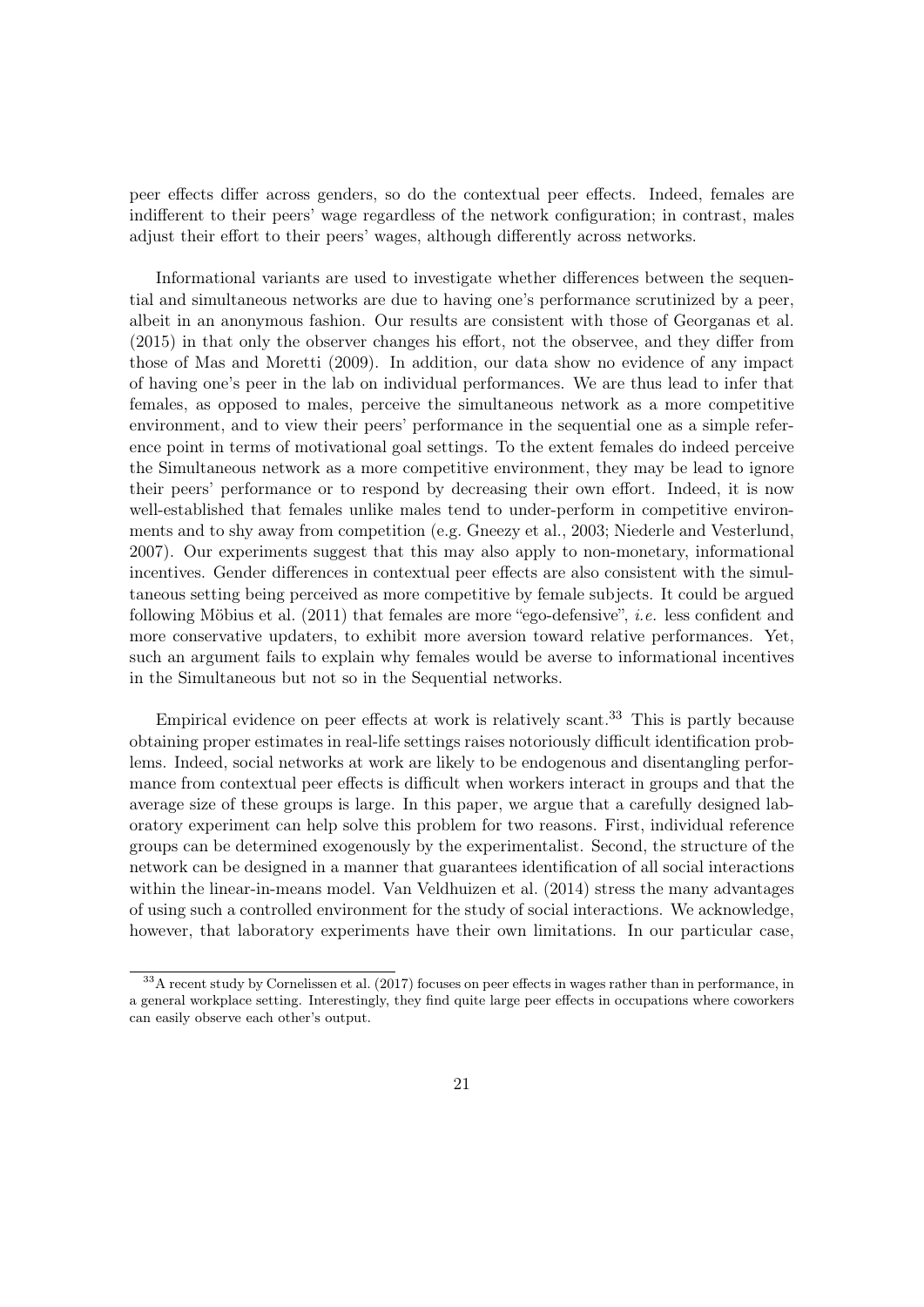networks are formed exogenously and the task subjects are asked to perform is artificial. In addition, subjects may feel scrutinized by the experimenter and thus change their behavior accordingly (see Levitt and List, 2007). Notwithstanding this, there is now widespread agreement about the external qualitative validity of laboratory experiments (Fréchette and Schotter, 2014). Importantly, in their recent meta-analysis Herbst and Mas (2015) have shown that the laboratory estimates of peer effects on productivity are similar to those obtained from field experiments.

Keeping in mind the aforementioned caveats, our results may have a number of implications for real workplace arrangements. Indeed, the existing literature has already shown that providing feedback on peer performances may increase effort under certain conditions. We show that these conditions include the mode of work organization (network type) and the gender composition of the workforce. In a predominantly female environment, it may be preferable to organize the networks such that the information on performance flows one way. In a predominantly male environment, the network structure matters little. Our results also suggest that relative wages have little impact on performance, if at all. Thus, contrary to some literature, concealing the wage structure amongst workers does not necessarily enhance productivity.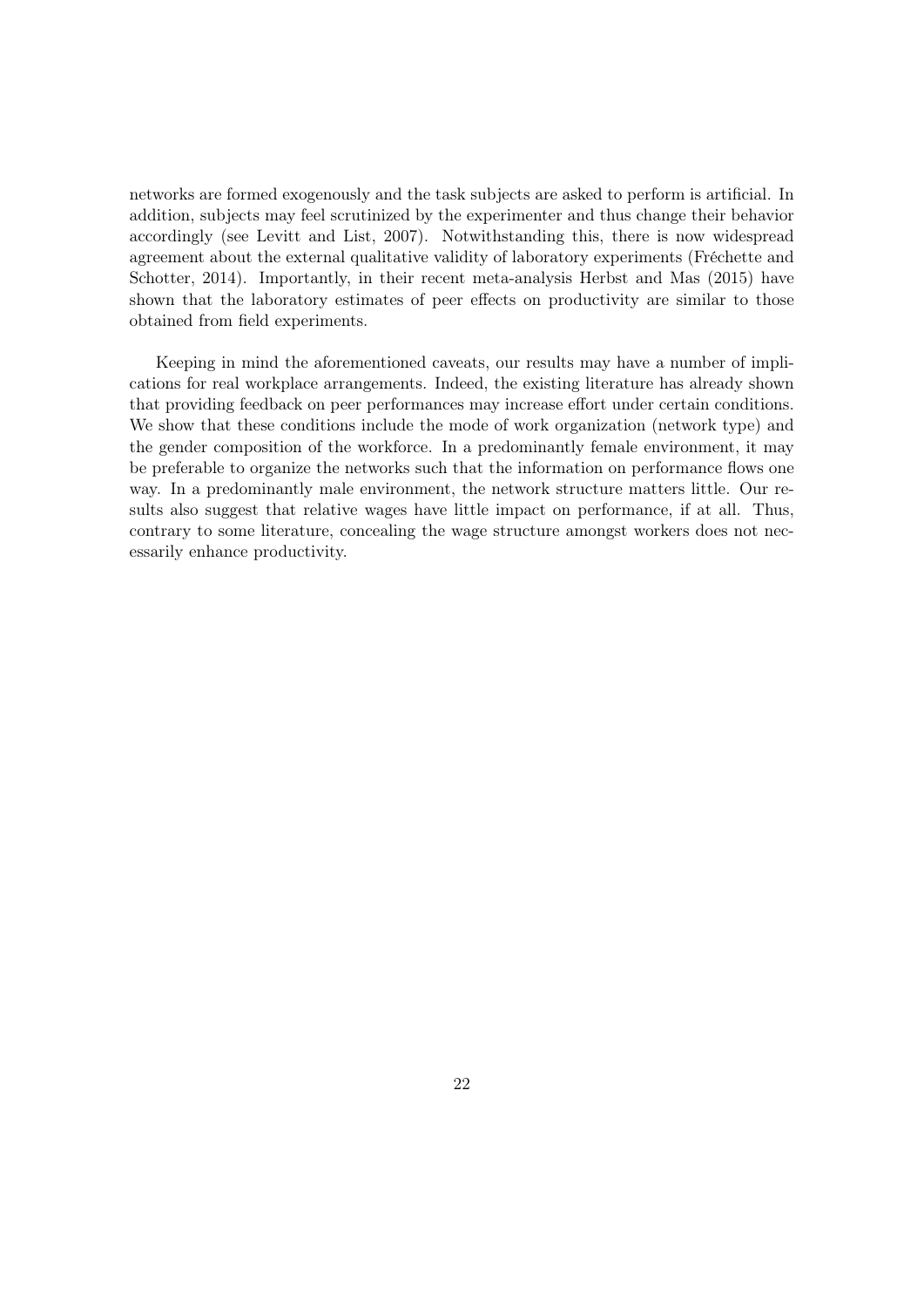## References

- Arduini, T., Patacchini, E., Rainoney, E., 2016. Identication and estimation of network models with heterogeneous externalities. Tech. rep., mimeo, Bank of Italy.
- Azmat, G., Iriberri, N., August 2010. The importance of relative performance feedback information: Evidence from a natural experiment using high school students. Journal of Public Economics 94 (7-8), 435–452.
- Bandiera, O., Barankay, I., Rasul, I., 2005. Social preferences and the response to incentives: Evidence from personnel data. The Quarterly Journal of Economics 120 (3), 917–962.
- Bandiera, O., Barankay, I., Rasul, I., 2009. Social connections and incentives in the workplace: Evidence from personnel data. Econometrica 77 (4), 1047–1094.
- Bandiera, O., Barankay, I., Rasul, I., 2010. Social incentives in the workplace. The Review of Economic Studies 77 (2), 417–458.
- Bandiera, O., Fischer, G., Prat, A., Ytsma, E., December 2016. Do women respond less to performance pay? Building evidence from multiple experiments. CEPR Discussion Paper No. DP11724.
- Barankay, I., 2012. Rank incentives: Evidence from a randomized workplace experiment. Wharton School, University of Pennsylvania.
- Bellemare, C., Lepage, P., Shearer, B., January 2010. Peer pressure, incentives, and gender: An experimental analysis of motivation in the workplace. Labour Economics 17 (1), 276– 283.
- Bertrand, M., Luttmer, E. F. P., Mullainathan, S., August 2000. Network effects and welfare cultures. The Quarterly Journal of Economics 115 (3), 1019–1055.
- Blanes i Vidal, J., Nossol, M., 2011. Tournaments without prizes: Evidence from personnel records. Management Science 57 (10), 1721–1736.
- Blume, L. E., Brock, W. A., Durlauf, S. N., Jayaraman, R., 2015. Linear social interactions models. Journal of Political Economy 123 (2), 444–496.
- Bramoullé, Y., Djebbari, H., Fortin, B., 2009. Identification of peer effects through social networks. Journal of Econometrics 150 (1), 41–55.
- Browne, K. R., 2002. Biology at work: Rethinking sexual equality. New-Brunswick: Rutgers University Press.
- Calvó-Armengol, A., Patacchini, E., Zenou, Y., 2009. Peer effects and social networks in education. The Review of Economic Studies 76 (4), 1239–1267.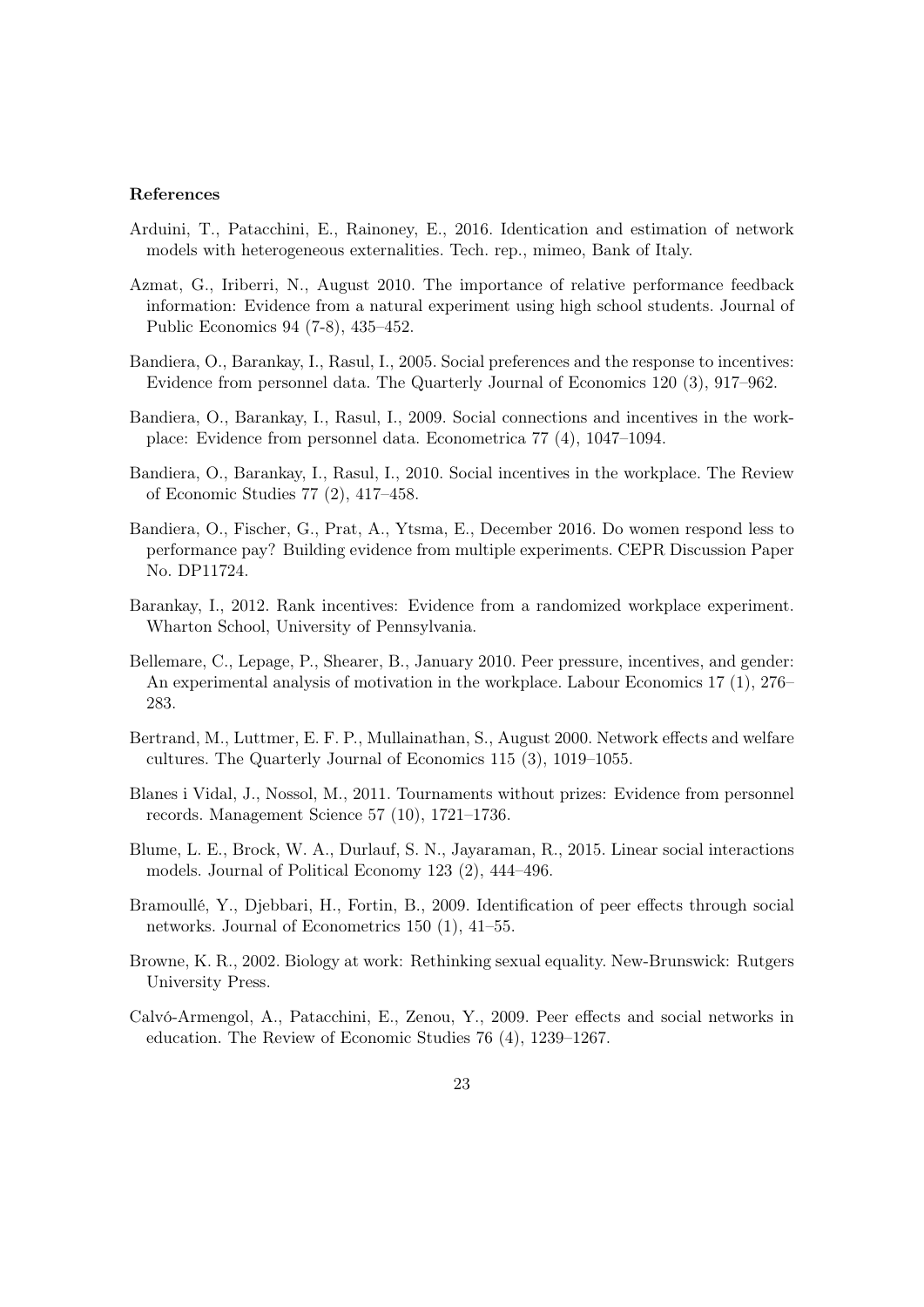- Cason, T., Masters, W., Sheremeta, R., 2010. Entry into winner-take-all and proportionalprize contests: an experimental study. Journal of Public Economics 94 (4), 604–611.
- Cassar, A., 2007. Coordination and cooperation in local, random and small world networks: Experimental evidence. Games and Economic Behavior 58 (2), 209–230.
- Cornelissen, T., Dustmann, C., Schönberg, U., February 2017. Peer effects in the workplace. American Economic Review 107 (2), 425–56.
- Croson, R., Gneezy, U., 2009. Gender differences in preferences. Journal of Economic Literature 47 (2), 448–474.
- de Paula, Á., 2015. Econometrics of network models. cemmap, working paper CWP52/15.
- De Weerdt, J., Dercon, S., 2006. Risk-sharing networks and insurance against illness. Journal of Development Economics 81 (2), 337–356.
- Delfgaauw, J., Dur, R., Sol, J., Verbeke, W., 2009. Tournament incentives in the field: Gender differences in the workplace. Journal of Labor Economics 31 (2).
- Dickinson, D. L., 1999. An experimental examination of labor supply and work intensities. Journal of Labor Economics 17 (4), 638–670.
- Dieye, R., Fortin, B., 2017. Gender peer effects heterogeneity in obesity. Cirano Scientific Series, Discussion Paper No. 2017s-03.
- Eckel, C. C., Grossman, P. J., June 2008. Differences in the Economic Decisions of Men and Women: Experimental Evidence. Vol. 1 of Handbook of Experimental Economics Results. Elsevier, Ch. 57, pp. 509–519.
- Eriksson, T., Poulsen, A., Villeval, M. C., 2009. Feedback and incentives: Experimental evidence. Labor Economics 16 (6), 679–688.
- Falk, A., Ichino, A., 2006. Clean evidence on peer effects. Journal of Labor Economics 24 (1), 39–57.
- Fischbacher, U., 2007. Z-tree: Zurich toolbox for ready-made economic experiments. Experimental Economics 10 (2), 171–178.
- Fortin, B., Lacroix, G., Villeval, M. C., 2007. Tax evasion and social interactions. Journal of Public Economics 91 (11), 2089–2112.
- Fortin, B., Yazbeck, M., 2015. Peer effects, fast food consumption and adolescent weight gain. Journal of Health Economics 42, 125–138.
- Fréchette, G., Schotter, A. (Eds.), 2014. Handbook of Experimental Economic Methodology. Oxford: Oxford University Press.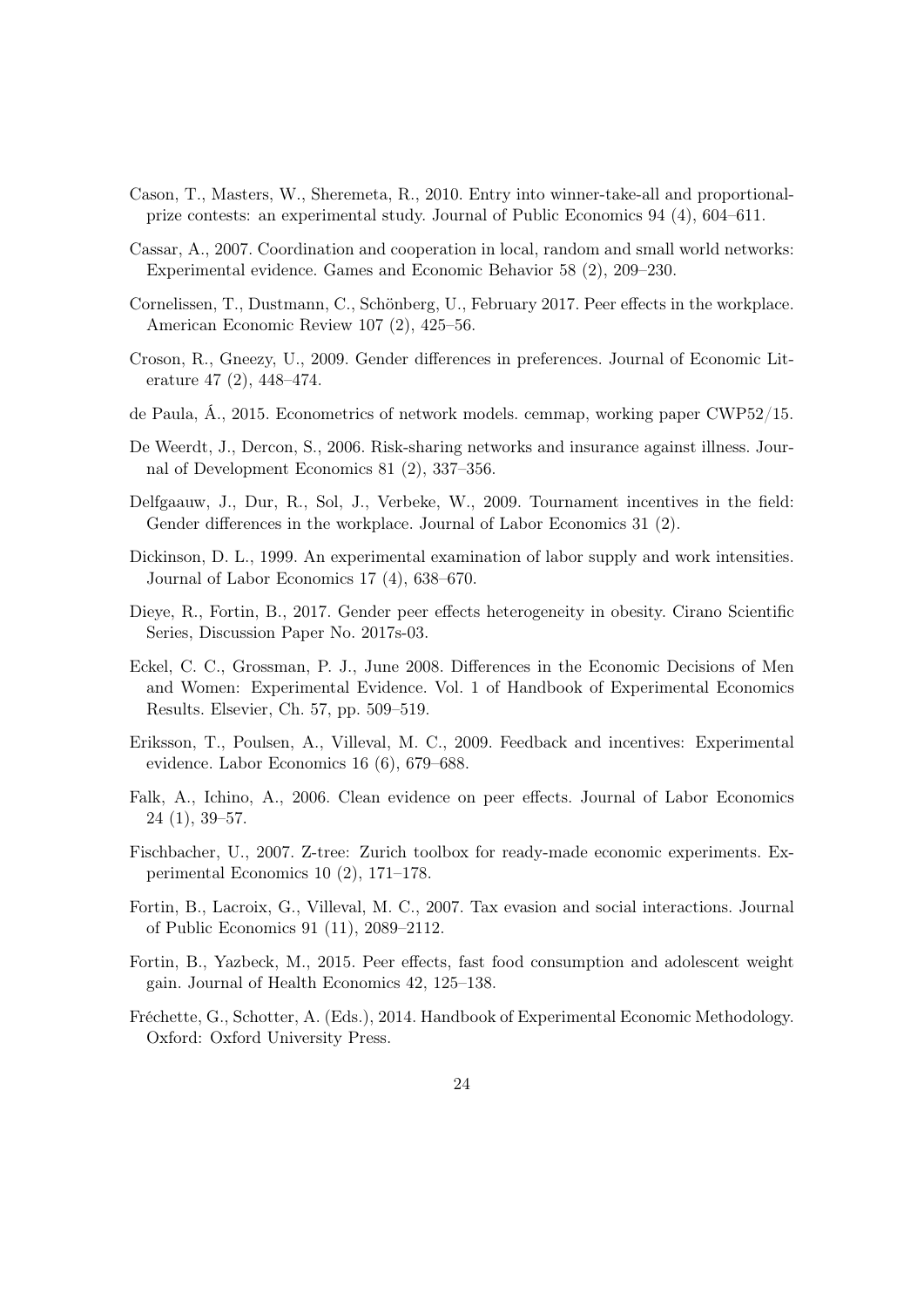- Georganas, S., Tonin, M., Vlassopoulos, M., 2015. Peer pressure and productivity: The role of observing and being observed. Journal of Economic Behavior & Organization 117 (C), 223–232.
- Gill, D., Prowse, V., 2012. A structural analysis of disappointment aversion in a real effort competition. The American Economic Review 102 (1), 469–503.
- Gneezy, U., Niederle, M., Rustichini, A., 2003. Performance in competitive environments: Gender differences. The Quarterly Journal of Economics 118 (3), 1049–1074.
- Gneezy, U., Rustichini, A., 2004. Gender and competition at a young age. American Economic Review 94 (2), 377–381.
- Goldin, C., Katz, L., Kuziemko, I., 2006. The homecoming of american college women: the reversal of the college gender gap. Journal of Economic Perspectives 20 (4), 133–156.
- Greiner, B., 2015. Subject pool recruitment procedures: organizing experiments with ORSEE. Journal of the Economic Science Association 1, 114–125.
- Guryan, J., Kroft, K., Notowidigdo, M. J., October 2009. Peer effects in the workplace: Evidence from random groupings in professional golf tournaments. The American Economic Journal: Applied Economics 1 (4), 34–68.
- Heckman, J., 1974. Shadow prices, market wages, and labor supply. Econometrica 42 (4), 679–694.
- Herbst, D., Mas, A., 2015. Peer effects on worker output in the laboratory generalize to the field. Science 350 (6260), 545–549.
- Jackson, M. O., 2010. Social and economic networks. Princeton University Press.
- Jackson, M. O., 2011. The Handbook of Social Economics. Elsevier Press, Ch. An overview of social networks and economic applications.
- Kanasawa, S., 2005. Is "discrimination" necessary to explain the sex gap in earnings? Journal of Economic Psychology 26, 269–287.
- Kandel, E., Lazear, E. P., 1992. Peer pressure and partnerships. Journal of Political Economy, 801–817.
- Karlan, D., Möbius, M., Rosenblat, T., Szeidl, A., 2009. Trust and social collateral. The Quarterly Journal of Economics 124 (3), 1307–1361.
- Kuhn, P., Villeval, M. C., 2015. Are Women More Attracted to Cooperation Than Men? Economic Journal 125 (582), 115–140.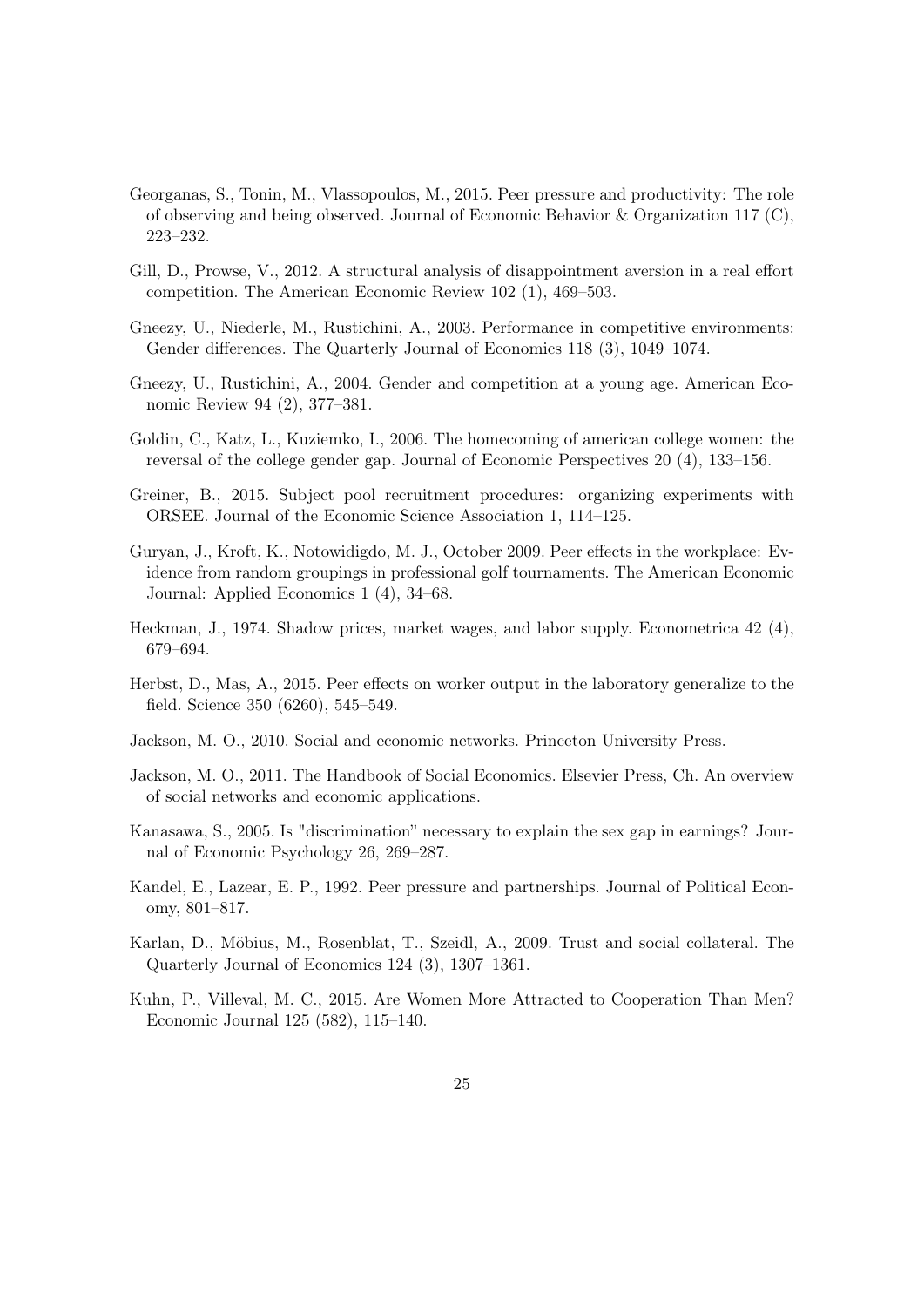- Kuhnen, C. M., Tymula, A., 2012. Feedback, self-esteem, and performance in organizations. Management Science 58 (1), 94–113.
- Laschever, R., 2011. The doughboys networks: Social interactions and labor market outcomes of World War I veterans. Mimeo.
- Lee, L.-F., 2007. Identification and estimation of econometric models with group interactions, contextual factors and fixed effects. Journal of Econometrics 140 (2), 333–374.
- LeSage, J., Pace, R., 2009. Introduction to Spatial Econometrics. CRC Press.
- Levitt, S., List, J., 2007. What do laboratory experiments social preferences reveal about the real world. Journal of Economic Perspectives 21 (2), 153–174.
- Li, C.-S. R., Huang, C.-Y., Lin, W.-y., Sun, C.-W. V., 2007. Gender differences in punishment and reward sensitivity in a sample of taiwanese college students. Personality and individual differences 43 (3), 475–483.
- Lindquist, M., Sauermann, J., Zenou, Y., 2015. Network effects on worker productivity. CEPR Discussion Paper No. 10928.
- Manski, C. F., 1993. Identification of endogenous social effects: The reflection problem. The Review of Economic Studies 60 (3), 531–542.
- Mas, A., Moretti, E., 2009. Peers at work. The American Economic Review 99 (1), 112–45.
- Möbius, M. M., Niederle, M., Niehaus, M., Rosenblat, T. S., 2011. Managing self-confidence : Theory and experimental evidence. NBER WP 17014.
- Munshi, K., 2010. Labor and Credit Networks in Developing Economies. Handbook of Social Economics. Elsevier Science, Ch. 23, pp. 1223–1254.
- Niederle, M., Vesterlund, L., 2007. Do women shy away from competition? Do men compete too much? The Quarterly Journal of Economics 122 (3), 1067–1101.
- Paarsch, H. J., Shearer, B. S., 2007. Do women react differently to incentives? Evidence from experimental data and payroll records. European Economic Review 51 (7), 1682– 1707.
- Patacchini, E., Zenou, Y., 2008. The strength of weak ties in crime. European Economic Review 52 (2), 209–236.
- Sacerdote, B., 2011. Handbook of the Economics of Education, 1st Edition. Vol. 3. Elsevier, Ch. 4.
- Tincani, M., June 2015. Heterogeneous peer effects and rank concerns: Theory and evidence. Mimeo, University College London.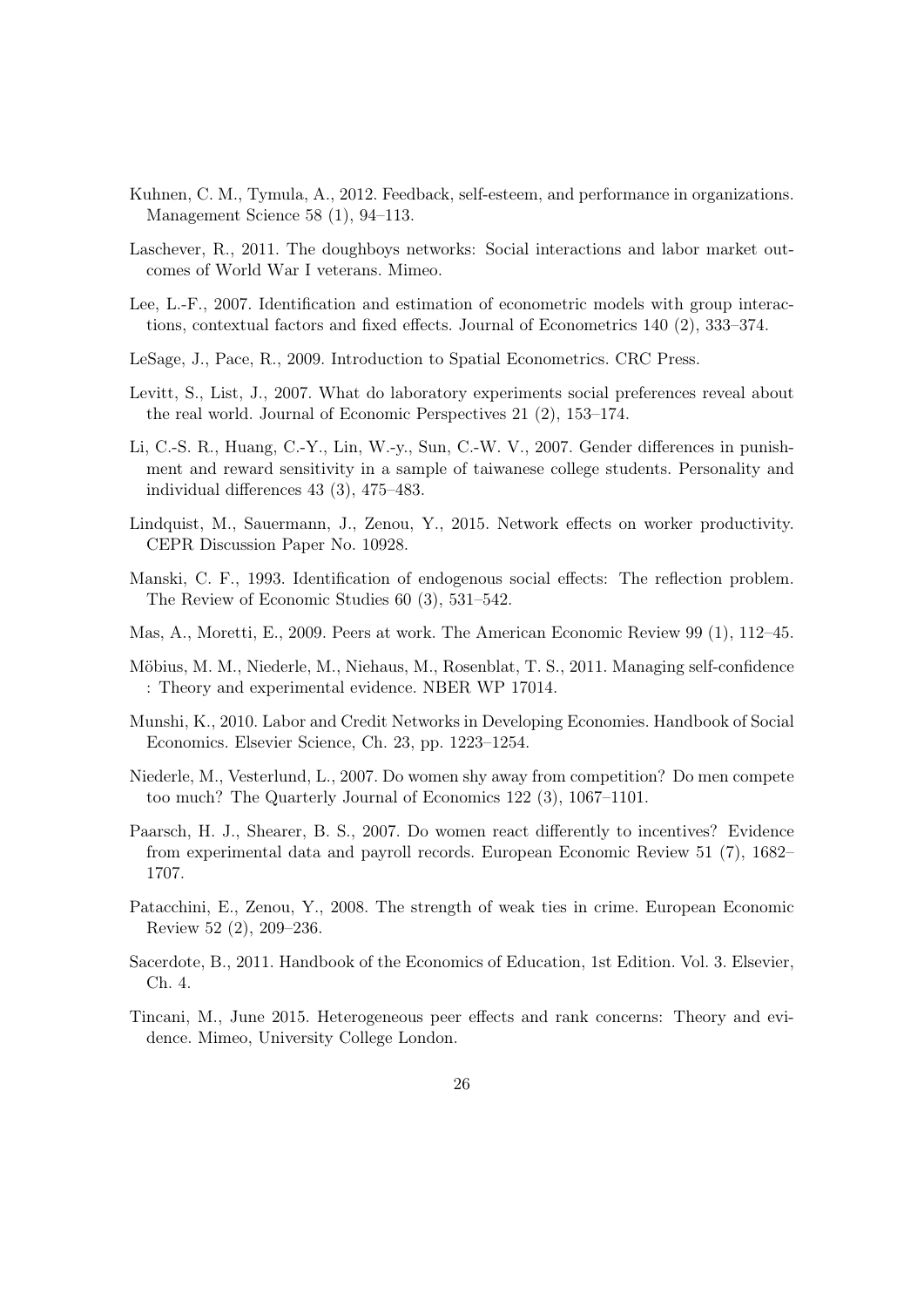- Topa, G., 2011. Chapter 22 Labor markets and referrals. In: Jess Benhabib, A. B., Jackson, M. O. (Eds.), Handbook of Social Economics. Vol. 1 of Handbook of Social Economics. North-Holland, pp. 1193 – 1221.
- Torrubia, R., Avilab, A., Moltob, J., Caserasa, X., 2001. The sensitivity to punishment and sensitivity to reward questionnaire (SPSRQ) as a measure of Gray's anxiety and impulsivity dimension. Personality and Individual Differences 31, 837–862.
- Van Veldhuizen, R., Osterbeek, H., Sonnemans, J., 2014. Peers at work: From the field to the lab. WZB Discussion Paper SP II 2014-204.
- Waldinger, F., 2012. Peer effects in science evidence from the dismissal of scientists in nazi germany. Review of Economic Studies 79, 838–861.
- Wozniak, D., 2012. Gender differences in a market with relative performance feedback: Professional tennis players. Journal of Economic Behavior & Organization 83 (1), 158– 171.
- Wozniak, D., Harbaugh, W., Mayr, U., 2015. Gender differences: The effects of free and costly feedback on the willingness to compete. SSRN 1976073.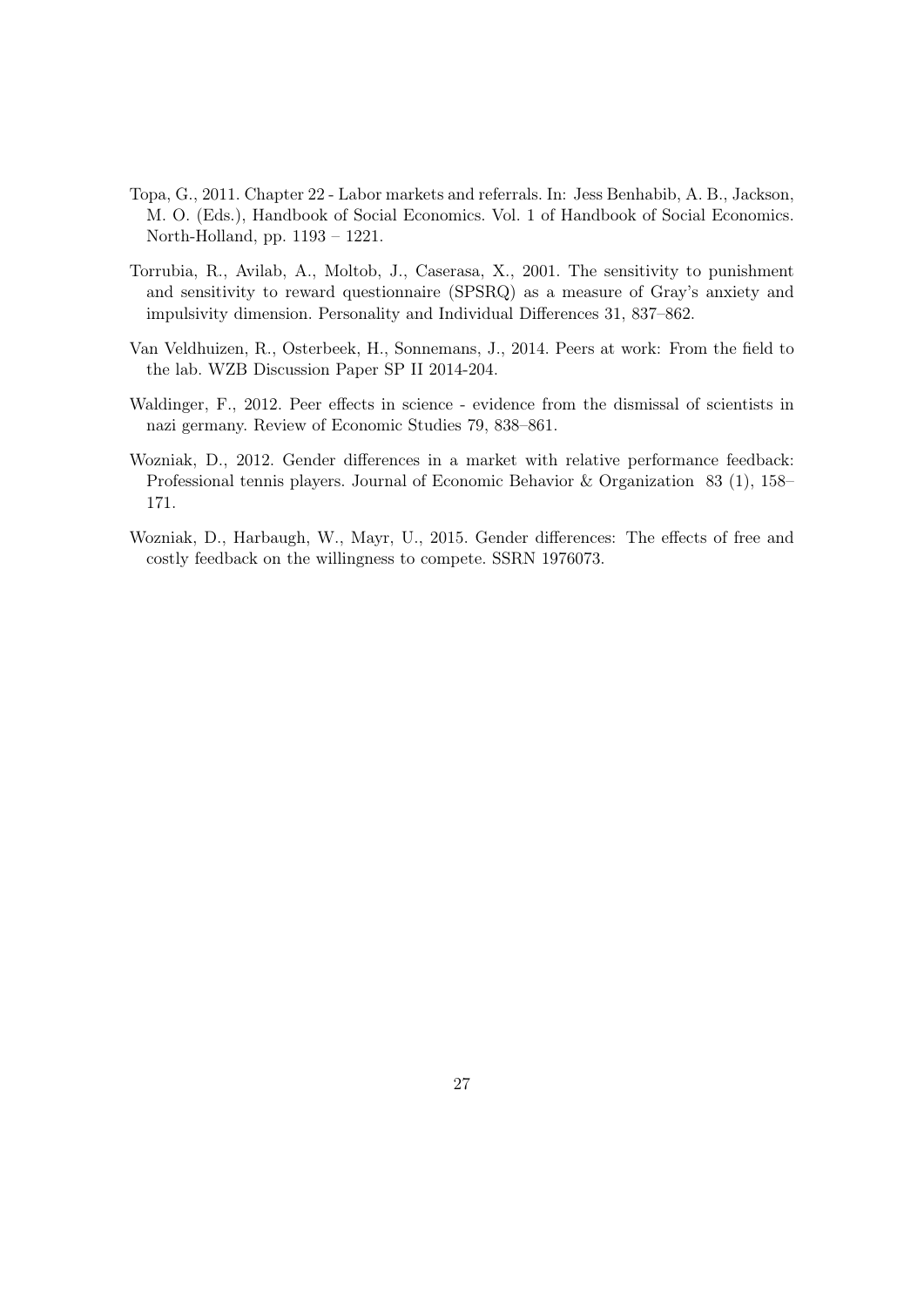| Treatments                               |           | Baseline $(V1+V2)$  |          | Sequential $(V1 + V2)$ |                                               | Simultaneous  | Seq/B                            | $\mathrm{Sim}/\mathrm{B}$                                                | $\mathrm{Seq}/\mathrm{Sim}$                                                 |
|------------------------------------------|-----------|---------------------|----------|------------------------|-----------------------------------------------|---------------|----------------------------------|--------------------------------------------------------------------------|-----------------------------------------------------------------------------|
|                                          | Average   | 드.<br>오             | Average  | E.S                    | Average                                       | 드.<br>오       |                                  |                                                                          |                                                                             |
| Males $(\%)$                             | $46.43\,$ | 50.17               | 18.28    | 50.26                  | 50.00                                         | 50.12         | 0.810                            |                                                                          | 0.758                                                                       |
| Age                                      | $21.08\,$ |                     | 22.99    | 6.19                   | $21.85\,$                                     | 2.98          | 0.005<br>0.180<br>0.074<br>0.266 | $\begin{array}{c} 0.530 \\ 0.015 \\ 0.738 \\ 0.913 \\ 0.458 \end{array}$ | 0.221                                                                       |
| Relative wealth                          | $4.96\,$  | $\frac{1.71}{2.15}$ | $4.66\,$ | $1.88\,$               | 5.12                                          | $1.85\,$      |                                  |                                                                          | 0.031                                                                       |
| Central Engineering School (%)           | 27.38     |                     | 16.09    | 36.96                  |                                               | 14.98         |                                  |                                                                          |                                                                             |
| Endowment (show-up fee)                  | 4.29      | 1.52                | $3.98\,$ | $1.82\,$               | $\begin{array}{c} 27.94 \\ 4.13 \end{array}$  | $1.60\,$      |                                  |                                                                          |                                                                             |
| Male peers $(\%)$                        |           |                     | 15.40    | 41.51                  | $\begin{array}{c} 50.00 \\ 21.68 \end{array}$ | 42.96         |                                  |                                                                          | $\begin{array}{c} 0.017 \\ 0.514 \\ 0.333 \\ 0.001 \\ 0.001 \\ \end{array}$ |
| Age of peers                             |           |                     | 20.97    | 1.55                   |                                               | 2.04          |                                  |                                                                          |                                                                             |
| Relative wealth of peers                 |           |                     | 5.03     | 1.69                   | 5.05                                          | 1.53          |                                  |                                                                          |                                                                             |
| R<br>Peers in Central Engineering School |           |                     | 22.99    | 32.17                  | 28.19                                         | 38.79         |                                  |                                                                          | 0.224                                                                       |
| Endowment of peers (show-up fee)         |           |                     | 4.17     | 1.18                   | 4.12                                          | 1.35          |                                  |                                                                          | 0.847                                                                       |
| Number of individuals                    |           | 84                  |          | 78                     |                                               | 204           |                                  |                                                                          |                                                                             |
| Piece-rate                               | 0.54      | 0.38                | 0.54     | 0.37                   | 0.53                                          | 0.37          | 0.898                            | 0.947                                                                    | 0.994                                                                       |
| Piece-rate of peers                      |           |                     | 0.54     | 0.31                   | 0.54                                          | 0.29          |                                  |                                                                          |                                                                             |
| Performance                              | 18.20     | 7.39                | 17.84    | 8.78                   | 18.95                                         | 7.58          | 0.332                            | 0.564                                                                    | $\begin{array}{c} 0.728 \\ 0.101 \\ 0.319 \end{array}$                      |
| Performance of peers                     |           |                     | 17.96    | 5.93                   | 18.81                                         | 6.22          |                                  |                                                                          |                                                                             |
| Number of observations                   |           | 1344                |          | 1392                   |                                               | $\frac{0}{5}$ |                                  |                                                                          |                                                                             |

Table 1: Comparaison between the Baseline, Sequential and Simultaneous treatments Table 1: Comparaison between the Baseline, Sequential and Simultaneous treatments

28

treatments; column 8 compares the Simultaneous and the Baseline treatments; column 9 compares the Sequential and the Simultaneous treatments. In the non-parametric statistics, each individual (and one mean value for observations regarding the same individual) gives one independent observation. For the Simultaneous treatment, we only consider rounds in which convergence has been achieved. For age, endowment, piece-rate, wealth, score, we use Mann-Whitney tests. For gender and Central School, we use two-sample t-tests with equal treatments. In the non-parametric statistics, each individual (and one mean value for observations regarding the same individual) gives one independent observation. For the Simultaneous reatures were exactly and one mean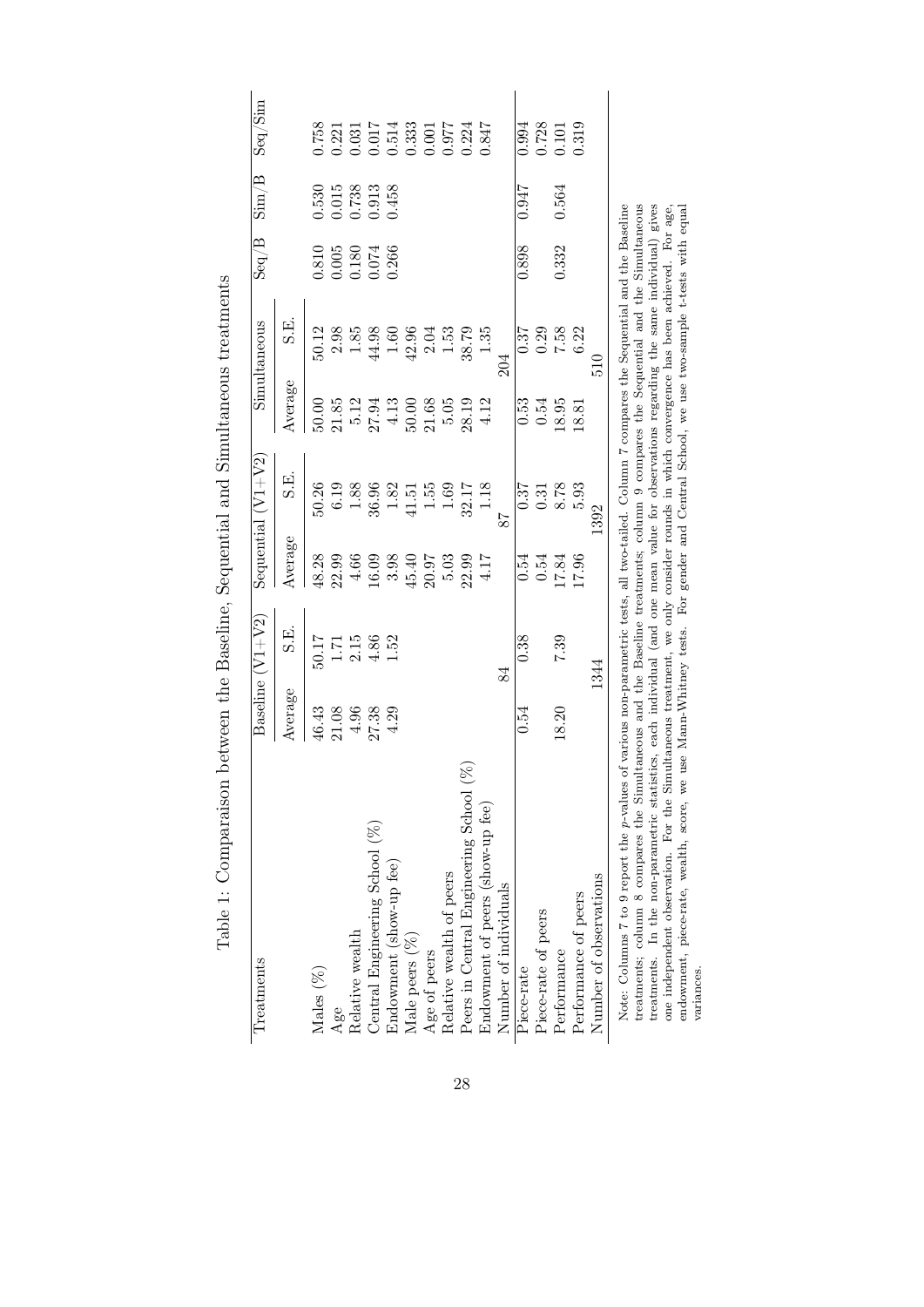| Treatments                              |            | Baseline-V <sub>1</sub>                                          |                                                                        | Baseline-V2                             | $\rm V1/V2$                      |                                                                | Sequential-V1                                                                 |                                                                                                                                    | Sequential-V2                                                                                        | V1/V2                                                                                                                                                                                                                                                                                               |
|-----------------------------------------|------------|------------------------------------------------------------------|------------------------------------------------------------------------|-----------------------------------------|----------------------------------|----------------------------------------------------------------|-------------------------------------------------------------------------------|------------------------------------------------------------------------------------------------------------------------------------|------------------------------------------------------------------------------------------------------|-----------------------------------------------------------------------------------------------------------------------------------------------------------------------------------------------------------------------------------------------------------------------------------------------------|
|                                         | Average    | 山<br>S.                                                          | Average                                                                | <br>5.                                  |                                  | werage                                                         | 山<br>S.                                                                       | werage                                                                                                                             | 년.<br>오                                                                                              |                                                                                                                                                                                                                                                                                                     |
| Males (%)                               | 52.78      |                                                                  |                                                                        |                                         |                                  |                                                                | 50.64                                                                         |                                                                                                                                    | 50.35                                                                                                |                                                                                                                                                                                                                                                                                                     |
| Age                                     | 20.78      |                                                                  |                                                                        |                                         |                                  |                                                                |                                                                               |                                                                                                                                    |                                                                                                      |                                                                                                                                                                                                                                                                                                     |
| Relative wealth                         | 5.19       |                                                                  |                                                                        |                                         |                                  |                                                                |                                                                               |                                                                                                                                    |                                                                                                      |                                                                                                                                                                                                                                                                                                     |
| Central Engineering School (%)          | 27.78      | $\begin{array}{c} 63 \\ 1.8 \\ 1.43 \\ 1.49 \\ 1.49 \end{array}$ | $\begin{array}{c} 41.67 \\ 21.31 \\ 4.79 \\ 27.33 \\ 4.33 \end{array}$ | $9.82$<br>$-1.85$<br>$-1.56$<br>$-1.56$ | 0.318<br>0.049<br>0.394<br>0.713 | 1.28<br>123.39<br>123.4 20.30.20.30.30.30<br>12.50.30.30.30.41 | $\frac{5.21}{1.86}$                                                           | $\begin{array}{cccc}\n45.83 \\ 45.21 \\ 45.32 \\ 46.12 \\ 47.9 \\ 48.12 \\ 49.11 \\ 40.85 \\ 41.31 \\ 40.85 \\ 40.85\n\end{array}$ | $\begin{array}{c} 6.99 \\ -1.90 \\ 24.46 \\ -24.77 \\ 9.33 \\ -1.81 \\ -1.21 \\ 1.21 \\ \end{array}$ | $\begin{array}{l} 0.618 \\ 0.153 \\ 0.420 \\ 0.005 \\ 0.397 \\ 0.236 \\ 0.121 \\ 0.174 \\ 0.133 \\ 0.030 \\ 0.050 \\ 0.050 \\ 0.050 \\ 0.050 \\ 0.050 \\ 0.050 \\ 0.050 \\ 0.050 \\ 0.050 \\ 0.050 \\ 0.050 \\ 0.050 \\ 0.050 \\ 0.050 \\ 0.050 \\ 0.050 \\ 0.050 \\ 0.050 \\ 0.050 \\ 0.050 \\ 0.$ |
| Endowment (show-up fee)                 | 4.22       |                                                                  |                                                                        |                                         |                                  |                                                                |                                                                               |                                                                                                                                    |                                                                                                      |                                                                                                                                                                                                                                                                                                     |
| Male peers (%)                          |            |                                                                  |                                                                        |                                         |                                  |                                                                | $\begin{array}{c} 1.88 \\ 43.66 \\ 1.79 \\ 1.51 \\ 37.69 \\ 1.16 \end{array}$ |                                                                                                                                    |                                                                                                      |                                                                                                                                                                                                                                                                                                     |
| Age of peers                            |            |                                                                  |                                                                        |                                         |                                  |                                                                |                                                                               |                                                                                                                                    |                                                                                                      |                                                                                                                                                                                                                                                                                                     |
| Relative wealth of peers                |            |                                                                  |                                                                        |                                         |                                  |                                                                |                                                                               |                                                                                                                                    |                                                                                                      |                                                                                                                                                                                                                                                                                                     |
| Peers in Central Engineering School (%) |            |                                                                  |                                                                        |                                         |                                  |                                                                |                                                                               |                                                                                                                                    |                                                                                                      |                                                                                                                                                                                                                                                                                                     |
| Endowment of peers (show-up fee)        |            |                                                                  |                                                                        |                                         |                                  |                                                                |                                                                               |                                                                                                                                    |                                                                                                      |                                                                                                                                                                                                                                                                                                     |
| Number of individuals                   |            | 36                                                               |                                                                        | $\frac{48}{5}$                          |                                  |                                                                |                                                                               |                                                                                                                                    |                                                                                                      |                                                                                                                                                                                                                                                                                                     |
| Piece-rate                              | $\ddot{5}$ | 0.38                                                             | 0.54                                                                   | 0.38                                    | 0.382                            |                                                                | 0.38                                                                          |                                                                                                                                    |                                                                                                      |                                                                                                                                                                                                                                                                                                     |
| Piece-rate of peers                     |            |                                                                  |                                                                        |                                         |                                  | 55<br>0.52<br>0.81<br>0.734                                    | 0.31                                                                          | 0.55<br>0.55<br>0.55<br>0.85                                                                                                       | $0.37$<br>$0.31$<br>$8.64$<br>$5.64$                                                                 | $\begin{array}{c} 0.510 \\ 0.149 \\ 0.695 \\ 0.695 \\ 0.481 \end{array}$                                                                                                                                                                                                                            |
| Performance                             | 17.33      | 7.85                                                             | 18.85                                                                  | 6.94                                    | 0.228                            |                                                                | 8.92                                                                          |                                                                                                                                    |                                                                                                      |                                                                                                                                                                                                                                                                                                     |
| Performance of peers                    |            |                                                                  |                                                                        |                                         |                                  |                                                                | 6.21                                                                          |                                                                                                                                    |                                                                                                      |                                                                                                                                                                                                                                                                                                     |
| Number of observations                  |            | 976                                                              |                                                                        | 768                                     |                                  |                                                                | 624                                                                           |                                                                                                                                    | 89                                                                                                   |                                                                                                                                                                                                                                                                                                     |

Table 2: Comparaison between the two variants of the Baseline and the Sequential treatments Table 2: Comparaison between the two variants of the Baseline and the Sequential treatments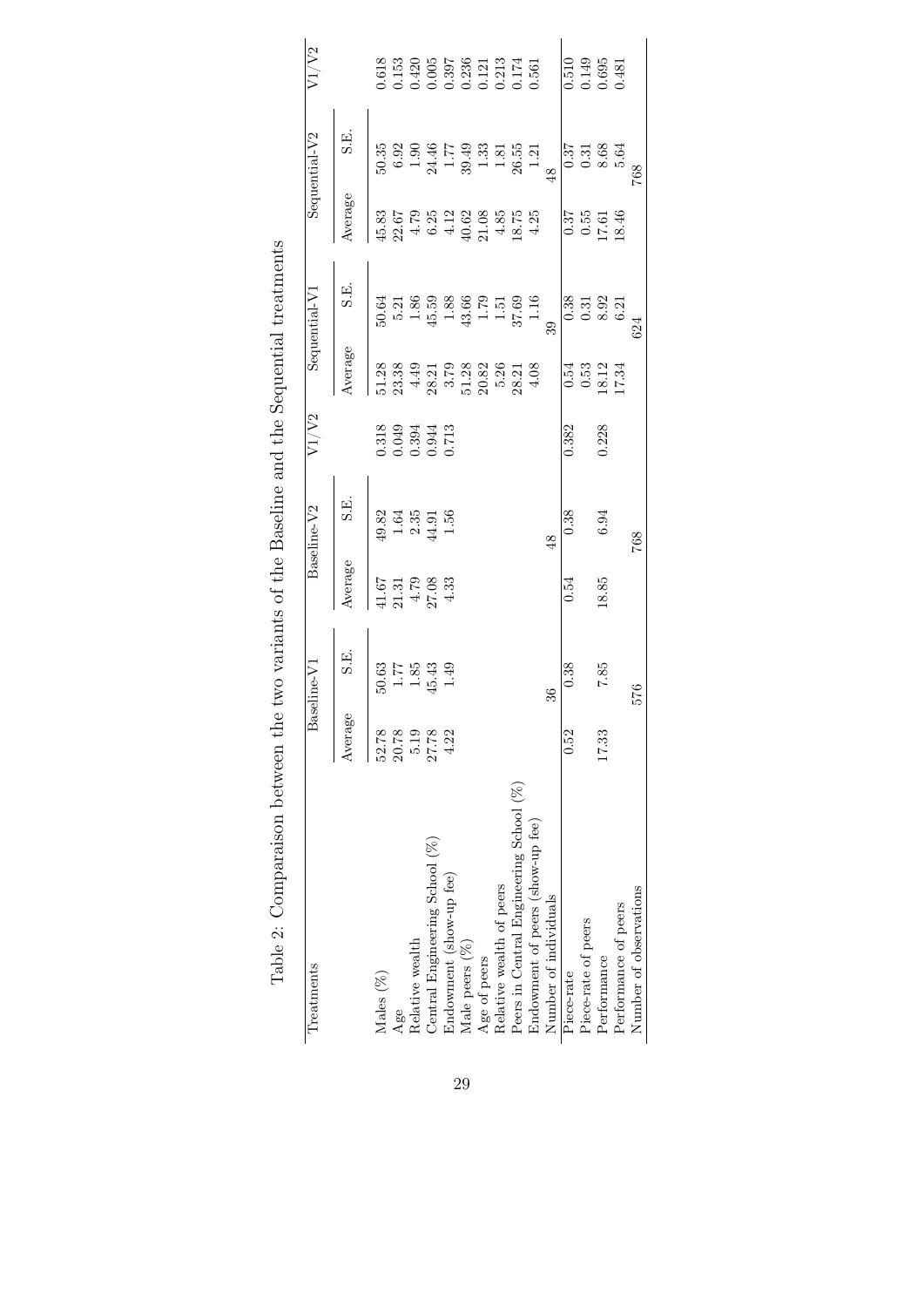|                                                                                                                |                       | Baseline              |                             |                       | Pooled                |                       | Simultaneous <sup>#</sup> |                       |
|----------------------------------------------------------------------------------------------------------------|-----------------------|-----------------------|-----------------------------|-----------------------|-----------------------|-----------------------|---------------------------|-----------------------|
|                                                                                                                | $\widehat{E}$         | $\widehat{\Omega}$    | Sequential<br>$\widehat{c}$ | $\widehat{E}$         | $\widetilde{5}$       | $\widehat{6}$         | (7)                       | $\circledast$         |
|                                                                                                                |                       |                       |                             |                       |                       |                       |                           |                       |
| Observability                                                                                                  | (1.343)<br>1.358      | J.                    |                             |                       | (1.373)<br>$1.473\,$  | $\mathbf{I}$          |                           |                       |
| Peer performance                                                                                               |                       |                       | $0.176***$                  | $0.209***$            | $0.179***$            | $0.198***$            | $0.107***$                | $0.051*$              |
|                                                                                                                |                       |                       | (0.044)                     | (0.049)               | (0.045)               | (0.049)               | (0.035)                   | (0.038)               |
| Presence × Peer performance                                                                                    |                       |                       | $-0.038$<br>(0.069)         | (0.089)<br>$-0.091$   | $-0.044$<br>(0.066)   | (0.082)<br>$-0.083$   |                           |                       |
| Peer characteristics                                                                                           |                       |                       |                             |                       |                       |                       |                           |                       |
| Wage (log)                                                                                                     |                       |                       | $-0.028$                    | $-0.03$               | $-0.03$               | $-0.03$               | $0.486*$                  | $0.466*$              |
|                                                                                                                |                       |                       | (0.149)                     | (0.149)<br>0.057      | (0.148)               | (0.148)               | (0.350)<br>0.061          | (0.399)               |
| Wealth                                                                                                         |                       |                       | (0.4823)<br>0.189           | (0.464)               | (0.441)<br>0.632      | (0.452)<br>0.629      | (0.185)                   | (0.203)<br>0.125      |
| Age                                                                                                            |                       |                       | $-1.105**$                  | $-1.259***$           | $-0.266$              | $-0.358*$             | 0.12                      | 0.05                  |
|                                                                                                                |                       |                       | (0.489)                     | (0.486)               | (0.190)               | (0.196)               | (0.117)                   | (0.191)               |
| Show-up fee                                                                                                    |                       |                       | $-0.534$                    | $-0.29$               | $-0.207$              | $-0.057$              | 0.163                     | 0.102                 |
| ECL engineering school                                                                                         |                       |                       | (0.719)<br>3.383            | (0.822)<br>3.346      | (0.772)<br>2.079      | (777)<br>2.488        | $-1.633***$<br>(0.229)    | (0.231)<br>$-2.158$   |
|                                                                                                                |                       |                       | (2.432)                     | (2.47)                | (2.588)               | (2.648)               | (0.698)                   | (0.93)                |
| Proportion of males                                                                                            |                       |                       | 0.652                       | 0.719                 | 1.573                 | 2.447                 | $-0.618$                  | $-0.139$              |
|                                                                                                                |                       |                       | (2.067)                     | (1.965)               | (2.032)               | (1.936)               | (0.703)                   | (1.126)               |
| Individual characteristics                                                                                     |                       |                       |                             |                       |                       |                       |                           |                       |
| Wage (log)                                                                                                     | $0.573***$            | $0.571***$            | $0.643***$                  | $0.642***$            | $0.608***$            | $0.607***$            | $0.55**$                  | $0.552**$             |
|                                                                                                                | (0.183)               | (0.184)               | (0.225)                     | (0.225)               | (0.144)               | (0.145)               | (0.312)                   | (0.34)                |
| Wealth                                                                                                         | $-0.107$              | $-0.098$              | 0.705                       | 0.718                 | 0.209                 | 0.2                   | 0.072                     | $0.074\,$             |
|                                                                                                                | (0.338)               | (0.321)               | (0.537)                     | (0.516)               | (0.297)               | (0.31)                | (0.165)                   | (0.196)               |
| Age                                                                                                            | 0.125                 | 0.134                 | $-0.041$                    | 0.061                 | $-0.016$              | 0.043                 | $0.35***$                 | $0.313***$            |
| Show-up fee                                                                                                    | (0.349)<br>0.342      | (0.314)<br>0.367      | $-0.759*$<br>(0.121)        | (0.139)<br>$-0.613$   | (0.114)<br>$-0.299$   | (0.125)<br>$-0.253$   | $0.362**$<br>(0.09)       | (0.128)<br>$0.34***$  |
|                                                                                                                | (0.407)               | (0.412)               | (0.413)                     | (0.421)               | (0.307)               | (0.32)                | (0.188)                   | (0.188)               |
| ECL engineering school                                                                                         | $2.58*$               | $3.216***$            | $4.747**$                   | $5.756**$             | $3.38***$             | $4.043***$            | $3.479***$                | $5.977***$            |
|                                                                                                                | $0.247***$<br>(1.59)  | $0.247***$<br>(1.587) | $0.249***$<br>(2.293)       | $0.248***$<br>(2.354) | $0.248***$<br>(1.327) | $0.248***$<br>(1.349) | $0.98***$<br>(0.758)      | $1.097***$<br>(0.911) |
| Period                                                                                                         | (0.039)               | (0.039)               | (0.036)                     | (0.036)               | (0.026)               | (0.026)               | (0.341)                   | (0.427)               |
| Intercept                                                                                                      | 11.617                | 10.546                | 36.858***                   | 31.919**              | 15.589***             | $12.56***$            | 1.483                     | 1.744                 |
|                                                                                                                | (8.939)               | (8.277)               | (11.635)                    | (14.337)              | (3.511)               | (3.996)               | (1.944)                   | (6.069)               |
| Sessions                                                                                                       | $\mathcal{L}^{\circ}$ | Yes                   | ż                           | Yes                   | ż                     | ${\rm Yes}$           | ż                         | Yes                   |
|                                                                                                                | 1344                  | 1344                  | 1392                        | 1392                  | 2736                  | 2736                  | 510                       | $510\,$               |
| Log-likelihood                                                                                                 |                       |                       |                             |                       |                       |                       | $-3047$                   | $-3024$               |
| Sessions Dummies $=0$ (p-value)                                                                                |                       | 0.000                 |                             | 0.0152                |                       | 0.1341                |                           | 0.000                 |
| Pooled Model Test (p-value)                                                                                    |                       |                       |                             |                       | 0.0685                | 0.0007                |                           |                       |
| Gender Homogeneity Model Test (p-value)                                                                        | 0.4853                | 0.7446                | 0.455                       | 0.0000                | 0.1770                | 0.0487                | 0.021                     | 0.000                 |
| Peers' performance Gender Homogeneity Test (p-value)                                                           |                       |                       | 0.9382                      | 0.5155                | 0.9944                | 0.7388                | 0.0000                    | 0.0027                |
| <sup>†</sup> Random effects with panel clustered S.E. <sup>‡</sup> Maximum likelihood wih panel clustered S.E. |                       |                       |                             |                       |                       |                       |                           |                       |

Table 3: Gender-Homogeneous Model Table 3: Gender-Homogeneous Model

 $\ldots$  and  $\ldots$  and  $\ldots$  are continuous contract to  $\ldots$  and  $\ldots$  are set of  $\mathcal{S}_N$  significance level. \*\*\*Indicates 1% significance level, \*\*Indicates 5% significance level, \*Indicates 10% significance level.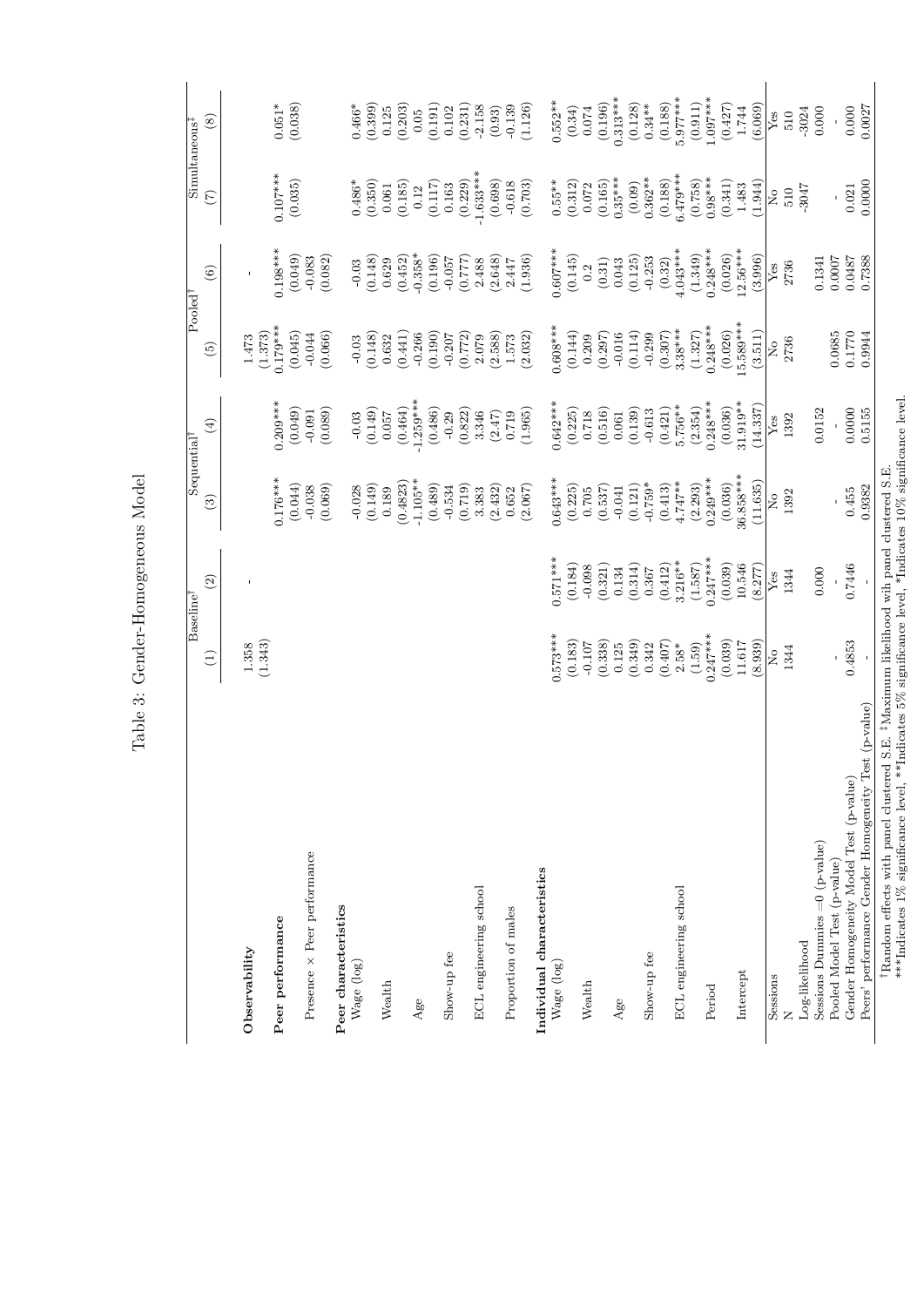|                                                                                                                |                                                                                           | Baseline           |                      | Sequential <sup>T</sup> | Pooled              |                     | Simultaneous <sup>‡</sup> |                       |
|----------------------------------------------------------------------------------------------------------------|-------------------------------------------------------------------------------------------|--------------------|----------------------|-------------------------|---------------------|---------------------|---------------------------|-----------------------|
|                                                                                                                | $\widehat{\Xi}$                                                                           | $\widehat{\Omega}$ | $\circled{3}$        | $\widehat{E}$           | $\widetilde{5}$     | $\widehat{6}$       | $\widehat{C}$             | $\circledast$         |
| Observability                                                                                                  | (2.301)<br>1.386                                                                          |                    |                      | $\mathbf I$             | (2.195)<br>0.922    |                     |                           |                       |
| Peer performance                                                                                               |                                                                                           |                    | $0.179***$           | $0.261***$              | $0.179***$          | $0.227***$          | $0.274***$                | $0.172***$            |
| Presence ×Peer performance                                                                                     |                                                                                           |                    | (0.074)<br>$-0.012$  | (0.075)<br>$-0.139$     | (0.072)<br>$-0.002$ | (0.077)<br>$-0.083$ | (0.081)                   | (0.06)                |
| Peer characteristics                                                                                           |                                                                                           |                    | (0.079)              | (0.079)                 | (0.078)             | (0.088)             |                           |                       |
| Wage (log)                                                                                                     |                                                                                           |                    | $-0.289$             | $-0.303$                | $-0.3**$            | $-0.306*$           | 0.695                     | $0.751*$              |
|                                                                                                                |                                                                                           |                    | (0.190)              | (0.190)                 | (0.185)             | (0.184)             | (0.585)                   | (0.511)               |
| Wealth                                                                                                         |                                                                                           |                    | (0.686)<br>$-0.152$  | (0.519)<br>0.206        | (0.659)<br>0.349    | $-0.119$<br>(0.608) | (0.289)<br>$-0.062$       | (0.346)<br>0.016      |
| Age                                                                                                            |                                                                                           |                    | $-1.436**$           | 0.003                   | $-0.372$            | $-0.284$            | $-0.44**$                 | $-0.798***$           |
|                                                                                                                |                                                                                           |                    | (0.737)              | (0.664)                 | (0.286)             | (0.226)             | (0.22)                    | (0.206)               |
| Show-up fee                                                                                                    |                                                                                           |                    | $-0.388$             | 1.410                   | 0.455               | 0.453               | 0.262                     | 0.22                  |
|                                                                                                                |                                                                                           |                    | (1.636)              | (1.133)                 | (1.327)             | (0.964)             | (0.361)                   | (0.368)               |
| ECL engineering school                                                                                         |                                                                                           |                    | 4.967                | 4.080                   | 5.211               | (4.074)<br>2.938    | $4.999***$                | $-6.759**$            |
| Proportion of males                                                                                            |                                                                                           |                    | (4.416)<br>1.392     | (4.117)<br>2.058        | (4.380)<br>2.411    | 3.584               | (2.423)<br>1.654          | (1.436)<br>$2.33*$    |
|                                                                                                                |                                                                                           |                    | (3.989)              | (2.669)                 | (3.529)             | (2.764)             | (1.727)                   | (1.68)                |
| Individual characteristics                                                                                     |                                                                                           |                    |                      |                         |                     |                     |                           |                       |
| Wage (log)                                                                                                     | $0.873***$                                                                                | $0.872***$         | $1.069***$           | $1.071***$              | $0.973***$          | $0.972***$          | $0.728*$                  | $0.686*$              |
|                                                                                                                | (0.338)                                                                                   | (0.339)            | (0.380)              | (0.379)                 | (0.253)             | (0.254)             | (0.475)                   | (0.562)               |
| Wealth                                                                                                         | $-0.162$                                                                                  | $-0.356$           | 0.624                | $1.129*$                | 0.173               | 0.235               | $-0.098$                  | 0.022                 |
|                                                                                                                | (0.439)                                                                                   | (0.411)            | (0.941)              | (0.639)                 | (0.488)             | (0.454)             | (0.219)                   | (0.212)               |
| Age                                                                                                            | 0.029                                                                                     | 0.106              | 0.000                | $0.715***$              | $-0.024$            | 0.299               | $0.324***$                | $0.228**$             |
|                                                                                                                | (0.425)                                                                                   | (0.365)            | (0.360)              | (0.253)                 | (0.247)             | (0.254)             | (0.108)                   | (0.12)                |
| Fixed                                                                                                          | $-0.177$                                                                                  | $-0.238$           | $-1.023$             | $-0.642$                | $-0.606$            | $-0.386$            | $0.608**$                 | $0.549**$             |
| ECL engineering school                                                                                         | (0.681)<br>2.244                                                                          | (0.642)<br>2.105   | (0.708)<br>4.243     | (0.538)<br>4.429        | $3.059*$<br>(0.487) | $3.097*$<br>(0.453) | $5.237***$<br>(0.302)     | $5.408***$<br>(0.325) |
|                                                                                                                | (2.289)                                                                                   | (2.618)            | (3.324)              | (3.134)                 | (1.869)             | (1.913)             | (0.88)                    | (1.109)               |
| Period                                                                                                         | $0.209***$                                                                                | $0.209***$         | $0.228***$           | $0.225***$              | $0.218***$          | $0.217***$          | 0.41                      | $0.679*$              |
|                                                                                                                | (0.071)                                                                                   | (0.071)            | (0.059)              | (0.058)                 | (0.046)             | (0.046)             | (0.492)                   | (0.482)               |
| Intercept                                                                                                      | 16.456                                                                                    | 15.996             | $45.472*$            | $-21.217$               | $7.769***$          | 7.645               | $3.145***$                | $20.297***$           |
|                                                                                                                | 25.983                                                                                    | 27.643             | 27.097               | 31.347                  | (7.199)             | (7.628)             | (5.453)                   | (5.826)               |
| Sessions                                                                                                       | $\tilde{\mathsf{z}}$                                                                      | Yes                | $\tilde{\mathbf{z}}$ | ${\rm Yes}$             | $\frac{1}{2}$       | $Y$ es              | $\frac{1}{2}$             | $Y$ es                |
| Sessions Dummies $=0$ ( $p-value$ )                                                                            |                                                                                           | 0.000              |                      | 0.000                   |                     | 0.0548              |                           | 0.001                 |
| <sup>†</sup> Random effects with panel clustered S.E. <sup>‡</sup> Maximum likelihood wih panel clustered S.E. |                                                                                           |                    |                      |                         |                     |                     |                           |                       |
| ***Indicates 1%                                                                                                | significance level, **Indicates 5% significance level, *Indicates 10% significance level. |                    |                      |                         |                     |                     |                           |                       |

Table 4: Gender-Heterogeneous Model (Male Variables) Table 4: Gender-Heterogeneous Model (Male Variables)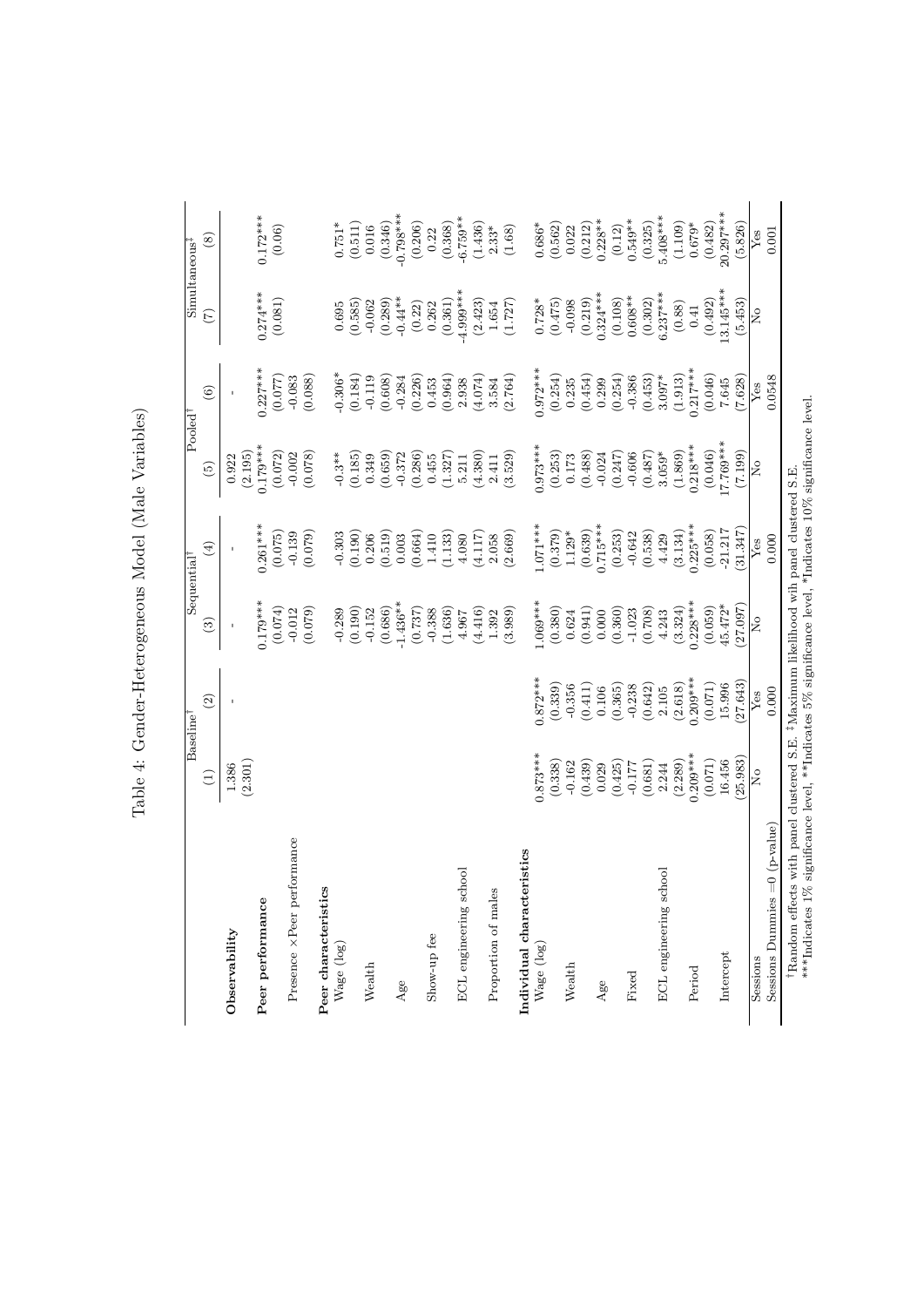|                                                                                                                |                       | Baseline             |                       | ${\rm Sequential}$    | Pooled                  |                       |                         | Simultaneous <sup>1</sup> |
|----------------------------------------------------------------------------------------------------------------|-----------------------|----------------------|-----------------------|-----------------------|-------------------------|-----------------------|-------------------------|---------------------------|
|                                                                                                                | $\widehat{E}$         | $\widehat{2}$        | $\widehat{c}$         | $\left( 4\right)$     | $\widetilde{5}$         | $\widehat{6}$         | $\widetilde{C}$         | $\circledS$               |
| Observability                                                                                                  | (2.15)<br>2.17        |                      |                       |                       | (1.843)<br>2.453        | $\mathbf{I}$          |                         |                           |
| Peer performance                                                                                               |                       |                      | $0.183***$<br>(0.058) | $0.187***$<br>(0.067) | $0.179***$              | $0.193***$<br>(0.065) | (0.058)<br>$-0.057$     | $-0.049$<br>(0.072)       |
| Presence × Peer performance                                                                                    |                       |                      | $-0.082$              | $-0.09$               | (0.059)<br>$-0.077$     | $-0.112$              |                         |                           |
|                                                                                                                |                       |                      | (0.113)               | (0.155)               | (0.107)                 | (0.139)               |                         |                           |
| Peer characteristics<br>Wage (log)                                                                             |                       |                      | 0.224                 | 0.221                 | 0.226                   | 0.223                 | 0.4                     | 0.499                     |
|                                                                                                                |                       |                      | (0.225)               | (0.225)               | (0.223)                 | (0.222)               | (0.472)                 | (0.582)                   |
| Wealth                                                                                                         |                       |                      | (0.532)<br>0.845      | (0.624)<br>0.806      | $0.956**$<br>(0.477)    | $0.917**$<br>(0.484)  | $-0.063$<br>(0.276)     | (0.354)<br>$-0.093$       |
| Age                                                                                                            |                       |                      | $-0.174$              | 0.168                 | $-0.158$                | $-0.259$              | $0.440***$              | $0.719***$                |
|                                                                                                                |                       |                      | (0.711)               | (0.671)               | (0.273)                 | (0.286)               | (0.184)                 | (0.226)                   |
| Show-up fee                                                                                                    |                       |                      | (0.796)<br>$-1.139$   | (1.068)<br>$-0.683$   | (0.794)<br>$-0.975$     | $-0.853$              | (0.276)<br>0.151        | (0.326)<br>0.289          |
| ECL engineering school                                                                                         |                       |                      | 0.908                 | $-0.024$              | 0.432                   | (0.940)<br>1.834      | 0.462                   | 0.953                     |
|                                                                                                                |                       |                      | (3.366)               | (3.303)               | (3.309)                 | (3.247)               | $(1.018)$<br>$-2.761**$ | $(2.799)$<br>-2.974*      |
| Proportion of males                                                                                            |                       |                      | 0.848                 | 0.193                 | 1.237                   | 1.955                 |                         |                           |
| Individual characteristics                                                                                     |                       |                      | (1.992)               | (2.291)               | (2.047)                 | (2.204)               | (1.562)                 | (2.45)                    |
|                                                                                                                |                       |                      |                       |                       |                         |                       |                         |                           |
| Wage (log)                                                                                                     | $0.306**$             | $0.306*$             | 0.24                  | 0.239                 | $0.271**$               | $0.268**$             | 0.422                   | 0.24                      |
|                                                                                                                | (0.162)               | (0.16)               | (0.236)               | (0.235)               | (0.141)                 | (0.141)               | (0.442)                 | (0.484)                   |
| Wealth                                                                                                         | $-0.109$              | 0.223                | $0.968**$             | 0.96                  | 0.323                   | 0.228                 | 0.238                   | 0.271                     |
|                                                                                                                | (0.528)               | (0.75)               | (0.505)               | (0.636)               | (0.367)                 | (0.496)               | (0.272)                 | (0.277)                   |
| Age                                                                                                            | $-0.159$              | $-0.253$             | $-0.083$              | $-0.017$              | $-0.044$                | $-0.018$              | $0.373**$               | $0.333***$                |
|                                                                                                                | (0.736)               | (0.751)              | (0.134)               | (0.127)               | (0.141)                 | (0.129)               | (0.231)                 | (0.214)                   |
| Show-up fee                                                                                                    | $0.906**$             | $1.249**$            | $-0.505$              | $-0.597$              | 0.02                    | 0.074                 | 0.274                   | $0.482***$                |
|                                                                                                                | (0.479)               | (0.545)              | (0.478)               | (0.472)               | (0.355)                 | (0.427)               | (0.236)                 | (0.268)                   |
| ECL engineering school                                                                                         | $3.857***$            | 7.466***             | $5.837**$             | $5.745*$              | $5.956***$              | $6.538***$            | $5.238***$              | $6.277***$                |
| Period                                                                                                         | $0.282***$<br>(2.332) | $0.283***$<br>(2.36) | $0.282***$<br>(2.561) | $0.282***$<br>(3.225) | $0.282***$<br>(1.586)   | $0.282***$<br>(2.002) | $1.665***$<br>(1.817)   | $1.624***$<br>(1.891)     |
|                                                                                                                | (0.035)               | (0.036)              | (0.04)                | (0.041)               | (0.026)                 | (0.026)               | (0.527)                 | (0.657)                   |
| Intercept                                                                                                      | 14.305                | 11.146               | 14.913                | 3.908                 | $13.283***$             | $12.143***$           | $-4.067$                | $-12.698***$              |
|                                                                                                                | 16.476                | (68.18)              | (13.382)              | (16.403)              | (3.982)                 | (4.622)               | (5.038)                 | (4.743)                   |
| Sessions                                                                                                       | $\frac{1}{2}$         | Yes                  | $\frac{1}{2}$         | $Y$ es                | $\overline{\mathsf{x}}$ | Yes                   | $\frac{1}{2}$           | Yes                       |
|                                                                                                                | 720                   | 720                  | 720                   | 720                   | 1440                    | 1440                  | 015                     | 510                       |
| Log-likelihood                                                                                                 | Î,                    |                      |                       |                       | $\mathbf{I}$            |                       | 3018                    | $-2964$                   |
| $=0$ (p-value)<br><b>Sessions Dummies</b>                                                                      |                       | 0.0158               |                       | 0.0000                |                         | 0.6314                |                         | 0.001                     |
| (p-value)<br>Pooled Model Test                                                                                 |                       |                      |                       |                       | 0.3111                  | 0.0969                |                         |                           |
| <sup>†</sup> Random effects with panel clustered S.E. <sup>‡</sup> Maximum likelihood wih panel clustered S.E. |                       |                      |                       |                       |                         |                       |                         |                           |

Table 4 Continued: Gender-Heterogenous Model (Female Variables) Table 4 Continued: Gender-Heterogenous Model (Female Variables)

\*\*\*Indicates 1% significance level, \*\*Indicates 5% significance level, \*Indicates 10% significance level. \*\*\*Indicates 1% significance level, \*\*Indicates 5% significance level, \*Indicates 10% significance level.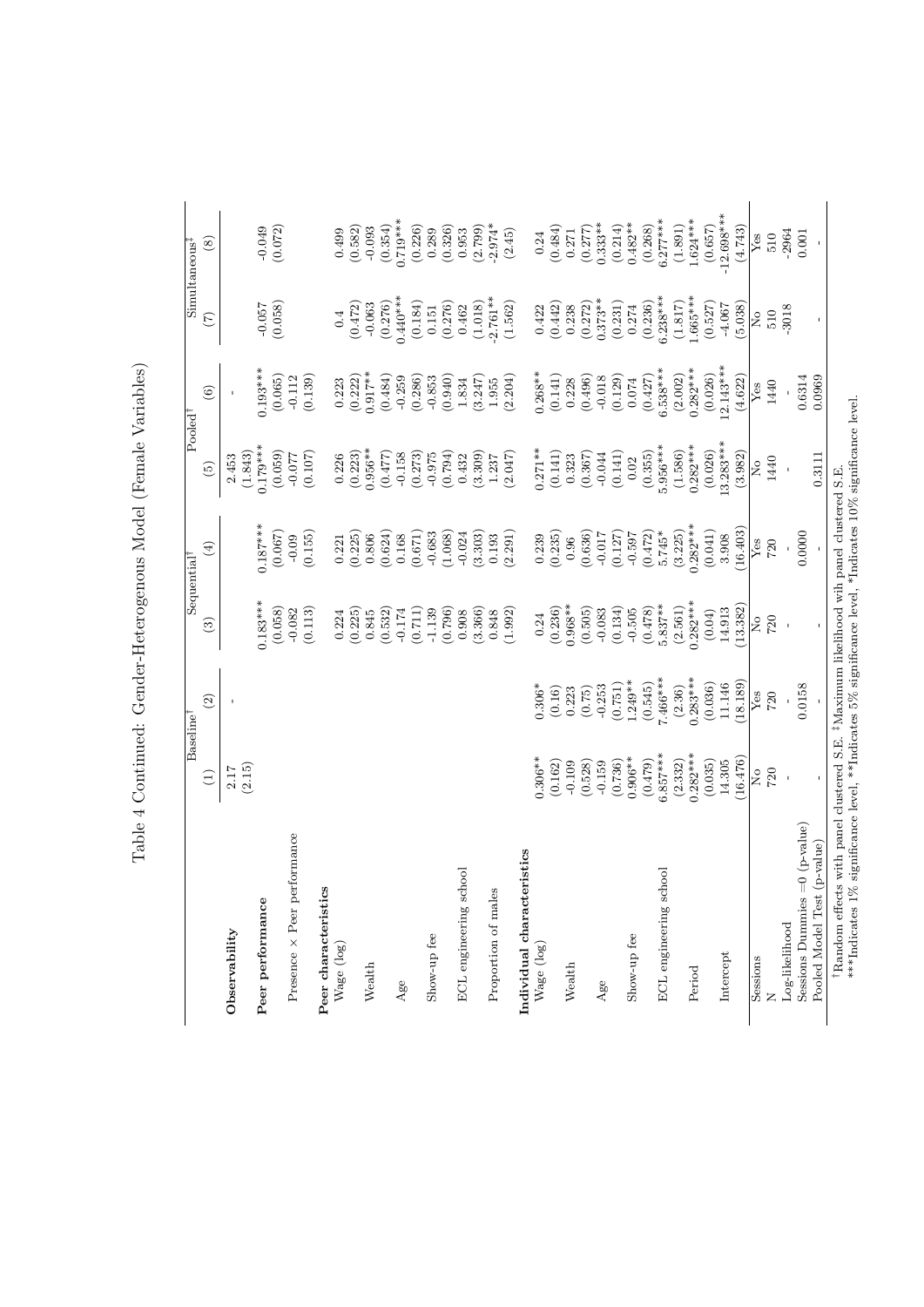# A. Tables

| Session        | Number<br>of<br>subjects | $%$ of<br>females | Treatments      | Information on<br>peers'<br>performance | Presence of<br>peers in the<br>session | Performance visible<br>to others in the<br>session |
|----------------|--------------------------|-------------------|-----------------|-----------------------------------------|----------------------------------------|----------------------------------------------------|
| $\mathbf 1$    | 18                       | 50                | Baseline - V1   | $\overline{a}$                          | $\equiv$                               | $\overline{\text{No}}$                             |
| $\overline{2}$ | 18                       | 44.5              | Baseline - V1   | $\overline{a}$                          | $\equiv$                               | $\rm No$                                           |
| 3              | 18                       | $55.5\,$          | Sequential - V1 | Yes                                     | No                                     | No                                                 |
| $\overline{4}$ | 12                       | 41.5              | Sequential - V1 | Yes                                     | N <sub>o</sub>                         | No                                                 |
| $\bf 5$        | $\overline{9}$           | 44.5              | Sequential - V1 | Yes                                     | No                                     | No                                                 |
| 21             | 18                       | $50\,$            | Simultaneous    | Yes                                     | Yes                                    | Yes                                                |
| 22             | 18                       | 33.3              | Simultaneous    | Yes                                     | Yes                                    | Yes                                                |
| 23             | 12                       | 50                | Simultaneous    | Yes                                     | Yes                                    | Yes                                                |
| 24             | 12                       | $50\,$            | Simultaneous    | Yes                                     | Yes                                    | Yes                                                |
| 25             | 18                       | 55.5              | Simultaneous    | Yes                                     | Yes                                    | Yes                                                |
| 26             | 18                       | 72.2              | Simultaneous    | Yes                                     | Yes                                    | Yes                                                |
| 27             | 18                       | 55.5              | Simultaneous    | Yes                                     | Yes                                    | Yes                                                |
| 28             | $\,6\,$                  | 66.7              | Baseline - V2   | $\overline{a}$                          |                                        | Yes                                                |
|                | $\,6$                    | $50\,$            | Sequential - V2 | Yes                                     | Yes                                    | $\rm No$                                           |
| 29             | $\,6$                    | 33.3              | Baseline - V2   |                                         |                                        | Yes                                                |
|                | $\,6$                    | 33.3              | Sequential - V2 | Yes                                     | Yes                                    | $\rm No$                                           |
| 31             | $\,6$                    | $50\,$            | Baseline - V2   |                                         |                                        | Yes                                                |
|                | $\,6$                    | 33.3              | Sequential - V2 | Yes                                     | Yes                                    | No                                                 |
| $32\,$         | $\boldsymbol{6}$         | 83.3              | Baseline - V2   |                                         |                                        | Yes                                                |
|                | $\boldsymbol{6}$         | $50\,$            | Sequential - V2 | Yes                                     | Yes                                    | $\rm No$                                           |
| 33             | $\boldsymbol{6}$         | $50\,$            | Baseline - V2   | $\overline{a}$                          |                                        | Yes                                                |
|                | $\boldsymbol{6}$         | 66.7              | Sequential - V2 | Yes                                     | Yes                                    | $\rm No$                                           |
| $35\,$         | $\boldsymbol{6}$         | 33.3              | Baseline - V2   |                                         |                                        | Yes                                                |
|                | $\boldsymbol{6}$         | 66.7              | Sequential - V2 | Yes                                     | Yes                                    | $\rm No$                                           |
| 36             | $\boldsymbol{6}$         | 83.3              | Baseline - V2   | $\overline{a}$                          | $\equiv$                               | Yes                                                |
|                | $\,6$                    | 66.7              | Sequential - V2 | Yes                                     | Yes                                    | $\rm No$                                           |
| $38\,$         | $\,6$                    | 66.7              | Baseline - V2   | $\overline{a}$                          |                                        | Yes                                                |
|                | $\,6\,$                  | 66.7              | Sequential - V2 | Yes                                     | Yes                                    | $\rm No$                                           |
| $40 - 43$      | 24                       | 45.8              | Simultaneous    | Yes                                     | Yes                                    | Yes                                                |
| 44-46          | 18                       | 44.5              | Simultaneous    | Yes                                     | Yes                                    | Yes                                                |
| 47-50          | 24                       | $58.3\,$          | Simultaneous    | Yes                                     | Yes                                    | Yes                                                |
| $51\hbox{-}54$ | 24                       | 37.5              | Simultaneous    | Yes                                     | Yes                                    | Yes                                                |
| <b>TOTAL</b>   | 375                      | $\overline{51.2}$ |                 |                                         |                                        |                                                    |

Table A1: Characteristics of the experimental sessions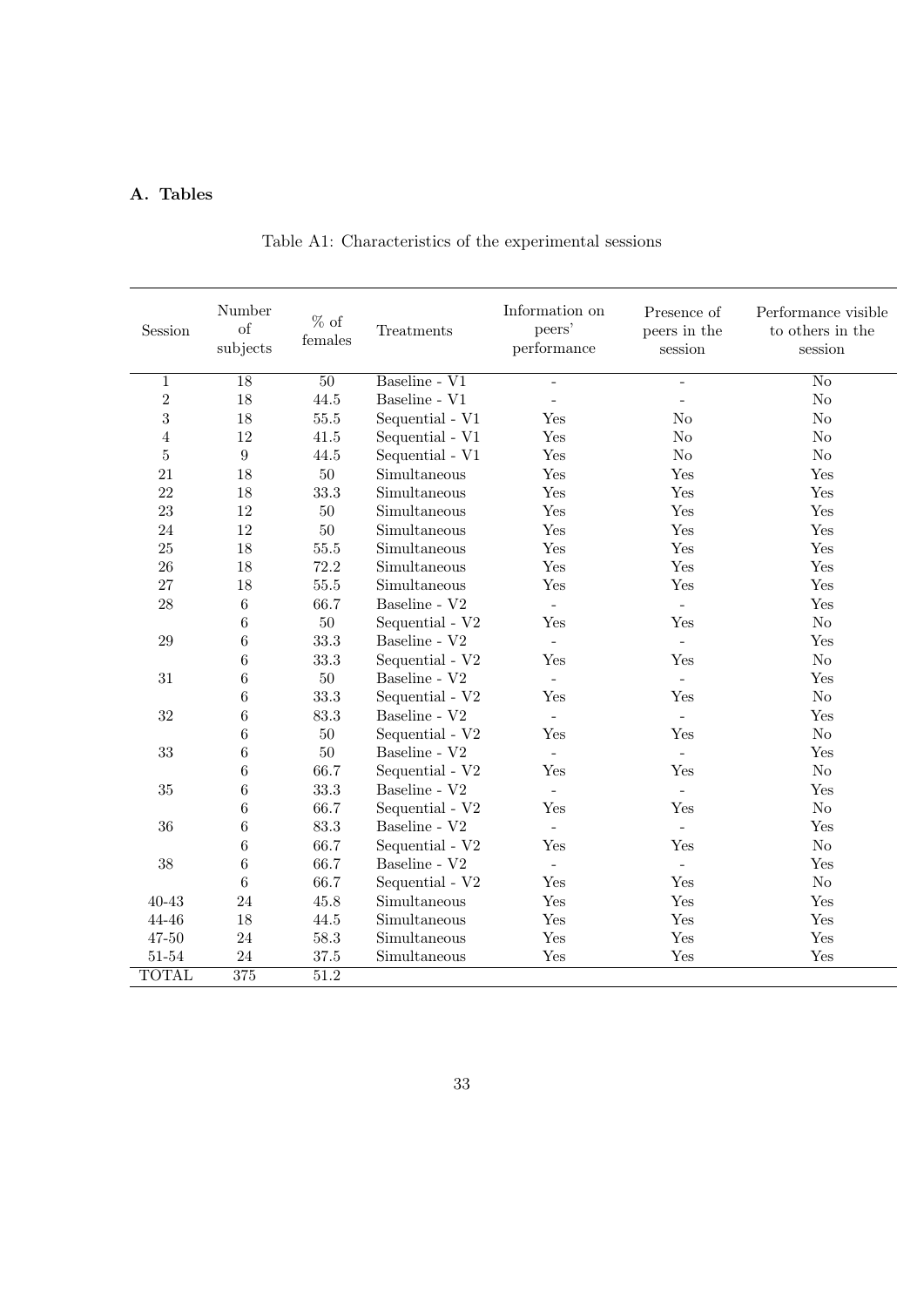|                                           | $RE^{\dagger}$ | Q(0.1)     | $\overline{Q(0.3)}$ | $\overline{Q(0.5)}$                                  | Q(0.7)     | Q(0.9)     |
|-------------------------------------------|----------------|------------|---------------------|------------------------------------------------------|------------|------------|
| Peer performance                          | $0.209***$     | 0.100      | 0.163               | $0.266**$                                            | 0.186      | $0.227*$   |
|                                           | (0.049)        | (0.153)    | (0.130)             | (0.122)                                              | (0.122)    | (0.128)    |
| Presence $\times$ Peer performance        | $-0.091$       | 0.001      | $-0.001$            | $-0.098$                                             | $-0.019$   | $-0.032$   |
|                                           | (0.089)        | (0.197)    | (0.193)             | (0.188)                                              | (0.188)    | (0.190)    |
| Peer characteristics                      |                |            |                     |                                                      |            |            |
| Wage $(\log)$                             | $-0.03$        | $-0.004$   | $-0.015$            | $-0.082$                                             | $-0.188$   | $-0.123$   |
|                                           | (0.149)        | (0.239)    | (0.233)             | (0.226)                                              | (0.219)    | (0.239)    |
| Wealth                                    | 0.057          | $-0.063$   | 0.120               | 0.011                                                | $-0.502$   | $-0.130$   |
|                                           | (0.464)        | (0.518)    | (0.518)             | (0.506)                                              | (0.511)    | (0.522)    |
| Age                                       | $-1.259***$    | $-1.393**$ | $-1.315*$           | $-1.349**$                                           | $-1.254*$  | $-1.194*$  |
|                                           | (0.486)        | (0.696)    | (0.686)             | (0.682)                                              | (0.693)    | (0.698)    |
| Show-up fee                               | $-0.29$        | $-0.507$   | $-0.471$            | $-0.244$                                             | 0.133      | $-0.225$   |
|                                           | (0.822)        | (0.881)    | (0.899)             | (0.904)                                              | (0.920)    | (0.929)    |
| ECL engineering school                    | 3.346          | 3.572      | 3.530               | 3.542                                                | 3.439      | 3.53       |
|                                           | (2.47)         | (3.075)    | (3.079)             | (3.081)                                              | (3.081)    | (3.079)    |
| Proportion of males                       | 0.719          | 0.333      | 0.454               | 0.421                                                | 0.498      | 0.488      |
|                                           | (1.965)        | (2.512)    | (2.517)             | (2.517)                                              | (2.519)    | (2.518)    |
| Individual characteristics                |                |            |                     |                                                      |            |            |
| Wage (log)                                | $0.642***$     | $0.529*$   | $0.463*$            | $0.443**$                                            | $0.336*$   | $0.484**$  |
|                                           | (0.225)        | (0.284)    | (0.236)             | (0.212)                                              | (0.179)    | (0.195)    |
| Wealth                                    | 0.718          | 0.211      | 0.724               | 0.673                                                | 0.521      | 1.009      |
|                                           | (0.516)        | (0.677)    | (0.669)             | (0.670)                                              | (0.663)    | (0.659)    |
| Age                                       | 0.061          | 0.094      | $-0.001$            | 0.104                                                | 0.126      | 0.175      |
|                                           | (0.139)        | (0.227)    | (0.219)             | (0.230)                                              | (0.224)    | (0.232)    |
| Show-up fee                               | $-0.613$       | $-0.788$   | $-0.541$            | $-0.695$                                             | $-0.357$   | $-0.592$   |
|                                           | (0.421)        | (0.522)    | (0.498)             | (0.491)                                              | (0.506)    | (0.5)      |
| ECL engineering school                    | $5.756**$      | $5.665**$  | $5.785**$           | $5.771**$                                            | 5.7776**   | $5.773**$  |
|                                           | (2.354)        | (2.572)    | (2.568)             | (2.567)                                              | (2.564)    | (2.564)    |
| Period                                    | $0.248***$     | $0.350***$ | $0.285***$          | $0.253***$                                           | $0.224***$ | $0.172***$ |
|                                           | (0.036)        | (0.069)    | (0.051)             | (0.042)                                              | (0.038)    | (0.047)    |
| Intercept                                 | 31.919**       | $34.203*$  | $34.221*$           | $34.215*$                                            | 34.207*    | 34.228*    |
|                                           | (14.337)       | (19.488)   | (19.488)            | (19.488)                                             | (19.489)   | (19.489)   |
| Sessions                                  | Yes            | Yes        | Yes                 | Yes                                                  | Yes        | Yes        |
| N                                         | 1392           | 1392       | 1392                | 1392                                                 | 1392       | 1392       |
| Non linearities test                      |                |            |                     | $H_0$ : $Q(0.1) = Q(0.3) = Q(0.5) = Q(0.7) = Q(0.9)$ |            |            |
| in Peers' performance effect <sup>‡</sup> |                |            |                     | $p-value = 0.369$                                    |            |            |

# Table A2: Quantile Regressions of the Sequential Gender-Homogeneous Model

†Random Effects with panel clustered S.E., ‡ Wald test of peers' performance coefficients equality between quantile regressions. \*\*\*Indicates 1% significance level, \*\*Indicates 5% significance level, \*Indicates 10% significance level.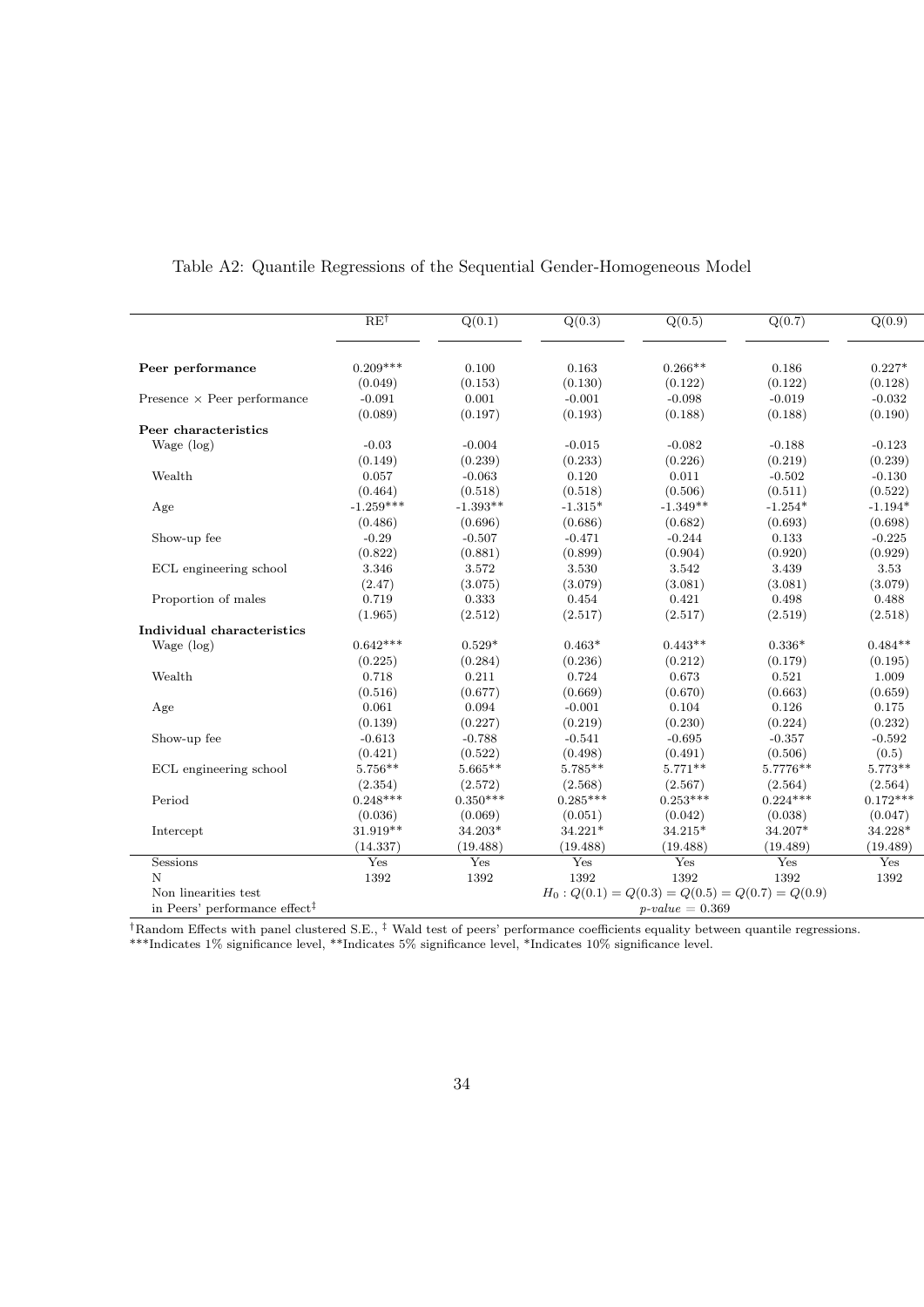## B. Instructions for the Baseline treatment

(These instructions are for both variants, except the sentence in italics that is used only for variant 2.) We thank you for participating in this experiment on economic decision-making. The session consists of 16 periods during which you will be able to perform a task, as described in detail below.

One of these periods will be randomly selected at the end of the session to determine your earnings in Euros. Your earnings in Euros depend on your performance during this period. Moreover, you will receive an initial endowment for the whole session. The amount of this endowment will be randomly selected among the following values: 2, 4 or 6 Euros. You will be informed on the amount of this endowment for the session before starting the first period.

Your earnings will be paid to you in cash and in private in a separate room.

At the beginning of the session, you will be asked a few personal questions (gender, age, relative wealth of your family compared to the other students, school, year of study).

All your decisions during the session will remain anonymous. You will never have to enter your name in the computer.

#### Description of each period

Each period lasts 2 minutes 30. During these 2 minutes 30, you are invited to perform the following task.

This task consists of multiplying two-digit numbers by one-digit numbers that are displayed on your screen (for example,  $15\times3$ ,  $22\times7$ ). You must enter a value in the corresponding box and submit your answer by clicking the "validate" button. You must make these calculations in your head. It is strictly forbidden to use a pen, a calculator, a mobile phone or any device to multiply the numbers, otherwise you will be immediately excluded from the session and the payoffs. Once you have submitted an answer:

- If this answer is not correct, a message will inform you and you will be able to enter a new answer. Only a correct answer will make another multiplication appear.
- If this answer is correct, your score is increased by one unit and a new multiplication is displayed on your screen.

You can make as many multiplications as you like during each period. You are also allowed to read the magazines that are available on your desk.

Please note that before the beginning of the first period, a practice round of 2 minutes 30 will allow you to train at the task. Your performance during this round will count for the determination of your earnings.

#### Determination of your earnings

Your earnings during this experiment depend on your piece-rate and your score (your number of correct answers) in a period randomly drawn by the computer program at the end of the session. Your piece-rate for each correct answer is randomly selected at the beginning of each period. It can change across periods.

This piece-rate for each correct answer can take the following values:  $\epsilon 0.10, \epsilon 0.50, \epsilon 1$ . Your earnings for the experiment are therefore calculated as follows:

Your total earnings  $=$  your initial endowment  $+$  (your piece-rate  $\times$  your score in the randomly selected period). The incorrect answers are not accounted for in the determination of your earnings.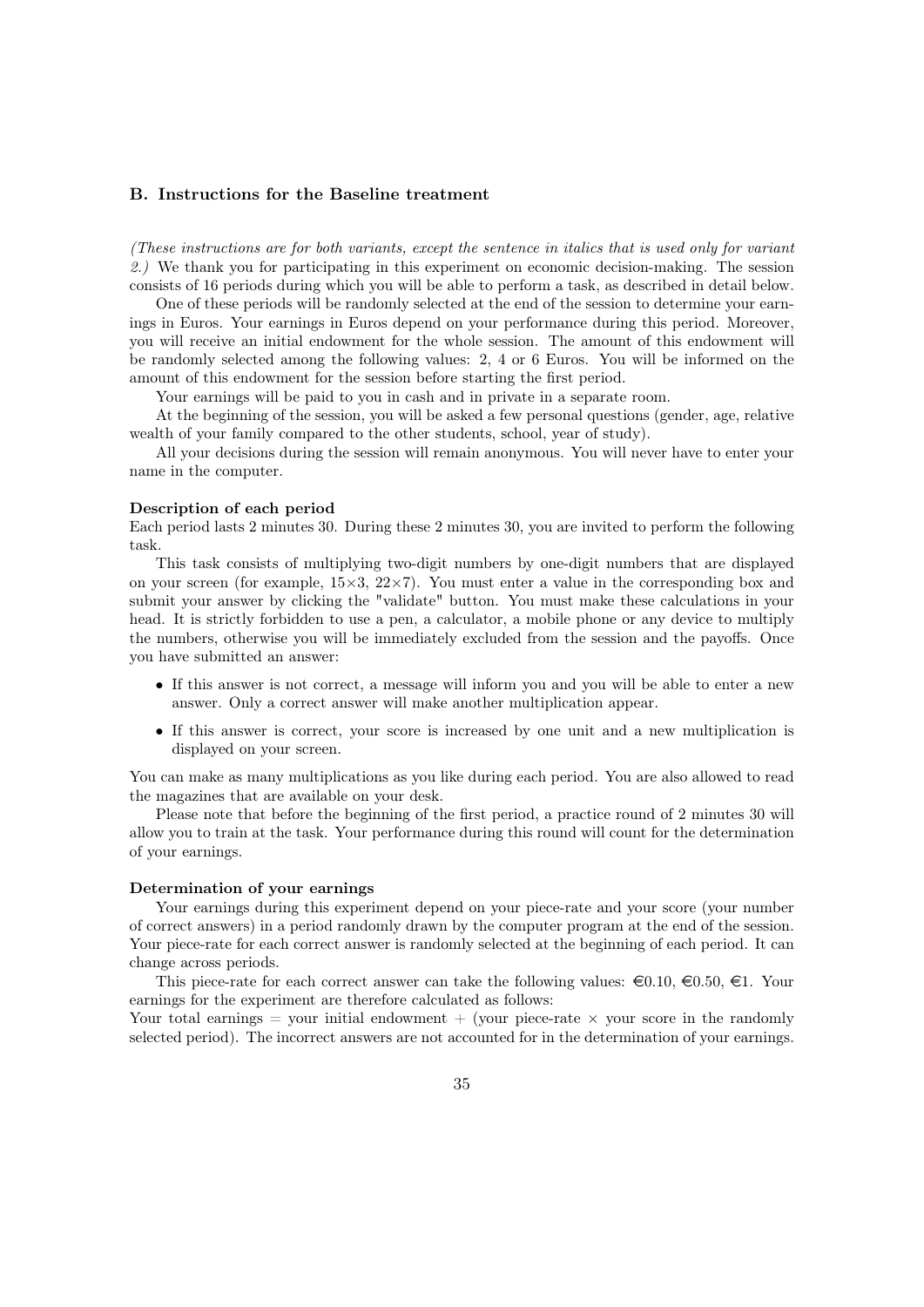#### Information

At the beginning of the first period, you are informed on the piece-rate for the period. Note that the piece-rate of the other participants in this session in a given period can differ from your piece-rate. But all the participants in the session have to solve the same multiplications and in the same order as you in each period.

You are permanently informed on your current score in the period and on the time remaining until the end of the period. At the end of each period, your final score in the period is displayed, as well as a reminder of your piece-rate for the period.

Only in Variant 2: At the end of each period, your score is communicated to one or two other participants. They cannot identify you in the room.

You can find below a copy of the screenshot during the task. The numbers indicated are only an example.

| $-4456$<br>Veuillez multiplier les deux nombres. |    |                                |                             |  |
|--------------------------------------------------|----|--------------------------------|-----------------------------|--|
|                                                  |    |                                |                             |  |
|                                                  |    |                                |                             |  |
|                                                  |    |                                |                             |  |
| Nombre 1                                         | 79 | Opération de<br>multiplication | Gain par bonne réponse 0.50 |  |
| Nombre2                                          | 5  |                                | Score<br>$\circ$            |  |
|                                                  |    |                                | 1617<br>Score               |  |
|                                                  |    |                                |                             |  |
|                                                  |    |                                |                             |  |

Figure 3: An example of a screenshot - Baseline treatment

To sum up:

- In each of the 16 periods you can solve multiplication problems.
- From one period to the next, the multiplications and the piece-rates are modified randomly.
- The other participants receive the same multiplications problems and in the same order than you.
- In each period the piece rates are randomly determined for each participant.
- At the end of each period, you are informed on your score for this period, and on your potential payoff for this period.

Please read again these instructions. If you have any question, please raise your hand and we will answer to your questions in private. Once we will have answered your questions, a questionnaire will be displayed on your computer screen. Then the practice period will start. The following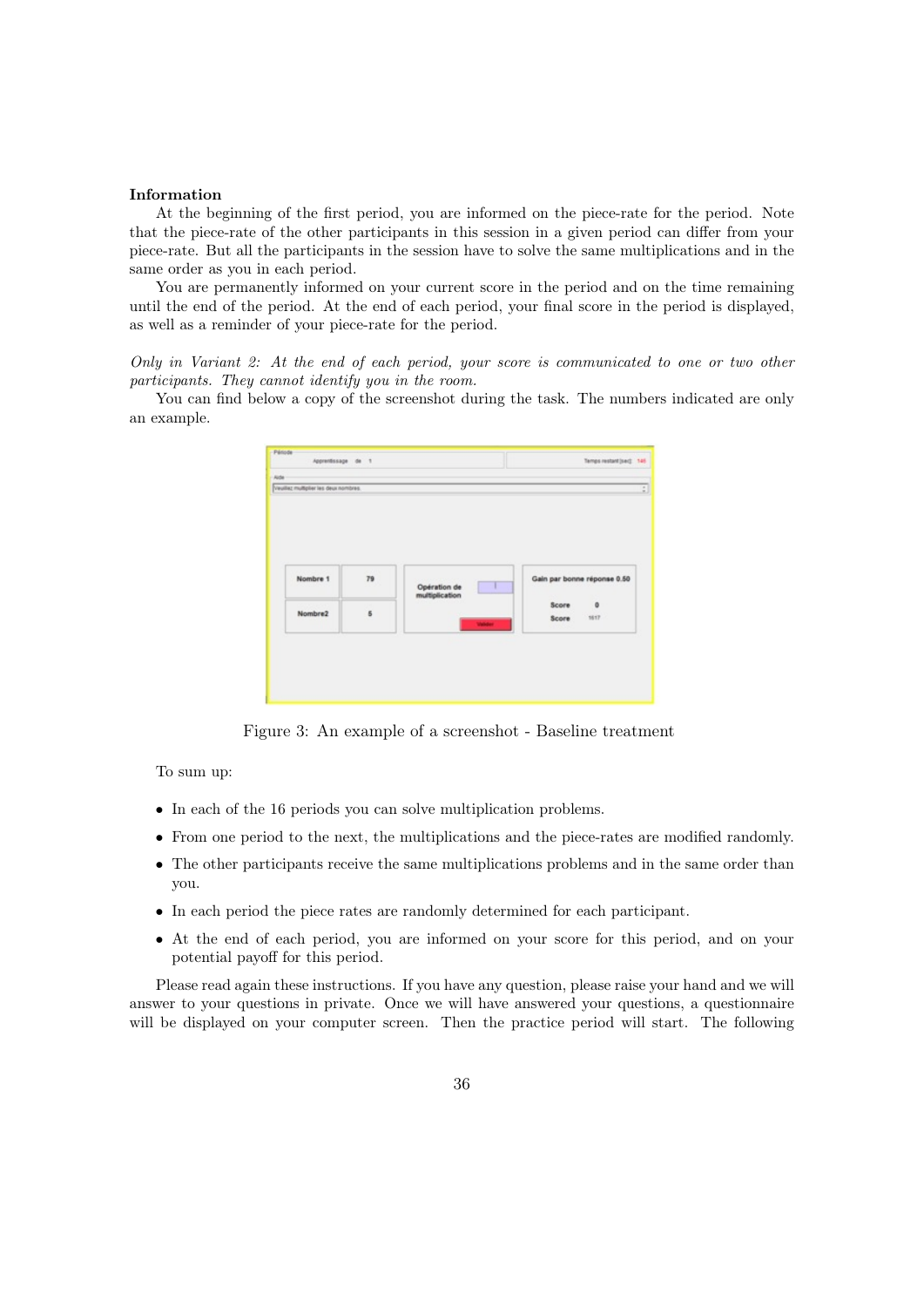periods will start automatically. At the end of the session, you will be invited to fill out a final questionnaire.

You are not allowed to communicate with any other participant.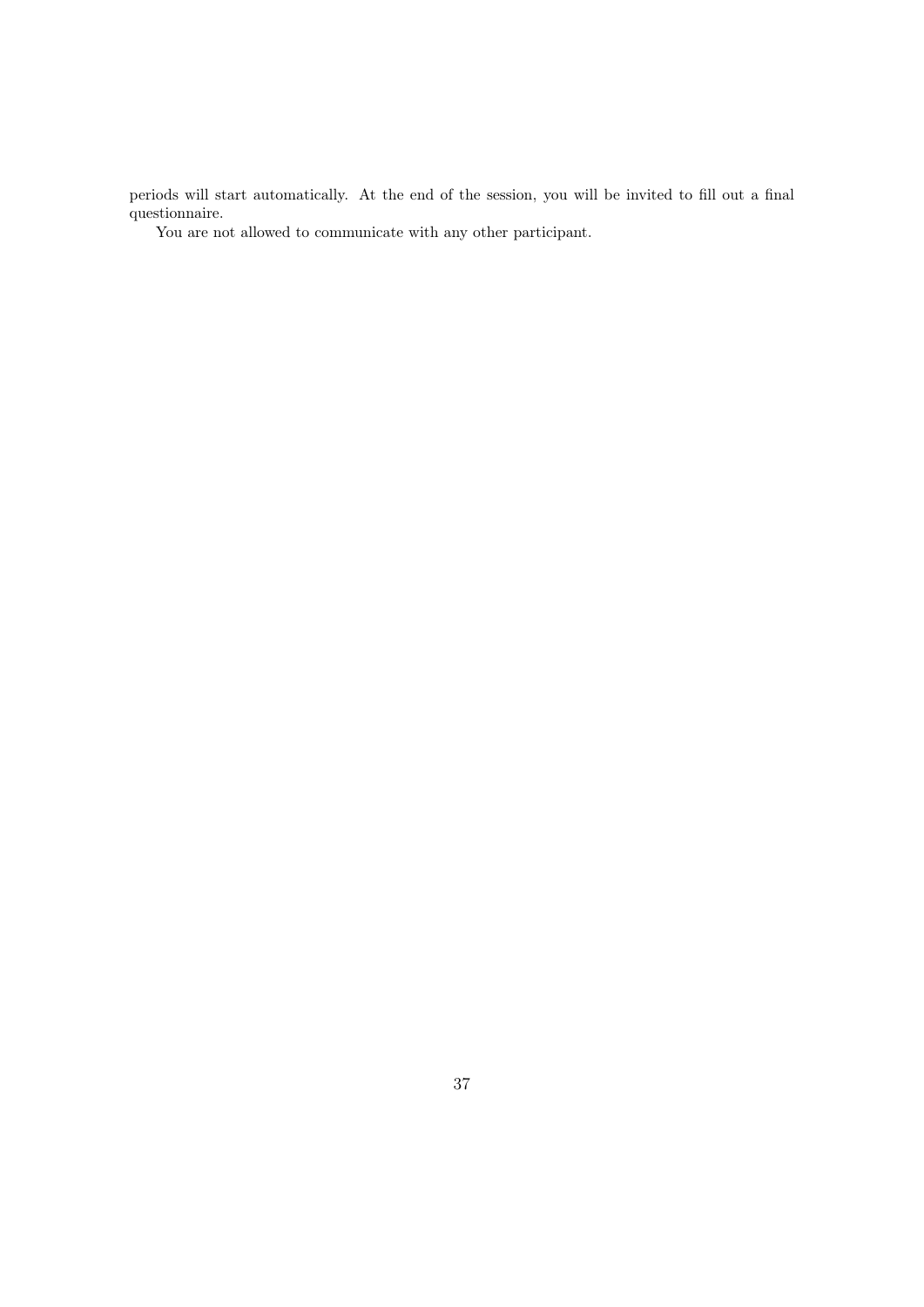## C. Instructions for the Sequential treatment

(These instructions are for both variants, except the sentence in italics that is used only for variant 1 or 2) We thank you for participating in this experiment on economic decision-making. The session consists of 16 periods during which you will be able to perform a task, as described in detail below.

One of these periods will be randomly selected at the end of the session to determine your earnings in Euros. Your earnings in Euros depend on your performance during this period. Moreover, you will receive an initial endowment for the whole session. The amount of this endowment will be randomly selected among the following values: 2, 4 or 6 Euros. You will be informed on the amount of this endowment for the session before starting the first period.

Your earnings will be paid to you in cash and in private in a separate room. During the session, you will be matched with one or two participants, named "peers" in the rest of these instructions. You will keep the same peers throughout the experiment. You will never know their identity.

(Only in variant 1: This or these peers are not present in the room today: these persons recently participated in another session. During this session, your peer(s) performed the same task as you and their earnings were calculated according to the same rules as you. The difference with you is that they had no peers.)

(Only in variant 2: This or these peers are present in the room today. Your peer(s) perform the same task as you and their earnings are calculated according to the same rules as you. The difference with you is that they receive strictly no information about you.)

At the beginning of the session, you will be asked a few personal questions (gender, age, relative wealth of your family compared to the other students, school, year of study). Then, you will be informed on your peer's answers to these questions. If you have two peers, you will be informed of their mean answers to the questions about their age and the relative wealth of their family. "Men" indicates that your two peers are men; "women" indicates that your two peers are women; "mixed" indicates that one peer is a man and the other peer is a woman.

You will be also informed on the initial endowment of your peer or the average initial endowments of your two peers for the session. All your decisions during the session will remain anonymous. You will never have to enter your name in the computer.

#### Description of each period

Each period lasts 2 minutes 30. During these 2 minutes 30, you are invited to perform the following task.

This task consists of multiplying two-digit numbers by one-digit numbers that are displayed on your screen (for example,  $15\times3$ ,  $22\times7$ ). You must enter a value in the corresponding box and submit your answer by clicking the "validate" button. You must make these calculations in your head. It is strictly forbidden to use a pen, a calculator, a mobile phone or any device to multiply the numbers, otherwise you will be immediately excluded from the session and the payoffs. Once you have submitted an answer:

- If this answer is not correct, a message will inform you and you will be able to enter a new answer. Only a correct answer will make another multiplication appear.
- If this answer is correct, your score is increased by one unit and a new multiplication is displayed on your screen.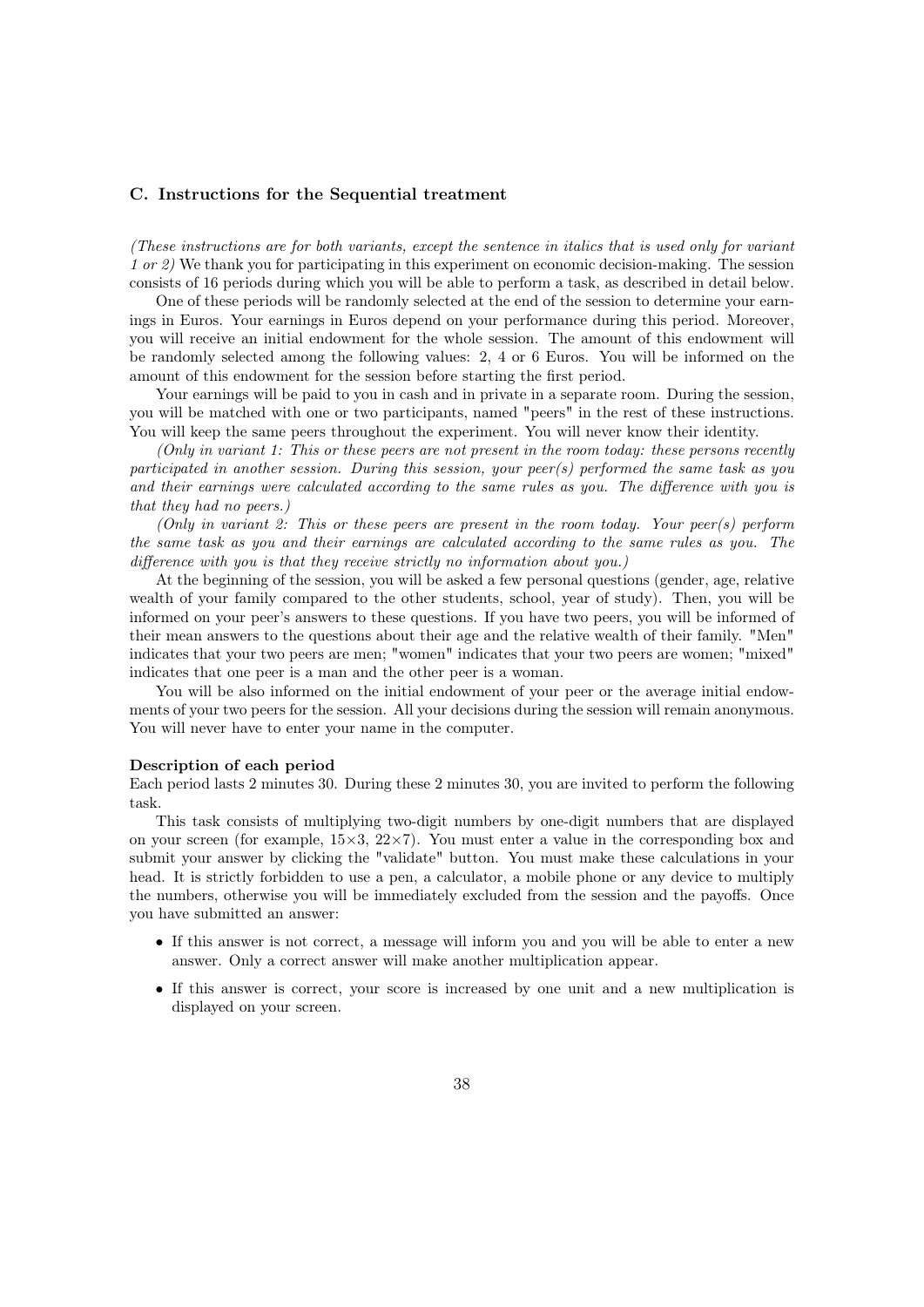You can make as many multiplications as you like during each period. You are also allowed to read the magazines that are available on your desk.

Please note that before the beginning of the first period, a practice round of 2 minutes 30 will allow you to train at the task. Your performance during this round will count for the determination of your earnings.

## Determination of your earnings

Your earnings during this experiment depend on your piece-rate and your score (your number of correct answers) in a period randomly drawn by the computer program at the end of the session. Your piece-rate for each correct answer is randomly selected at the beginning of each period. It can change across periods.

This piece-rate for each correct answer can take the following values:  $\epsilon 0.10, \epsilon 0.50, \epsilon 1$ . Your earnings for the experiment are therefore calculated as follows:

Your total earnings  $=$  your initial endowment  $+$  (your piece-rate  $\times$  your score in the randomly selected period). The incorrect answers are not accounted for in the determination of your earnings.

#### Information

At the beginning of the first period, you are informed on the piece-rate for the period. You are also informed of the piece-rate of your peer in the same period. If you have two peers, you are informed on their average piece-rate. Indeed, your peers can receive different piece-rates than yours during a period. Their piece-rate is also randomly selected among the following values:  $\epsilon 0.10$ ,  $\epsilon$ 0.50,  $\epsilon$ 1. Note that the piece-rate of the other participants in this session in a given period can also differ from your piece-rate.

(Only in variant 2: Your peer(s) will start the task about three minutes before you: there is always a lag of one period with you. Thus, you will start the first period as soon as your peers will have completed the task in the first period.)

At the beginning of each period, you are also informed on your peer's final score for his piecerate in the period; if you have two peers, you are informed on their mean final score in the same period. Please note that your peer or your peers had to solve exactly the same multiplications as you and in the same order as you in each period. Similarly, all the participants in the session have to solve the same multiplications and in the same order as you in each period.

You are permanently informed on your current score in the period and on the time remaining until the end of the period. At the end of each period, your final score in the period is displayed, as well as a reminder of your piece-rate for the period, your peer's piece-rate and final score or your two peers' average piece-rate and average final score.

You can find below a copy of the screenshot during the task. The numbers indicated are only an example.

To sum up:

- In each of the 16 periods, you can solve multiplication problems.
- From one period to the next, you keep the same peer or the same two peers. (Only in variant 2: This or these peers are present in the room today. Your peers receive no information about you and they start the first period about 3 minutes before you).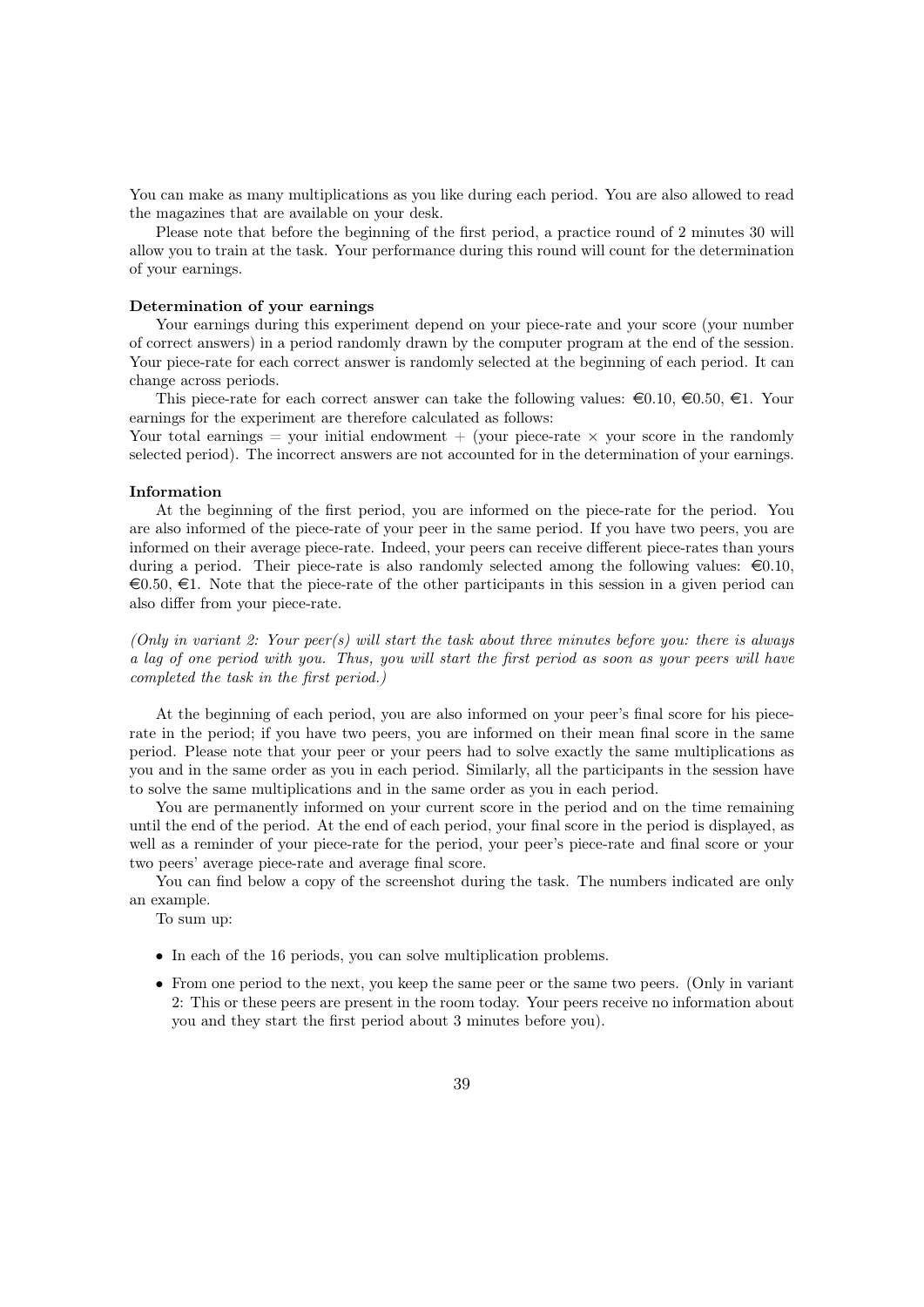| Période<br>Apprentissage de 1                                                                                                                |    |                | Temps restant (sec):<br>73                                              |
|----------------------------------------------------------------------------------------------------------------------------------------------|----|----------------|-------------------------------------------------------------------------|
| Aide<br>Veuillez multiplier les deux nombres.<br>En cas de réponse incorrecte, un message d'erreur apparaîtra et vous<br>devrez recommencer. |    |                |                                                                         |
| Nombre 1                                                                                                                                     | 13 | Opération de   | Résultats moyens de vos pairs<br>Gain par bonne réponse<br><b>Score</b> |
| Nombre2                                                                                                                                      | 8  | multiplication | <b>Gain total</b>                                                       |
|                                                                                                                                              |    | Valider        | Vos résultats<br>Gain par bonne réponse<br><b>Score</b>                 |

Figure 4: An example of a screenshot - Recursive treatment

- From one period to the next, the multiplications and the piece-rates are modified randomly. Your peer or your peers have received the same multiplications problems and in the same order than you.
- The other participants receive the same multiplications problems and in the same order than you.
- You are informed at the beginning of the period on your peer?s piece-rate and on his final score for the same period or on the average piece-rate and average final score of your two peers if you have two peers.
- At the end of each period, you are informed on your score and on your potential payoff for this period, and you are reminded your peer?s piece-rate and his final score for the same period or the average piece-rate and average final score of your two peers for the same period if you have two peers.

Please read again these instructions and answer the questions on the questionnaire that has been distributed to you. If you have any question, please raise your hand and we will answer to your questions in private. Once we will have answered your questions, a questionnaire will be displayed on your computer screen. Then the practice period will start. The following periods will start automatically. At the end of the session, you will be invited to fill out a final questionnaire.

You are not allowed to communicate with any other participant.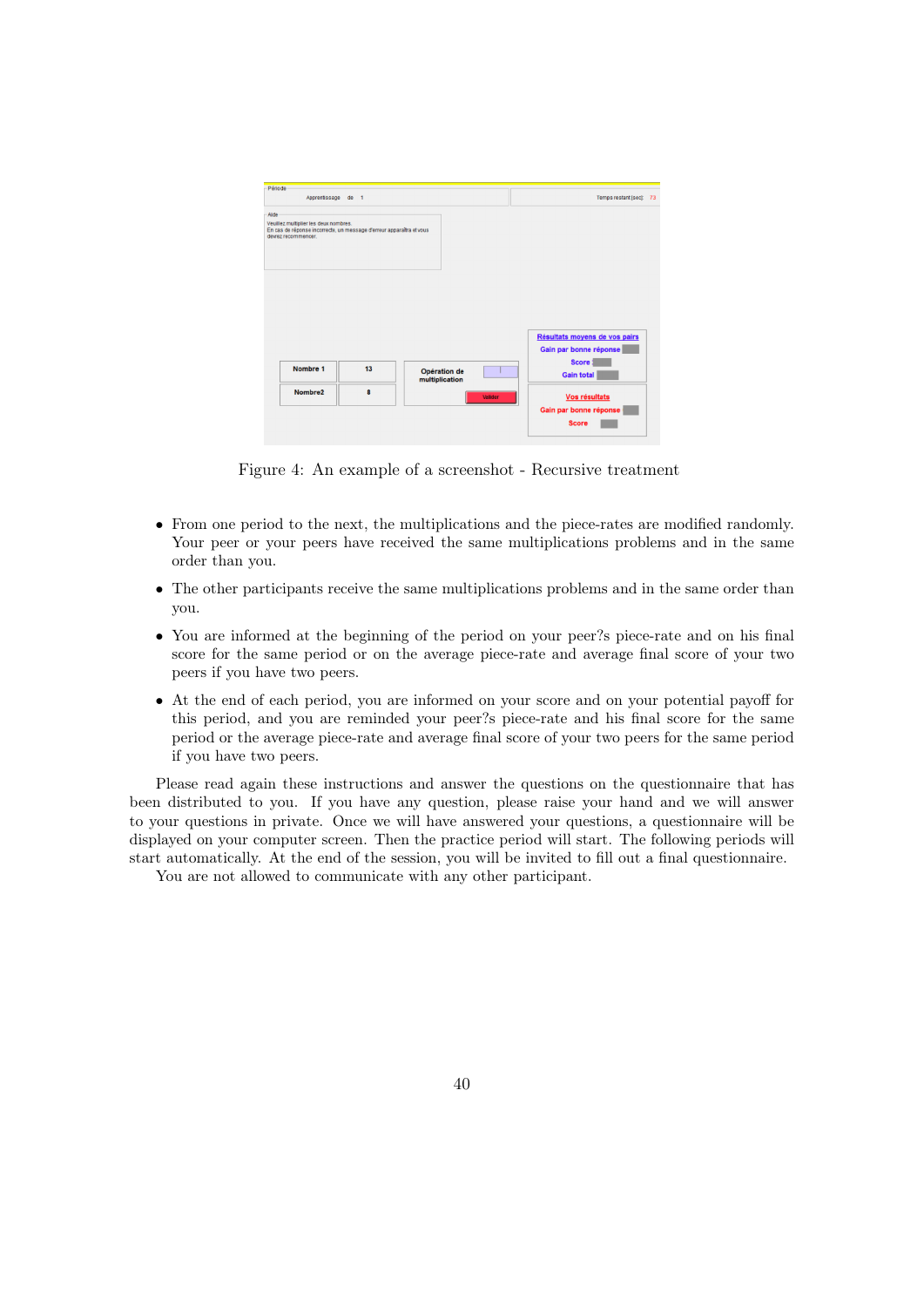## D. Instructions for the Simultaneous treatment

We thank you for participating in this experiment on economic decision-making. The session consists of 4 periods, each divided into several rounds during which you will be able to perform a task, as described in detail below.

One of these rounds will be randomly selected at the end of the session to determine your earnings in Euros. Your earnings in Euros depend on your performance during this round. Moreover, you will receive an initial endowment for the whole session. The amount of this endowment will be randomly selected among the following values: 2, 4 or 6 Euros. You will be informed on the amount of this endowment for the session before starting the first period.

Your earnings will be paid to you in cash and in private in a separate room. During the session, you will be matched with one or two participants, named "peers" in the rest of these instructions. You will keep the same peers throughout the experiment. You will never know their identity.

At the beginning of the session, you will be asked a few personal questions (gender, age, relative wealth of your family compared to the other students, school, year of study). Then, you will be informed on your peer's answers to these questions. If you have two peers, you will be informed of their mean answers to the questions about their age and the relative wealth of their family. "Men" indicates that your two peers are men; "women" indicates that your two peers are women; "mixed" indicates that one peer is a man and the other peer is a woman.

You will be also informed on the initial endowment of your peer or the average initial endowments of your two peers for the session. All your decisions during the session will remain anonymous. You will never have to enter your name in the computer.

## Description of each period

Each of the four periods consists of several rounds. The number of rounds can change across periods. Each round lasts 2 minutes 30. During these 2 minutes 30, you are invited to perform the following task.

This task consists of multiplying two-digit numbers by one-digit numbers that are displayed on your screen (for example,  $15\times3$ ,  $22\times7$ ). You must enter a value in the corresponding box and submit your answer by clicking the "validate" button. You must make these calculations in your head. It is strictly forbidden to use a pen, a calculator, a mobile phone or any device to multiply the numbers, otherwise you will be immediately excluded from the session and the payoffs. Once you have submitted an answer:

- If this answer is not correct, a message will inform you and you will be able to enter a new answer. Only a correct answer will make another multiplication appear.
- If this answer is correct, your score is increased by one unit and a new multiplication is displayed on your screen.

You can make as many multiplications as you like during each round. You are also allowed to read the magazines that are available on your desk.

Please note that before the beginning of the first period, a practice round of 2 minutes 30 will allow you to train at the task. Your performance during this round will count for the determination of your earnings.

## Determination of your earnings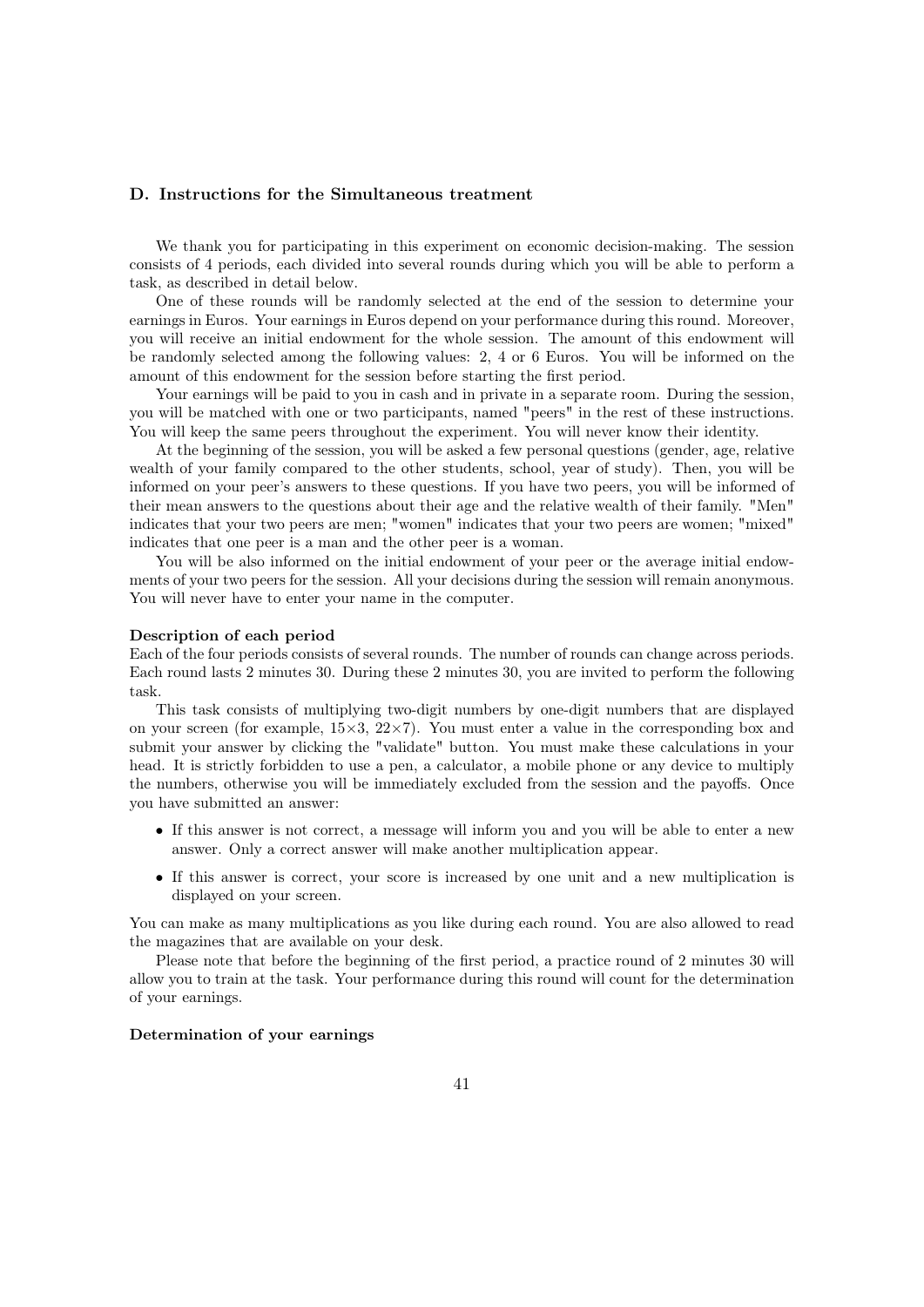Your earnings during this experiment depend on your piece-rate and your score (your number of correct answers) in a round of a period randomly drawn by the computer program at the end of the session. Your piece-rate for each correct answer is randomly selected at the beginning of each period. It can change across periods. In contrast, it remains constant across the rounds of a same period.

This piece-rate for each correct answer can take the following values:  $\epsilon 0.10, \epsilon 0.50, \epsilon 1$ . Your earnings for the experiment are therefore calculated as follows:

Your total earnings  $=$  your initial endowment  $+$  (your piece-rate  $\times$  your score in the randomly selected round). The incorrect answers are not accounted for in the determination of your earnings.

#### Information

At the beginning of the first round of each period, you are informed on the piece-rate for the period. You are also informed of the piece-rate of your peer in the same period. If you have two peers, you are informed on their average piece-rate. Indeed, your peers can receive different piecerates than yours during a period. Their piece-rate is also randomly selected among the following values:  $\epsilon$ 0.10,  $\epsilon$ 0.50,  $\epsilon$ 1. Note that the piece-rate of the other participants in this session in a given period can also differ from your piece-rate.

At the end of each round, you are also informed on your peer's final score in the round for his piece-rate in the period; if you have two peers, you are informed on the mean final score in this round. Please note that your peer or your peers had to solve exactly the same multiplications as you and in the same order as you during each round. Similarly, all the participants in the session have to solve the same multiplications and in the same order as you in each round.

You are permanently informed on your current score in the round and on the time remaining until the end of the round. At the end of each round, your final score in the round is displayed, as well as a reminder of your piece-rate for the period, your peer's piece-rate and final score or your two peers' average piece-rate and average final score.

You can find below a copy of the screenshot during the task. The numbers indicated are only an example.



Figure 5: An example of a screenshot - Simultaneous treatment

## To sum up:

• Each of the four periods consists of several rounds during which you can solve multiplication problems.